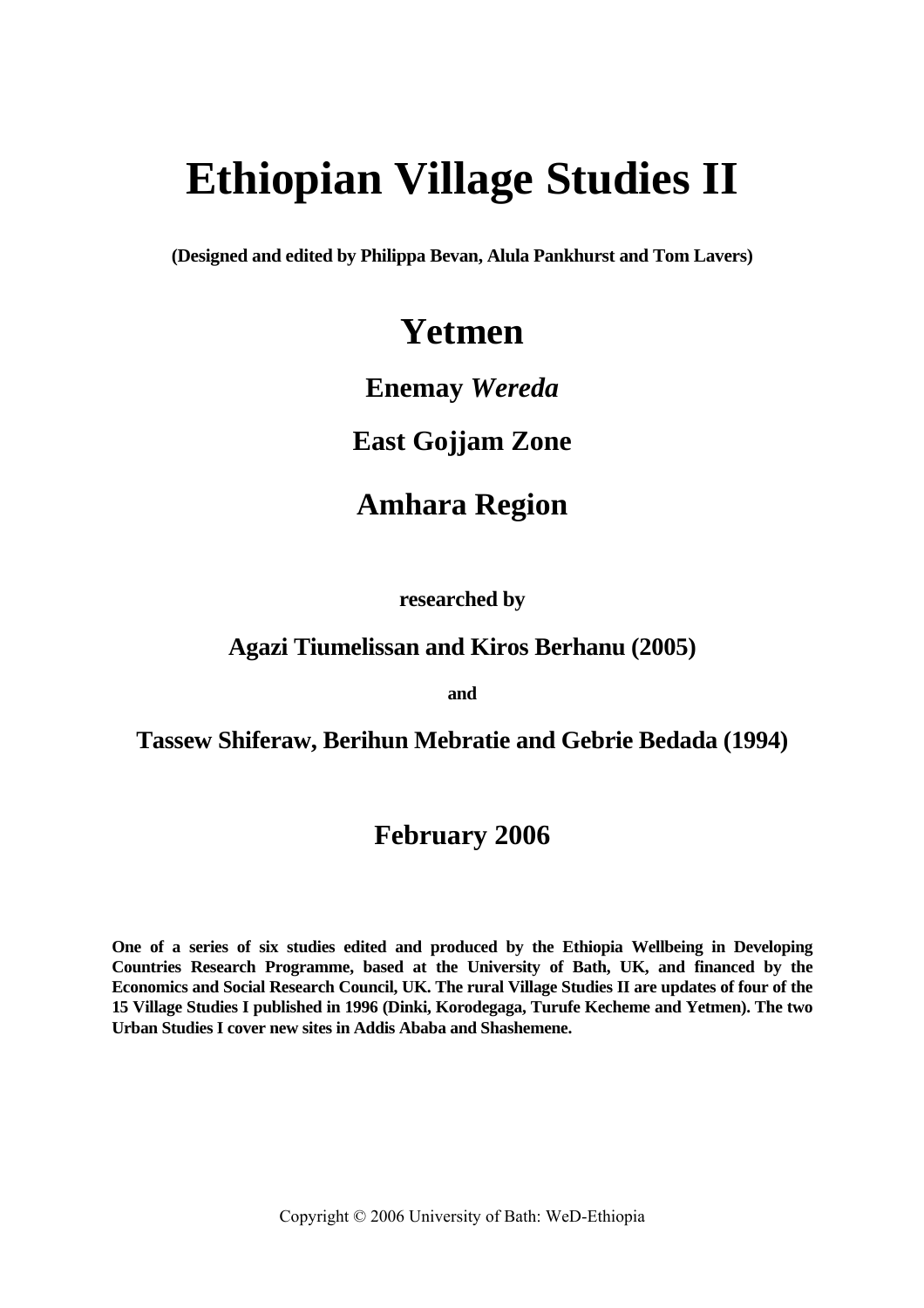#### *Foreword*

The reports in this series are outputs from the Wellbeing in Developing Countries (WeD) research programme organised and coordinated by the University of Bath, UK and financed by the Economic and Social Research Council, UK, between 2002 and 2007. Ethiopia is one of the four countries selected for the research.<sup>[1](#page-1-0)</sup> The aim of the programme is to develop a conceptual and methodological framework for studying the social and cultural construction of wellbeing in developing country contexts, and thereby investigate linkages between quality of life, power and poverty in order to contribute to improving policy and practice.

WeD Ethiopia selected twenty rural and two urban sites for its  $WIDE<sup>2</sup>$  $WIDE<sup>2</sup>$  $WIDE<sup>2</sup>$  research. Community profiles for fifteen of the rural sites had been produced in 1995 and 1996 (WIDE1)<sup>3</sup> and five new sites were added in 2003, when further community level research was undertaken in the twenty sites (WIDE2), involving exploratory protocol-guided research during one month in July and August 2003 by teams composed of one female and one male researcher in each site.

Six sites were selected for the  $DEEP<sup>4</sup>$  research, including four of the rural sites and both urban sites.<sup>[5](#page-1-4)</sup> In-depth fieldwork was carried out between July 2004 and November 2005 by teams composed of one female and one male researcher spending about three weeks of each month in their respective sites. The four rural sites were chosen from the two largest regions: Oromia and Amhara. In each region one of the selected sites was more remote (Korodegaga in Oromia and Dinki in Amhara), and the other closer to market and state influences (Turufe Kecheme in Oromia and Yetmen in Amhara). The urban sites, Kolfe in the capital city, Addis Ababa, and Arada in Kebele 08/09 of Shashemene, a business city in the south, were selected on the basis of the research team's interests in market areas, community-based organisations and urban-rural linkages. One of the rural sites, Turufe Kecheme, is close to Shashemene town.

Profiles are available for the following six sites:

#### *Rural sites:*

**Dinki**, Ankober *Wereda,* North Shewa Zone, Amhara Region

**Korodegaga**, Dodota-Sire *Wereda,* Arssi Zone, Oromia Region

**Turufe Kecheme**, Shashemene *Wereda,* East Shewa Zone, Oromia Region

**Yetmen**, Enemay *Wereda,* East Gojjam Zone, Amhara Region

*Urban sites:* 

j

**Arada**, *Kebele* 08/09, Shashemene, East Shewa Zone, Oromia Region.

**Kolfe**, *Kebele* 10/11, Kolfe-Keranyo Kifle *Ketema,* Addis Ababa City Administration.

<span id="page-1-0"></span><sup>&</sup>lt;sup>1</sup> The other three countries are Bangladesh, Peru and Thailand.

<span id="page-1-1"></span><sup>&</sup>lt;sup>2</sup> Wellbeing and Illbeing Dynamics in Ethiopia.

<span id="page-1-2"></span><sup>&</sup>lt;sup>3</sup> The 15 Village Studies were produced by the Centre for the Study of African Economies, Oxford, UK and the Department of Sociology, Addis Ababa University and financed by the UK Overseas Development

Administration and can be obtained from the web-site (www.csae.ox.ac.uk) 4

<span id="page-1-3"></span> $<sup>4</sup>$  In-Depth Exploration of Ethiopian Poverty.</sup>

<span id="page-1-4"></span> $<sup>5</sup>$  Likewise the other countries in the WeD project selected a similar number of urban and rural sites.</sup>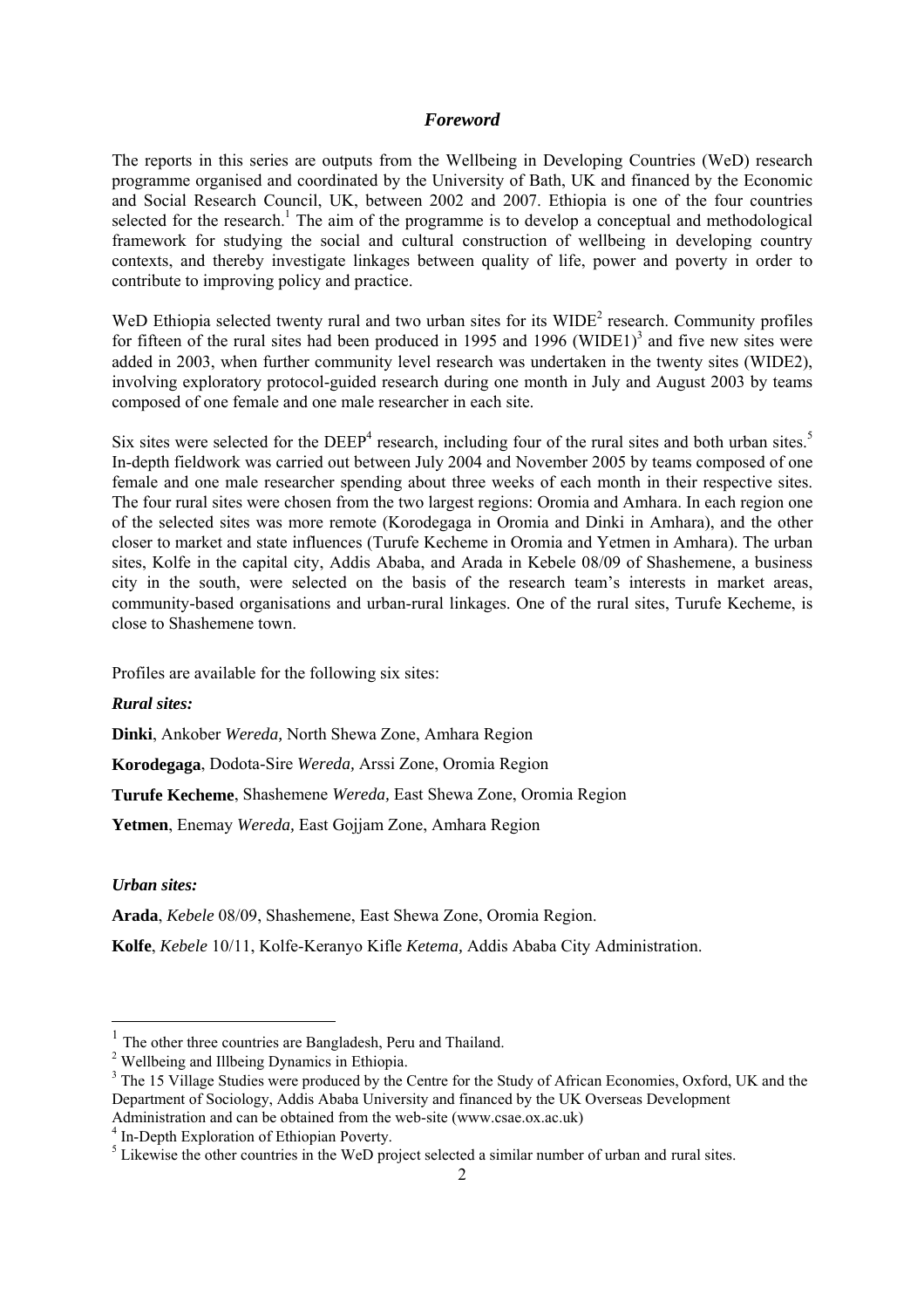The (DEEP) research involved a Resource and Needs Survey with 250 households followed by indepth process research involving monthly community and household diaries with households differentiated by gender, wealth and size, life histories of children, adults and old people, and modules exploring thematic research topics including community institutions, elites and destitution, poverty dynamics, migration, intergeneration relations, collective action, and a quality of life survey. A research database has been produced including data at individual, household and community levels which is being used to produce a book and research papers.

The rural village studies were produced starting with the 1996 community profiles, which were constructed from a background paper based on secondary sources, rapid assessment material collected by site managers and enumerators involved in the three rounds of a household economic survey (the  $ERHS<sup>6</sup>$  $ERHS<sup>6</sup>$  $ERHS<sup>6</sup>$ ), a field visit during one month by an anthropology student, a questionnaire completed by the enumerators at the end of the household survey and a community economic survey administered by the site managers.

The 1996 profiles were updated, and revised with a focus on the major research interests and approaches of the WeD programme. The new versions are largely the product of insights from the researchers who carried out intensive fieldwork in the sites over 16 months from mid 2004 to late 2005.

Many people participated in the construction of the profiles, the most important being the people in the villages who answered questions, raised issues we had not thought of and provided hospitality to our fieldworkers. The site managers, enumerators, and anthropologists involved in 1995 played a vital role. First drafts of the 1996 profiles were constructed by Etalem Melaku-Tjirongo and Joanne Moores, and backup in terms of translating, editing, word processing and map-making and was provided by Tina Barnard, Ziggy Bevan, Girma Getahun, Haile Redai, Sarah Smith, and Ruth Tadesse. Economist colleagues at Oxford (Shukri Ahmed, Stefan Dercon and Pramila Krishnan) and Addis Ababa (particularly Bereket Kebede, Getinet Astatke, and Mekonnen Tadesse) were influential in shaping our ideas, and the administration in the Economics Department at Addis Ababa University was extremely supportive.

The 2004-2006 research design benefited from the inter-disciplinary discussions and debates of the WeD research group in Bath, including anthropologists, economists, psychologists, and sociologists, and the research teams from Bangladesh, Thailand and Peru. A number of the core Bath team provided intellectual stimulus, advice and support, and several members collaborated in various aspects of the research design and/or visited Ethiopia including Allister McGregor, the director of the project, Ian Gough, Sarah White, Suzy Skevington, Bereket Kebede, Laura Camfield, Susan Johnson, Julie Newton, Andy McKay, Catherine Dom, Virginia Williamson, and Anne Yates. Logistical support was provided by Becky Lockley, Jane French, Diana Duckling, Emer Brangan, Teresa King, Mark Ellison and Jun Zhang.

The project benefited from discussions and collaborations with John Hoddinott, from the International Food Policy Research Institute, Marleen Dekker from the Free University in Amsterdam*,* Luc Christiaensen and Caterina Ruggeri-Laderch from the World Bank, Pramila Krishnan from Cambridge University, Stefan Dercon from Oxford University, Charles Schaefer from Valparaiso University, Nuala O'Brien and Kevin Kelly from Development Cooperation Ireland, Simon Winetraube from the British Council and Claudia Fumo and Laure Beaufils from the UK Department for International Development.

j

<span id="page-2-0"></span><sup>&</sup>lt;sup>6</sup> The Ethiopian Rural Household Survey involves a panel survey carried out by the Economics Department of Addis Ababa University in collaboration with the Oxford Centre for the Study of African Economies in 1994 and the International Food Policy Institute in 2004.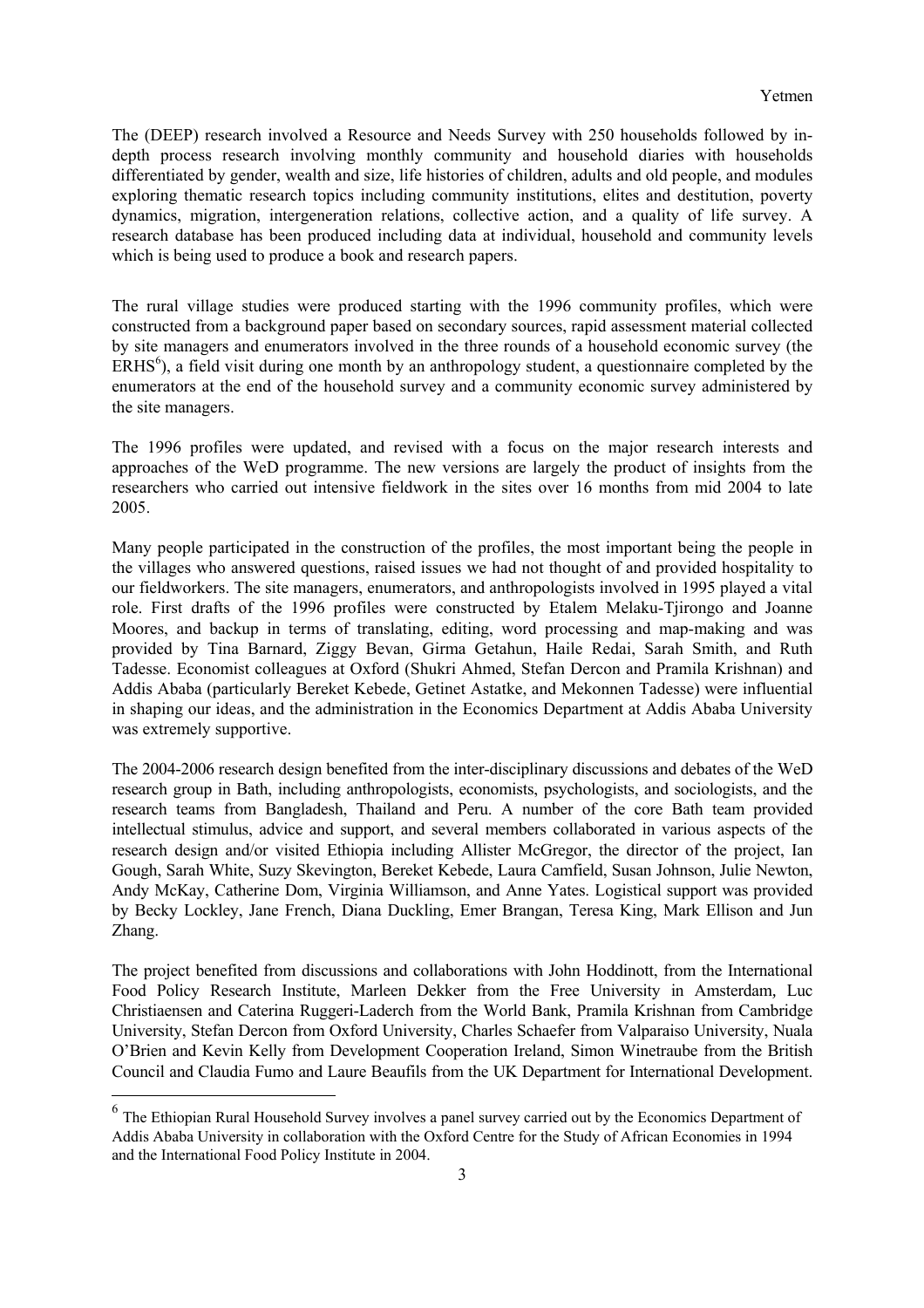A local NGO, PADET, and the Learning Centre provided office space for the project.

In Ethiopia the main members involved in the research design and management were Feleke Tadele, Yisak Tafere, Bethlehem Tekola, Solomon Tesfay, Ashebir Desalegn, and Theodros Wolde Giorgis. Members of Addis Ababa University Department of Sociology who took part in the project at various stages included Ayalew Gebre, Melese Getu, Derese Getachew and Asrat Ayalew (the last two of whom went for graduate studies to Bath). The project benefited from support from the Economics Department of Addis Ababa University particularly in carrying out the Resource and Needs Survey. The project also benefited from advice from a network of advisors from various disciplines who are too numerous to mention.

The following researchers took part in the 2004-2006 research in the six sites, although most of the drafting of the rural profiles was carried out by one female and one male researcher, generally those who spent longest in the site or were the last researchers involved, whose names are on the front of the profiles and are italicised in the list below. The urban profiles involved more researchers, with greater input from the field coordinator and editors.

**Arada**: Abebech Belayneh*,* Abraham Asha, Bethlehem Tekola, Demissie Gudisa, Habtamu Demille, Mahder Tesfu and Rahwa Mussie

**Dinki**: *Damtew Yirgu*, Kiros Berhanu and *Tsega Melesse*

**Kolfe**: Bethlehem Tekola, Demiye Tefalet, Eyob Mhreteab Rahwa Mussie, Tigist Tefera and Yisak Tafere

**Korodegaga**: *Aster Shibeshi*, Tsega Melesse and *Workneh Abebe*;

**Turufe Kecheme**: *Bizuayehu Ayele*, Demissie Gudisa, Tsega Melesse and *Yohannes Gezahegn*

**Yetmen**: *Agazi Tiumelisan*, Asham Asazenew, Hiwot Atfraw, *Kiros Berhanu*, Leleena Aklilu and Lewoyehu Ayele

Most of the editing, standardisations, formatting, improvement of the maps, photographs, seasonal calendars etc was carried out by Tom Lavers.

Further information about the Wed-Ethiopia project can be obtained from the web-site: [www.wed](http://www.wed-ethiopia.org/)[ethiopia.org.](http://www.wed-ethiopia.org/) The Bath University WeD website [www.welldev.org.uk](http://www.welldev.org.uk/) provides overall information about the project worldwide.

Further information can also be obtained from:

Dr Philippa Bevan Dr Alula Pankhurst Ethiopia country coordinator WeD Ethiopia team leader ([pbevan@bath.ac.uk\)](mailto:pbevan@bath.ac.uk) [alulapankhurst@ethionet.et](mailto:alulapankhurst@ethionet.et); Wellbeing in Developing Countries P.O.Box 1896, ESRC Research Group Addis Ababa, 3 East 2.10, University of Bath, BA2 7AY, UK Ethiopia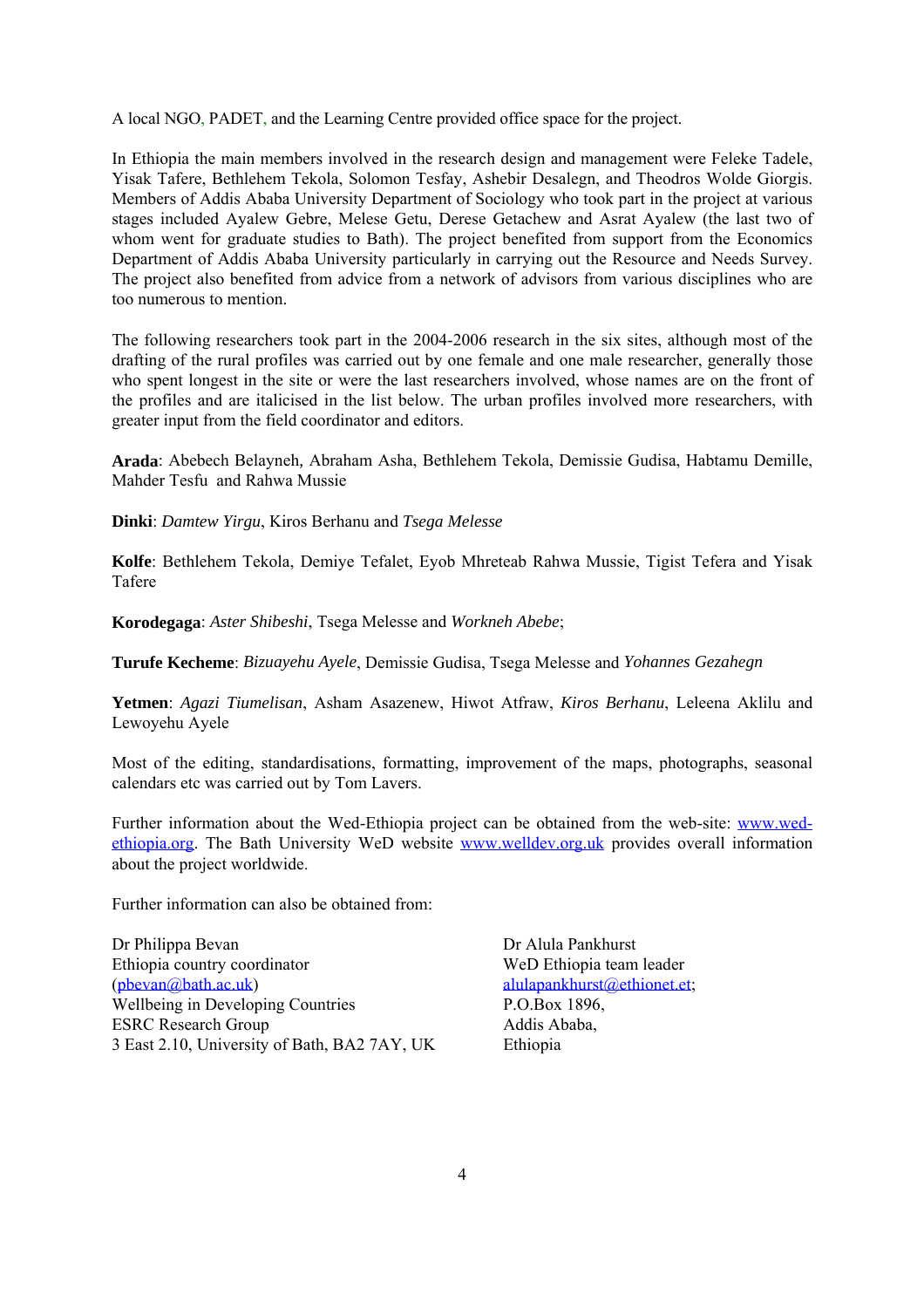# **Contents**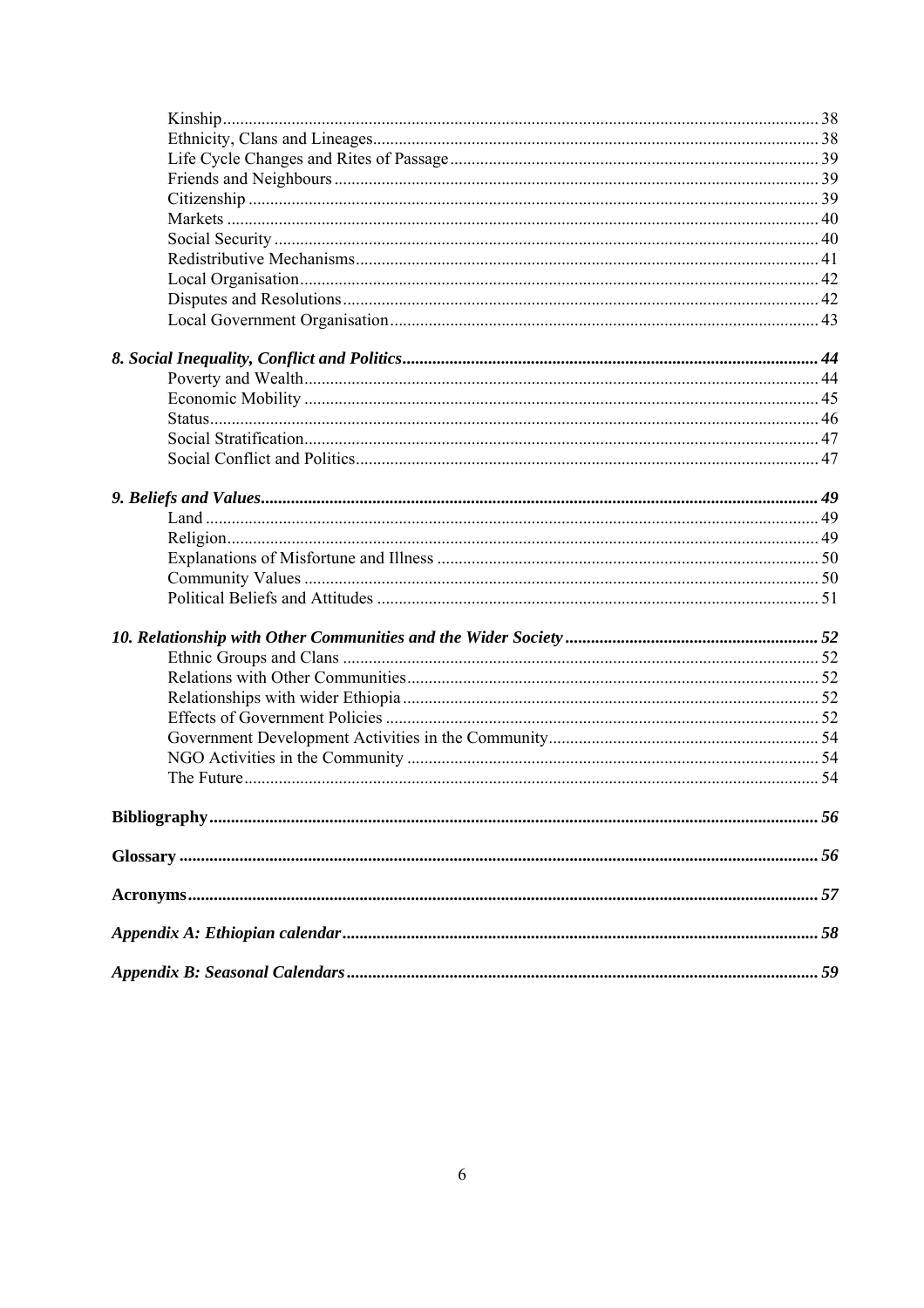## 1. Locating the Site in Space and Time

#### *Geography and Population*

<span id="page-6-0"></span>Yetmen is situated at the southern end of Enemay *Wereda* in East Gojjam Zone, an administrative unit in what has become Amhara Region. Rural Yetmen used to be a *kebele*<sup>[7](#page-6-1)</sup> but, following the local government reorganisation, it is now one of three areas constituting Felegeselam *kebele*. The other two are Zebch and Yemrit. The urban Yetmen *kebele* is responsible to the *wereda*. Yetmen town is the second urban centre of Enemay *wereda*. It is located about 248 km northwest of Addis Ababa between the towns of Dejen and Bichena. Dejen is 17 km south of the *kebele* and Bichena is 15 km north of Yetmen. There are two rivers surrounding the *kebele*: the Muga is perennial while the Yegudfin flows only during the wet season.

The Amhara are the most prominent group in the Gojjam comprising 87.4% of the total population in the 1984 population census. *Amarigna* (Amharic) was the single most important language which was spoken at home by 95.5% of the total population. *Agewigna* occupied the second position and was spoken by 8.1%. In 1984 about 95% of the Gojjam population were Christians and only 4% were Muslims. Traditional religious groups accounted for only 1.2% of the total population. Among the urban centres, the highest concentration of Orthodox Christians was found in Debre Work (98.4%), followed by Debre Markos (97%) and Finote Selam (93.1%). Muslims account for 41.6% of Motta, 39.8% of Bichena, and 35.9% of Dejen (Report on the Housing Census: 33).

The total area of Yetmen *kebele* is estimated to be 9.3 km<sup>2</sup>. In 1994 about 87% was under cultivation and about 9.2% was communal grazing land. During the 1997 land redistribution some grazing land was distributed for agriculture. None of the land is forested or uncultivable. People plant trees in their compounds. The total population of Yetmen *kebele* in 1994 was 2,482, more than 52% of whom were women. Table 1 gives the age and gender distribution.

| Age          | Male | Female | <b>Total</b> |
|--------------|------|--------|--------------|
| $<$ 7        | 256  | 307    | 563          |
| $8 - 14$     | 230  | 345    | 575          |
| $15 - 20$    | 230  | 115    | 345          |
| $21 - 30$    | 77   | 269    | 346          |
| $31 - 45$    | 192  | 154    | 346          |
| 46-65        | 115  | 77     | 192          |
| $>65$        | 77   | 38     | 115          |
| <b>Total</b> | 1177 | 1305   | 2482         |

*Table 1: Population of Yetmen, 1994*

Source: the *Wereda* Agricultural Office

<span id="page-6-1"></span> <sup>7</sup> The term *kebele* during the Derg period referred to the lowest administrative unit and was translated as "Peasants Association". On average three former *kebele* were regrouped into one unit under the EPRDF. The new larger *kebele mestedader* with salaried leadership is translated as "*kebele* administration". Since these studies relate to both periods for simplicity we have used the term *kebele* to refer to the study community.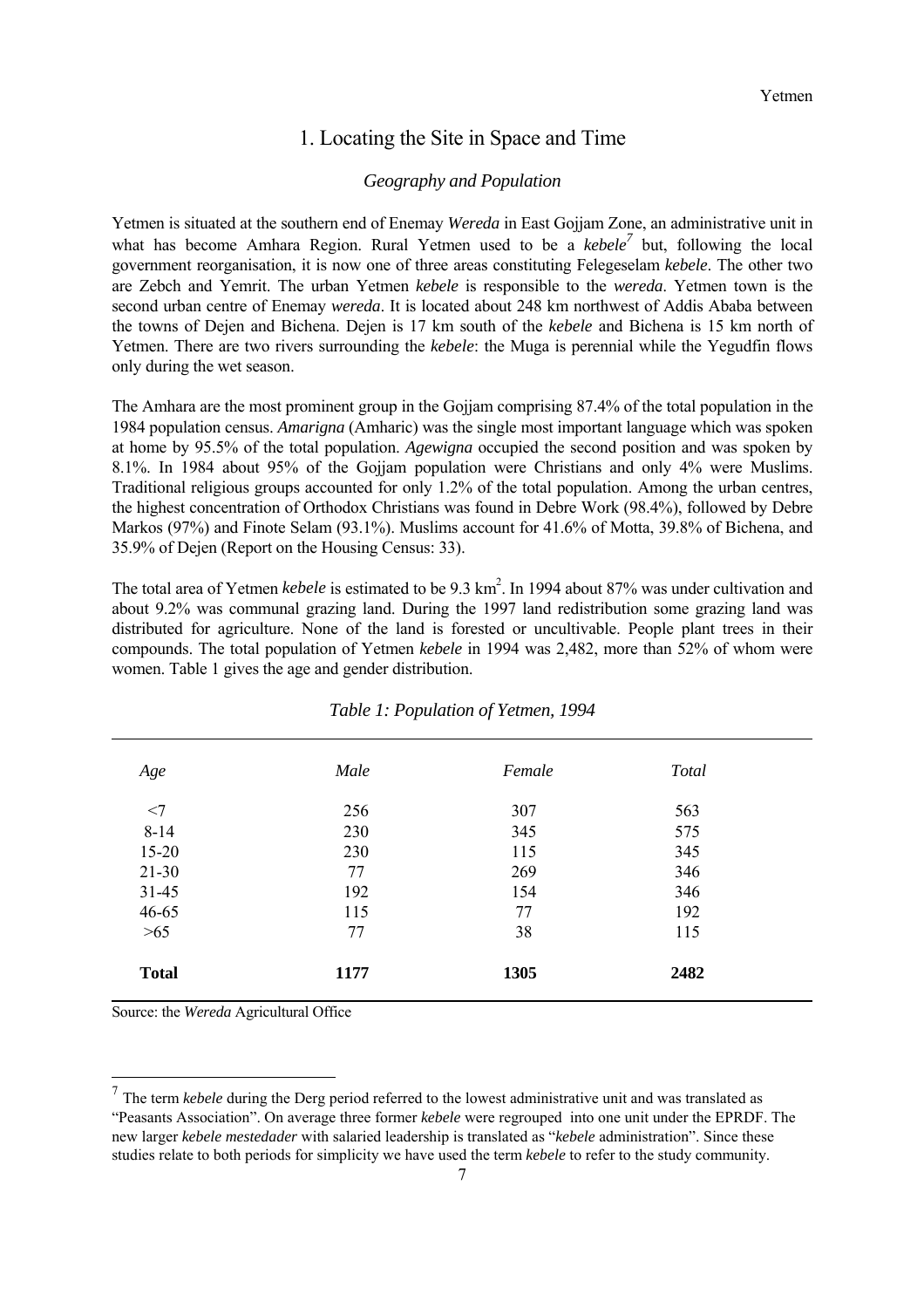#### *Climate and Weather*

<span id="page-7-0"></span>The altitude of the settled area is between 1,800m and 3,500m, which include the three local altitudinal zones: *wurch* the coldest highlands; *dega*, the cool highlands; and *weyna dega*, the warm midlands. The plateau experiences an average annual temperature of between  $15^{\circ}$ C and  $18^{\circ}$ C. The warm months, March through May, come before the main rainy season which starts from June and continues through the end of September. In 2005 residents of Yetmen said that there has been a slight increase in the temperature.

In Yetmen scanty small rains occasionally fall during the period from January up to April. In practice there is often one long rainy season, from March to mid-September, with maximum precipitation between June and August. The rains reach their peak between early June and mid-September; the period known as *Kiremt*. According to the rainfall records of 1993, the minimum and maximum rainfalls ranged between 11.2 - 39.0 mm respectively. The coldest season comes between early October and early December. Since wheat is sown in early August, and since it is seldom cold in September, this crop is rarely affected by frost. In general, there is no significant problem in the village that is caused by heat or cold. On the basis of the temperature record of the year 1993 (except the months of September, October, November and December for which there are no records since the thermometer has been stolen), the minimum and the maximum temperatures were 5°C and 25°C respectively.

#### *Farm Production*

The Amhara, are generally a sedentary, predominantly agricultural people. A common form of plough cultivation is practised for the production of all staples. The principal subsistence crops grown in this region include maize, millet, sorghum, several varieties of wheat, *tef* and numerous varieties of barley, broad beans, grey beans, lentils, onions, garlic, red peppers, potatoes, chickpeas, peas and cabbage.

In addition to these crops a number of pulses, oilseeds, vegetables and spices are grown in most parts of Gojjam. In the extreme lowlands, there is a little sugarcane, banana, peach and lemon trees. There is considerable inter-regional trade in cereals and as a result the diet of most families is not strictly limited to the local crops. Most of the crops are grown in the *meher* season with secondary crops planted in February or March before the *belg* rains. For the major season the time of planting varies from the beginning of June to the end of September depending on altitude, drainage, crop, and annual variations in the beginning of the rains. Harvesting begins in mid-September and continues until after Christmas.

In Yetmen people grow *tef* and wheat, much of which is transported to markets in Addis Ababa. They grow maize for home consumption, and pulses and oil seed such as lentils, chickling pea, chickpeas and niger seed. Women extract oil from niger seeds. They also use niger seed as a spice. In Yetmen *meher* is the major harvesting season during which all crops except maize are grown. Maize is the only annual crop grown during the *belg* season. Agriculture is mostly currently rain-fed although there is a great potential for irrigation because Yetmen is situated on a plain. Currently there is one private farm cultivating onions, tomatoes and potatoes. However, this is opposed by many people in Yetmen, as the volume of water in the rivers is decreasing. They are worried that their livestock may die due to lack of water. Other villages have irrigation and in 2003, 80 people tried to organise themselves following a directive sent by the *wereda.* They made a dam with sacks filled with clay and ploughed the land, but many older people with more cattle resisted; then *wereda* officials came and stopped the project.

Respondents report that *tef* production per unit of area is decreasing, because the farmland has got used to the use of fertilisers (which they use only at the end of *Sene* when sowing *tef*). Thus, the farmers have to keep applying more fertiliser. But this is more than what many people can afford, due to the ever-increasing price of fertilisers. In June 2005 urea cost 160 *birr* and DAP cost 180 *birr.*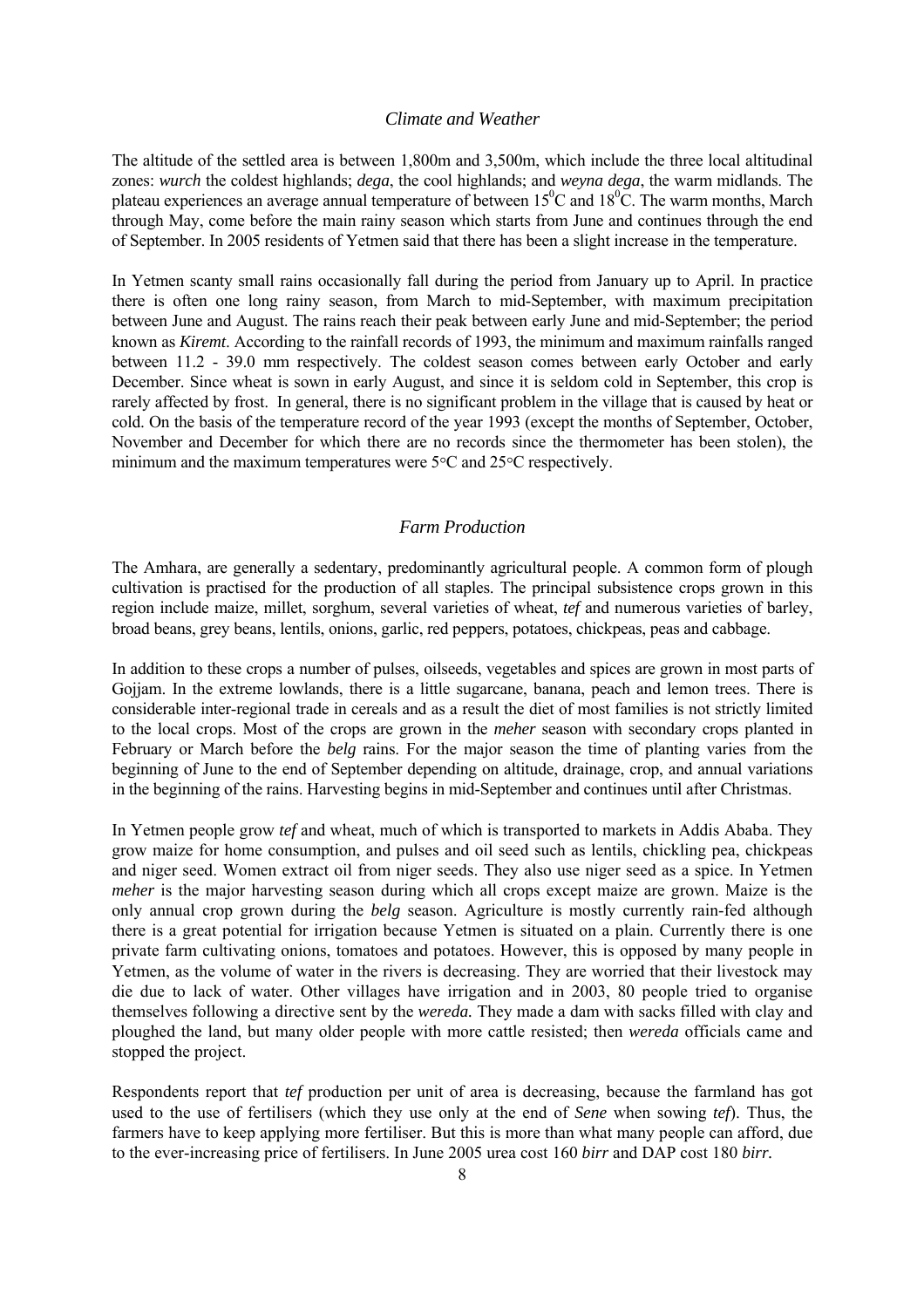#### *Infrastructure*

<span id="page-8-0"></span>Shops and other services are found in Yetmen town at the centre of the *kebele*. There is a private clinic which many people cannot afford since the price for medication is expensive. So people have to make their way to Zebch, which is under the same *kebele* with Yetmen, to get treatment in a public health centre. The cost for medical treatment is much less, but there is a meagre supply of medical necessities. Currently, the construction of a health post is underway and nearing completion. Thus the people are expecting to get services soon.

In 1996 the people in Yetmen got access to clean drinking water. Many people in the urban site have their own piped water supply, while many people in the rural site use their own water wells for many household chores. Others buy water from the urban site, if they are close to it, or from a common tap water supply, built in some places in the rural area.

In 1997 the townspeople and nearby rural houses got access to electricity. Some households without electricity get supply from those who have got their own, for 5 *birr* per month. An all-weather road crosses Yetmen; it heads north to Bichena and to Dejen in the opposite direction. There is no problem regarding transportation to the immediate urban centres. It costs 3 *birr* to go to Bichena or Dejen, which are roughly 15 km from Yetmen. It takes about 4 hours to walk.

Yetmen serves as a major marketplace for the surrounding area due to its central location. Unlike the other rural areas which have no or one market day, there are three market days in Yetmen on Tuesdays, Thursdays and Saturdays, to which a multitude of people from surrounding areas converge. Several mill houses have been built in the urban site since 1994, and this is a great relief for the women in Yetmen who had to undertake the painstaking task of grinding which used to take much time.

#### *Social Structure*

All the people of Yetmen belong to the Amhara linguistic group. The overwhelming majority of them are peasants practising traditional farming. However the importance of merchants in the town, who are by far fewer in number, must not be ignored. Many of them are involved in selling *tef*. These are people who can influence the price of both agricultural outputs and other commodities. Most of them have their own trucks to transport goods to and from other areas. They have a strong linkage with merchants in other major cities like Addis Ababa, and they determine the price for products based on the information they get from other merchants. Merchants have mobilised the people to contribute money for bringing electricity, telecommunication service and the like. Very few of the migrants to Yetmen town are from urban areas; all are Gojjame and most come from surrounding rural areas.

Even though there are some artisans in the community, each peasant is expected to build his own dwelling following commonly known technology and house designs. The majority of the houses found in the community are tin-roofed but some of the houses of poorer households and the kitchens have thatched roofs. Cooperation for certain activities such as building houses, farming activities and the like is a common cultural practice of the *kebele*. Members of the community share values, customs and beliefs. Houses in the rural part of Yetmen are built in a rudimentary design and hence need no specialised skill. But for making the roof, door and windows, a person with basic skill of carpentry may be needed. There is no difference in house designs in the urban site, although there are a few houses made of bricks.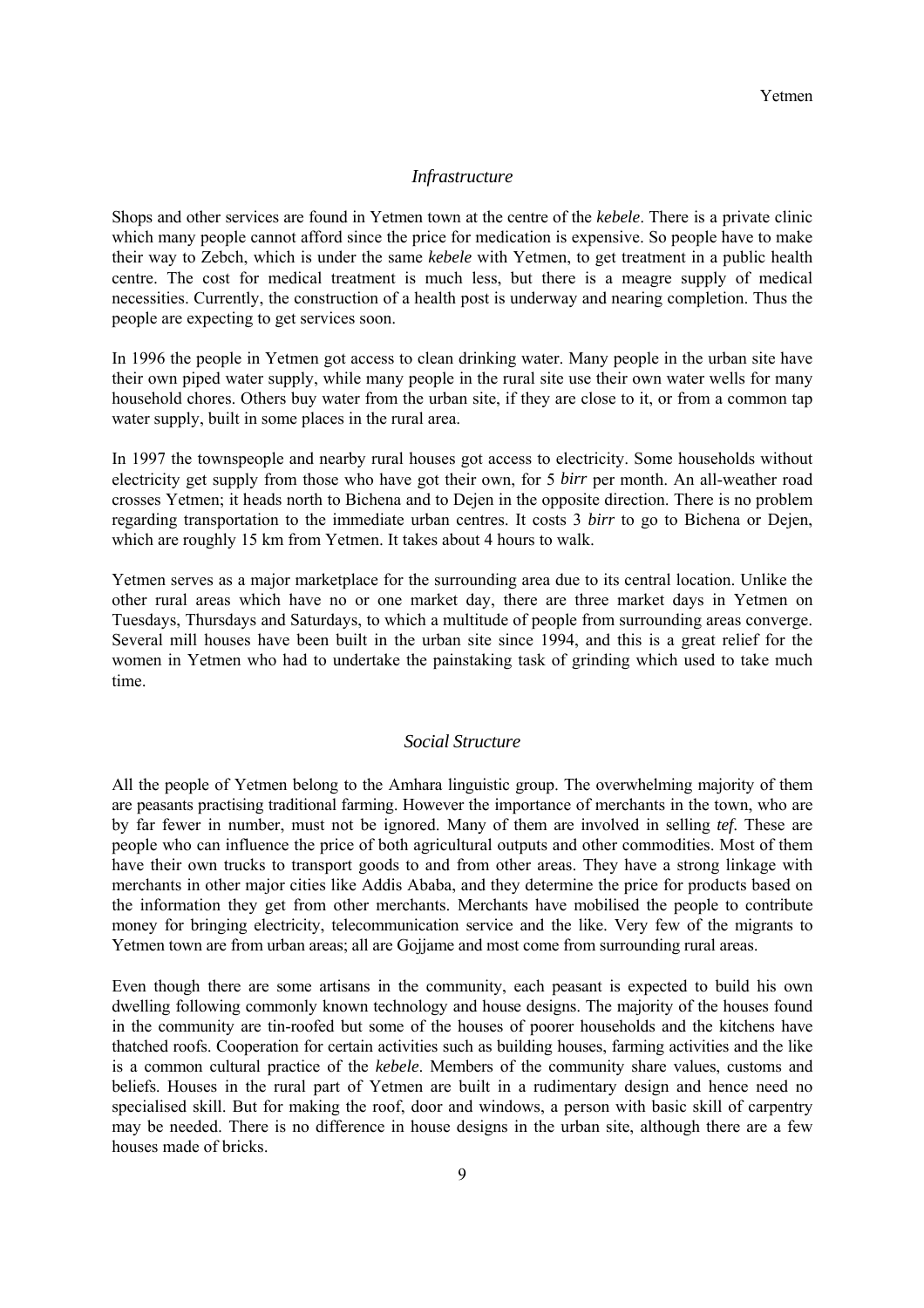<span id="page-9-0"></span>Since there are no people from other ethnic groups in the village, no ethnic conflict has arisen. However, due to ethnic conflicts created elsewhere some people who lived in other parts of the country returned to the region in the early 1990s. The majority of them are ex-soldiers. Most of the returnees have obtained land to cultivate, others have become wage earners and a few others have become dependents. Lineages are becoming less and less important. There are two: *Gubya* and *Wudemit*. The ancestors of the former were considered to be superior. Immigrants are known by the pejorative term *mete*. There is an area of Yetmen town known as *Densit* which is occupied by weavers, potters, blacksmiths, and the descendants of 'slaves' brought from the South in imperial times. In the past, farming families have not wanted to marry them, but now that landholding is getting smaller they are relatively rich and can sustain a livelihood if agriculture is bad. As a result there has been some intermarriage on both male and female sides but they are few and those involved are stigmatised.

#### *History*

Yetmen was first pioneered by a warrior woman named Atedua Kombolish. She lived in an area called Aroge Amba. The story told was that she fought to control the area including fighting a 'brother', Abuledis, who was accepted by their uncles. This 'brother', whose mother was from Gondar, did not live in Yetmen; his descendents started to live there after the death of his sister. Current descendents are now very rich. Most landlords in Yetmen are descendents of Atedua and her brother Abuledis. Atedua's father was living in Zebch. The respondents could not give a specific time when the woman started to live in Yetmen but it might have been before Emperor Menelik II, because even the elders who are Atedua's relatives do not know anyone of their age who knew her.

The town was founded around 1968 with the establishment of a Swedish-built elementary school which was later upgraded to a junior high school. According to elders, many peasants started settling around the school with the hope that it would bring some new changes in their lives.

| 1957 | the main road was built                                                                                                                                                                                                |
|------|------------------------------------------------------------------------------------------------------------------------------------------------------------------------------------------------------------------------|
| 1970 | the school was built                                                                                                                                                                                                   |
| 1976 | a service cooperative was established; fertiliser was introduced; and agricultural extension                                                                                                                           |
|      | services were provided                                                                                                                                                                                                 |
| 1978 | the national literacy programme started                                                                                                                                                                                |
| 1979 | veterinary services were provided                                                                                                                                                                                      |
| 1982 | the producer cooperative was established; and a new type of agricultural implement<br>locally known as <i>mensh</i> (equipment for throwing up grain during threshing) and a new <i>tef</i><br>variety were introduced |
| 1991 | a clinic was constructed; a new variety of <i>guaya</i> chickling pea was introduced for animal<br>feed; and the village was connected to electricity                                                                  |
| 1996 | Yetmen, especially the urban site, was provided with a clean drinking water                                                                                                                                            |
| 1997 | Yetmen was connected to electricity from hydroelectric power. In the same year land<br>was redistributed                                                                                                               |
| 2000 | The credit and savings association was set up                                                                                                                                                                          |
| 2001 | A veterinary clinic was built                                                                                                                                                                                          |
| 2005 | A health post is under construction and nearing completion;                                                                                                                                                            |
|      | There are now more shops with a wider range of goods than in 1994.                                                                                                                                                     |

Table: *List of main events*

The earlier land tenure pattern, which was based on the *rist* system, was replaced by "land to the tiller" in 1975. The *rist* system provided equal access for individuals in receiving plots of land by tracing descent to their ancestors. Members of the community fought with the *Derg* regime to preserve the customary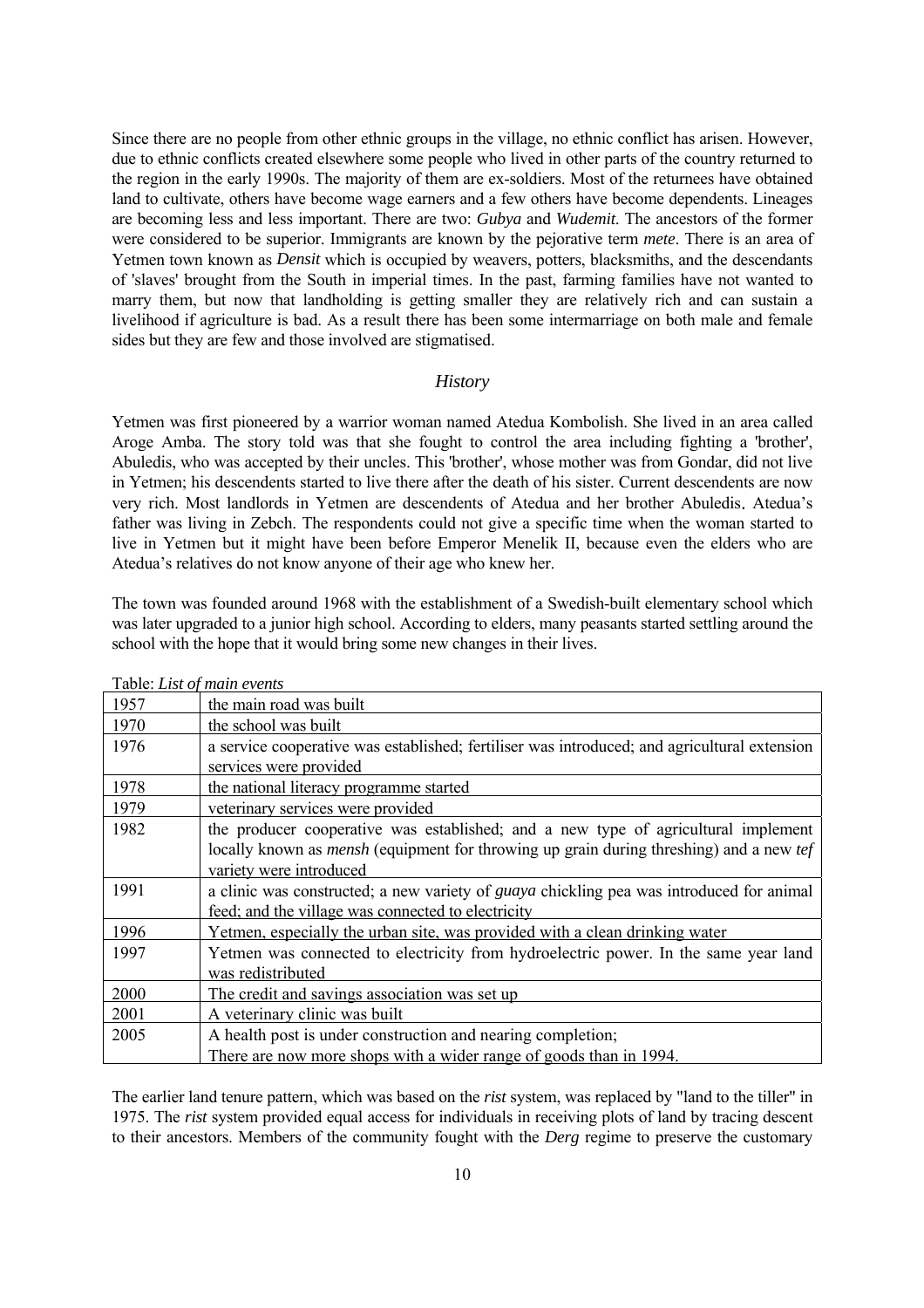land tenure system. However, they gradually accepted what was imposed. They were organised in a *kebele* and later on established a co-operative society through which they obtained some advantages such as basic literacy, improved agricultural techniques and inputs, and a shop in the town. Notwithstanding these advantages, the peasants disliked working for the cooperative because it involved hard labour and they had to work from dawn to dusk, to the detriment of their individual priorities.

The peasants in the area were happy that the Ethiopian People's Revolutionary Democratic Front (EPRDF) helped them in getting rid of the *Derg* regime. However, in 1994 they showed strong signs of discontent with the following political and economic measures of the government:

- 1. The EPRDF forced them to pay the debt that the Producers' Cooperative (PC) incurred for agricultural inputs. (When the PC was disbanded all the property was distributed among members). Because of this all the people in Yetmen were forbidden to get any credit facility from the Ministry of Agriculture (MoA). Other government organisations provide for the purchase of agricultural inputs. The villagers suggest that this was contrary to the initial promise of the EPRDF to write off the debt. In addition, they consider that the EPRDF betrayed them by breaking the promise. They believe that the promise was simply a pretext for getting popular support in that critical time when they were coming into power.
- 2. The tax for a plot of land increased from 7 *birr* to 20 *birr* per holding.
- 3. The propaganda of alleging that the Amhara were responsible for past bad deeds and turning the traditionally praised name *Neftegna* into a nickname for them, and the ethnic politics followed by the EPRDF, were resented by the villagers.
- 4. Some of the peasants of the community were interrogated, harassed and imprisoned on the pretext that they support opposition forces.

The *kebele* officials served the community in collaboration with local elders until they were imprisoned (1994). By 1994 the *kebele* officials had not been replaced.

It was reported in 1994 that no-one had suffered from considerable hardship during the previous 10 years with the exception of a few individuals who were reduced to eating chickling peas instead of *tef* during the drought of 1985.

During the 1997 land redistribution, '*Derg* bureaucrats' did not get the land they deserved; it was given to female-headed households and the younger; most were happy. 'Feudals' got land back from the PC during EPRDF.

In 2005 it was reported that in the past those people who have two ropes or more were paying a tax of 20 *birr*, and those with one rope were not paying tax. This payment system was changed three years ago.

| Land holdings in rope |   | Tax payment in birr |  |  |  |
|-----------------------|---|---------------------|--|--|--|
| 1,2                   |   |                     |  |  |  |
| 3,4                   |   | 25                  |  |  |  |
| 5,6                   |   | 30                  |  |  |  |
| 7,8                   |   | 35                  |  |  |  |
| 9,10                  |   | 40                  |  |  |  |
| 11,12                 |   | 45                  |  |  |  |
|                       | . |                     |  |  |  |

In 2005 people came to measure land with a rope.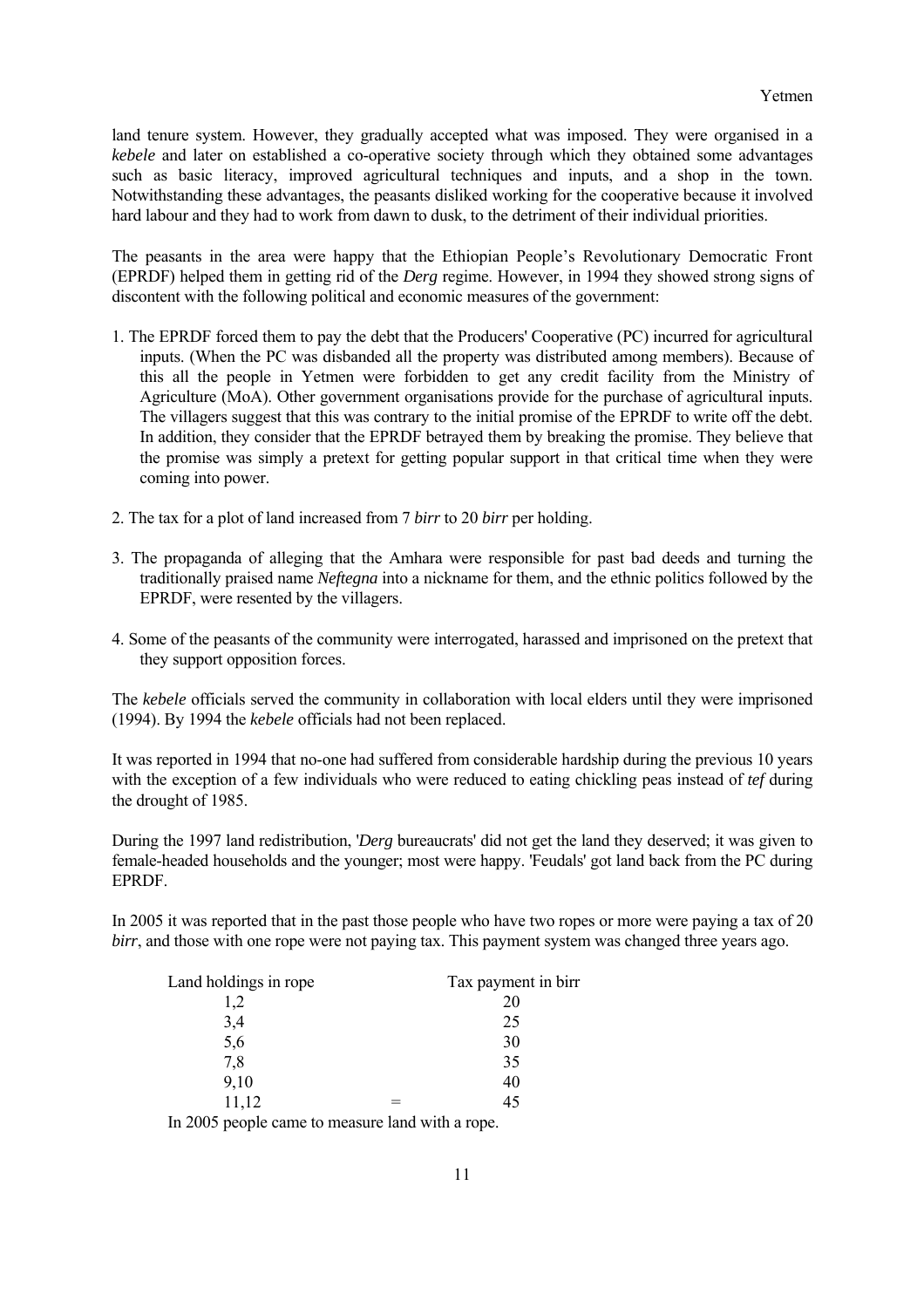<span id="page-11-0"></span>In 2005 individuals who were involved in the different activities of the Derg regime complained that they did not get equal rights during land distribution, and after that they were not allowed to participate in public meetings. In recent times they have come to participate in public meetings called by the *kebele*, but their ideas or comments are not welcomed by *kebele* administrators. At this time most people who were serving the Derg regime are supporters of the main opposition parties group the Coalition for Unity and Democracy (CUD).

## 2. Seasonal Activities and Events

Calendars can be found in Appendix B. There are a few specific seasons of sickness and treatment among members of the community. *Meskerem[8](#page-11-1)* and *Tikimt* months are known as times when a sickness locally known as *mich* is common. This is caused by strong heat after the rainy season. This time is called *Saten*. In 2004 the site was struck by malaria for the first time; in 2005 the community was organised to drain the ponds and there had been no malaria by the end of the fieldwork period. However, it was still raining so there was still a possibility that it would appear this year.

Credit was not recognised as very important in 1994, although some men without farming equipment tend to borrow money around late April and May in order to be able to buy the necessary items for cultivating the land in June. This is the duty of men. In 2005 it was reported that credit had become very important. Many people take credit in the form of cash, seeds and fertilisers.

There is no specific time for breeding livestock. Just after the rains, in the first half of *Hidar*, the militia stop animals from grazing by Muga River; then access is opened at once and all the grass is consumed. Around late August and September, pests sometimes appear. The agricultural extension agents usually give the necessary advice as to how to use agricultural inputs such as fertilisers, herbicides and pesticide. Thus, pests are not usually a major problem. More fuel is needed during June, July, August and October since these are the coldest months. The commonly used fuel is *kubet*, animal dung, and small amounts of firewood.

Since the people of Yetmen are Orthodox Christians, there are festivals on all major Christian holidays of the country like *Meskel* (the day for the commemoration of the founding of the True Cross), *Timket* (Epiphany), *Genna* (Christmas), *Fasika* (Easter), etc.

# 3. Farm Economy

#### *Crops*

In Yetmen crop cultivation is the dominant activity and source of livelihood. Closely linked with agricultural activity, livestock, petty cash grain trading, and collecting and selling dung also play a vital role in the area. The principal crops grown in Yetmen are *tef* (mostly white *tef*), wheat, chickpeas, *guaya* (chickling peas), and maize. The two principal crops are *tef* and wheat, which, in 1994 together took up roughly 55% of the total area under cultivation (source: MoA office). These are the only crops on which fertiliser is used. Among the various factors which diversely affect agriculture the most conspicuous is scarcity of land. The type of crop grown heavily depends on the size of farmland a farmer possesses. Those farmers who have access to large farmland tend to diversify the crops, while those who have small amounts of land sow *tef* because its price per quintal is better than other crops and it is the major crop preferred for subsistence. Land disputes are one of the frequent form of disputes and they are resolved by

j

<span id="page-11-1"></span> $8$  Details of the Ethiopian calendar can be found in Appendix A.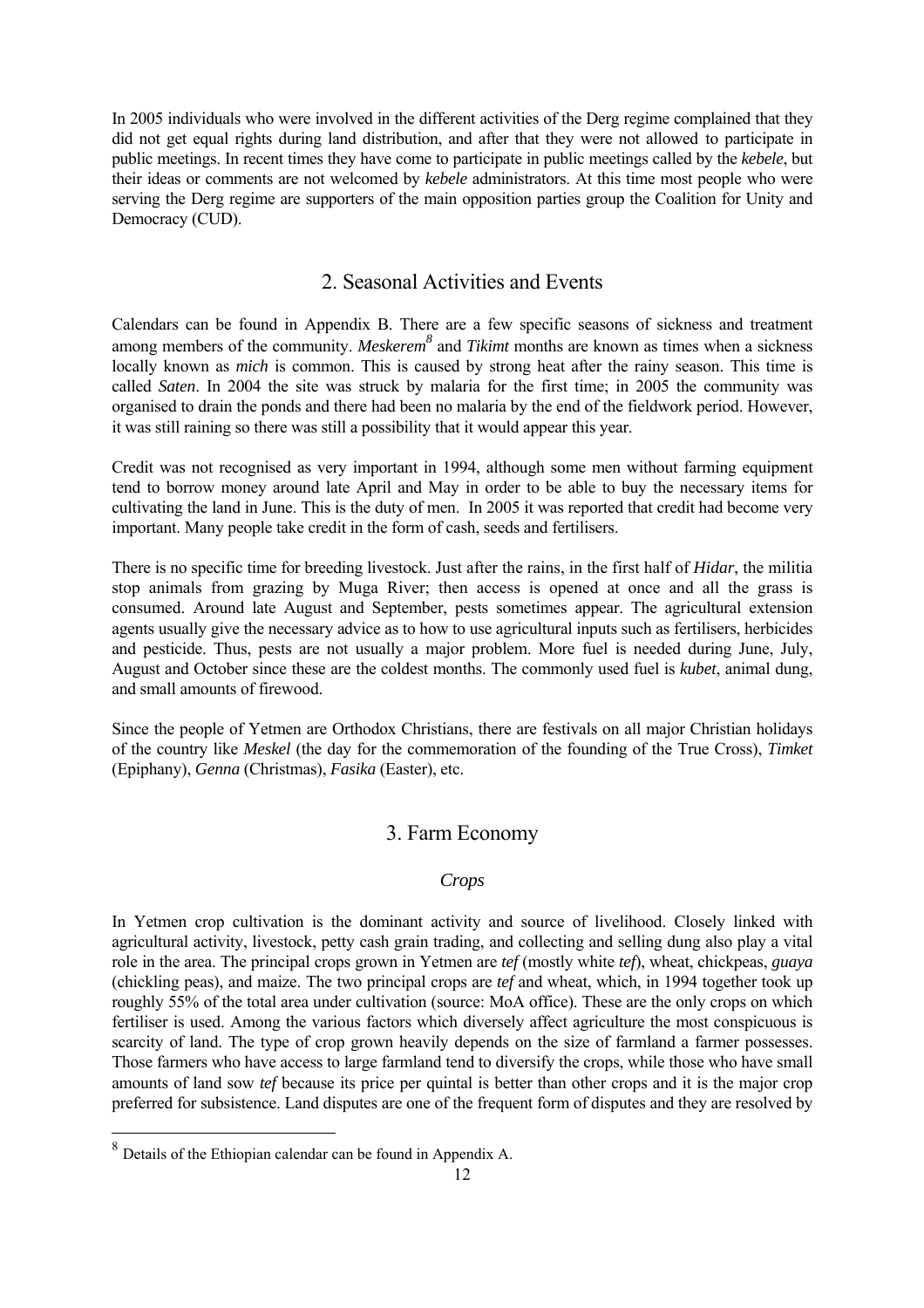<span id="page-12-0"></span>friends, relatives and social courts. They are taken to *wereda* courts if they are very serious.

#### *Livestock*

The principal livestock reared in this region include cattle (the short-horned zebu type being the most appreciated); mules; donkeys; horses; chickens; sheep: goats; and bees. Cats and dogs are found everywhere. Sheep and horses predominate on the grassy highlands of Gojjam, while goats thrive in the lower country. In addition to their use as a source of food, the hides and skins of cattle and sheep are used in making leather products. In the past people were using hides and skins of cattle and sheep for making leather products like *jendi* (bed sheet), *akmada* (container of grains) *mechanya* (rope), and *agoza*  (spread for seats). Nowadays these materials are being substituted by other materials intruded from urban areas. Only *jendi* and *agoza* are very common as before. In the past sheep's wool was woven into blankets, *bernos* (cloaks), and rugs. However, these days (2005) many people prefer to sell sheep skin because it is very expensive; its price is up to 40 *birr* and merchants collect it and sell it in urban areas.

Horses, mules, and donkeys are raised mainly for transport. In former times, horses were used almost exclusively in warfare, each local chief commanding his own personal cavalry. In more peaceful pursuits, a well-bred mule represents a mark of status for those who ride them. But the most important animals for the Amhara, since they are subsistence farmers, are cattle, without which a man cannot cultivate his land. Herds are usually small. An ordinary man who has two pairs of oxen and three or four cows is considered wealthy in cattle in Gojjam.

| Type of livestock | <b>Number</b> |  |
|-------------------|---------------|--|
| oxen              | 589           |  |
| cows              | 624           |  |
| heifers           | 115           |  |
| young bulls       | 209           |  |
| calves            | 312           |  |
| horses            | 6             |  |
| mules             | 1             |  |
| donkeys           | 290           |  |
| sheep             | 940           |  |
| goats             | 35            |  |
| hens              | 844           |  |

|  | Table 2: Livestock in Yetmen in 1994 |  |  |
|--|--------------------------------------|--|--|
|--|--------------------------------------|--|--|

Source: MoA local office

l

Table 2 gives an estimate of the livestock holdings in Yetmen in 1994. The common livestock found in the Yetmen are oxen (farming assets), cows (milk), sheep (meat), donkeys and horses. Mules and goats are rare. Though crop cultivation is the pivotal activity of Yetmen's economy, livestock are closely linked with agriculture and play an important role in the economic activity of the society. The importance of raising livestock lies in its use as a source of oxen (for ploughing), pack animals (for transportation), dung (the major source of fuel), dairy products, meat and hides and skins.

The total livestock population is very small compared with 25 to 30 years ago. This is because an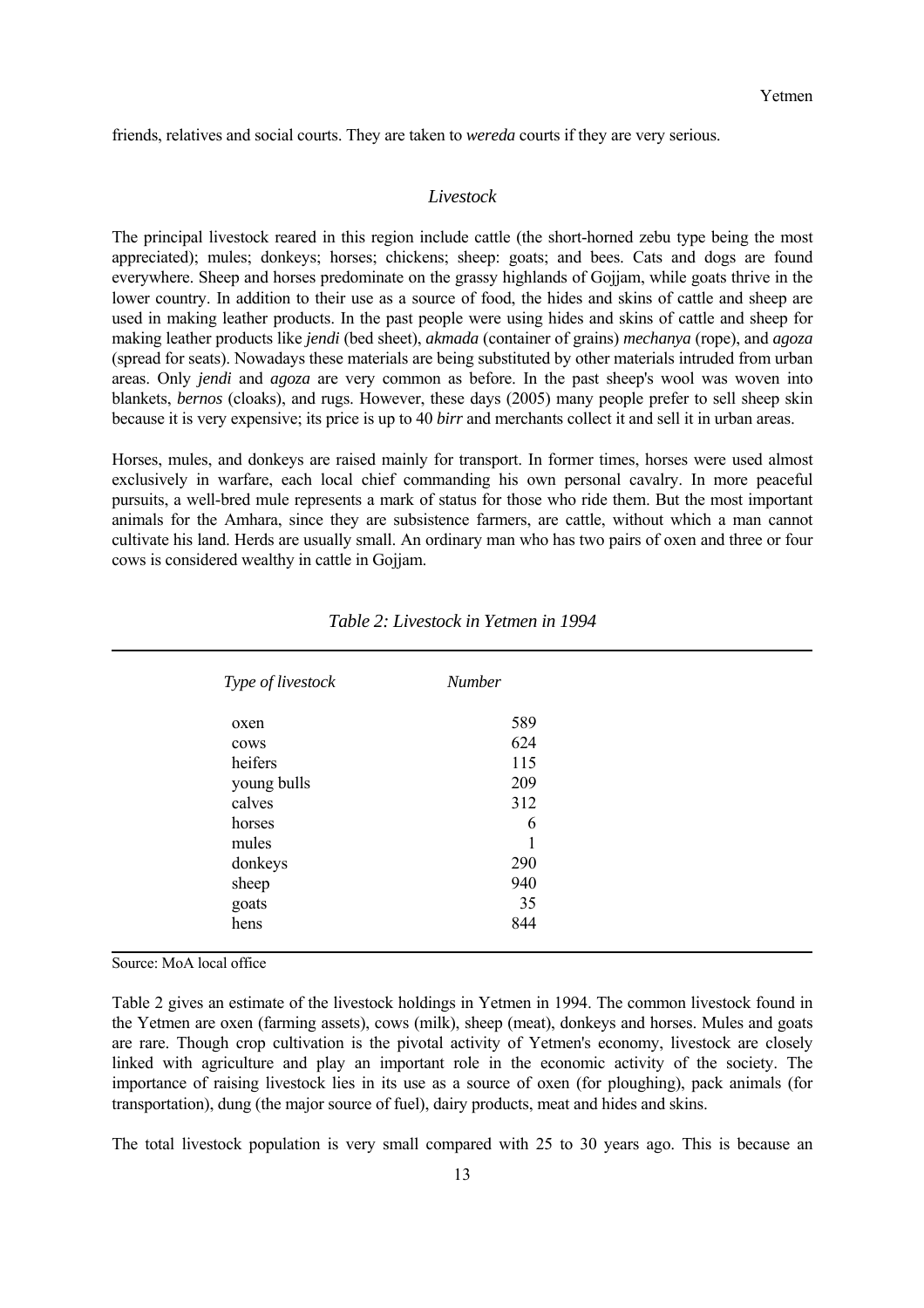<span id="page-13-0"></span>enormous part of communal grazing land has been taken for cultivation. Other problems affecting livestock holdings are shortage of feed, drought and animal diseases. Given the dominance of crop cultivation, ploughing, which is the pivotal productive activity, gives oxen a central role. This means that in the area oxen are one of the major attributes of wealth. Table 3 shows the approximate distribution of oxen by households in Yetmen in 1994.

| No of oxen owned by household | No of households |  |
|-------------------------------|------------------|--|
| $\theta$                      | 85               |  |
|                               | 104              |  |
| 2                             | 218              |  |
| 3                             | 15               |  |
| 4                             | ∍                |  |
| 4+                            | $\theta$         |  |

*Table 3: Oxen in Yetmen in 1994*

Source: interview with a key informant

There have not been changes in livestock holdings since there is no new system in breeding livestock. Vaccination services are provided every year by the MoA. There are no regular major livestock disease outbreaks, although there is often some sickness during September when cattle eat the grass called *magatt.* Cross-breeding is not practised in the community. There has never been any time when a lot of people had to sell their livestock because of drought. However, considerable numbers of livestock died during the 1985 drought, and livestock trading was profitable for a brief period immediately after the drought of 1985 as a result of high prices.

There is a normal practice of buying and selling of livestock in the *kebele*, especially oxen for farming and other livestock to overcome financial hardship. People sell livestock during holiday and wedding times because they get more profit at these times. Some people keep livestock in their houses. Those peasants who have a large number of livestock build barns for them. All the local grass in the village and the sediment of *tella* are fed to animals. Manure is used only to fertilise crops in the backyard, *gesho* and eucalyptus. Most families keep cattle separately, although some households together hire herdsman at the cost of 20 *birr* per household plus meals.

#### *Land*

Before 1974, land was allocated following the *rist* system. In the *rist* system, an individual received land by tracing descent to an ancestor who owned a certain plot. This system was replaced by the government declaration of "land to the tiller" in 1975. Since then, the peasants have had land use rights. There were two types of land rights before the revolution: *gult* and *rist*. *Gult* (fief) rights provided economic and political support for the elite and in their territorial aspect constituted the framework for the administration of the peasantry. *Rist* (land-use) rights, on the other hand, played an important role in the social and economic organisation of the local community. *Gult* rights over land were given to members of the ruling elite as a reward for loyal service to their lords, and to religious institution endowments. The individual or institutions that held land as *gult* had the right to collect taxes from those who farmed it and also had judicial and administrative authority over those who lived on it. *Gult* rights were thus far more than just a type of land tenure. They were an integral part of the Amhara feudal polity; they represented the granting away by a regional ruler of an important part of his taxing, judicial, and administrative authority. Virtually all arable and inhabited land was held by someone or some institution as *gult*. There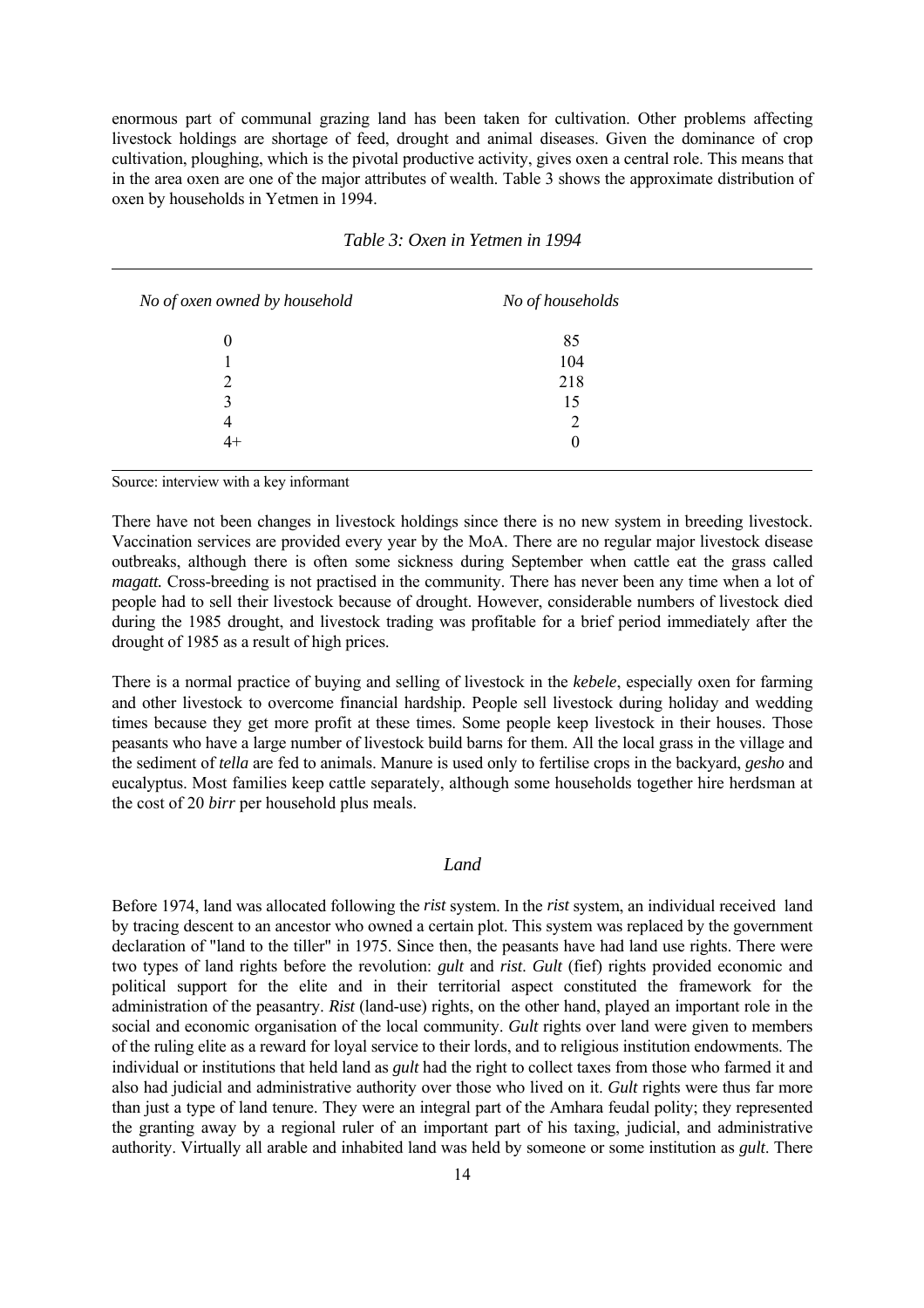was "no land without a master".

*Rist* rights in contrast to *gult* rights, were land-use rights. In principle they were hereditary and could be held by lord and peasant alike. *Rist* and *gult* are not different types of land but distinct and complementary types of land rights. Usually they extended over the same land.

"A single rate of *gwilt* [*gult*] comprising a few square miles, included within its boundaries strip fields held as *rist* by scores or even hundreds of farmers. The *gwilt* [*gult*] -holder might also hold some fields a*s* rist within his estate of *gwilt* [*gult*] land" (Hoben, 1973: 6).

But the *rist* system, which an Amhara used to describe his membership in a descent group and its consequent rights, was of central importance to the social organisation of the Amhara community (Hoben 1963:106; 1973:7). In its most general sense, *rist* referred to "the supposedly inalienable rights that accrue to every living descendant of the chief father of a maximal house". When an individual referred to his *rist* in this general sense, he referred to all the lands which he felt he must have rights in by virtue of his many ancestral affiliations, most of which he would admit that he himself could not trace. In this sense, *rist* remained for most people more of a value than an economic or political possibility. By contrast, in a more limited sense, *rist* referred to primary land divisions where his known ancestors in recent generations had exercised their land use rights. Therefore, here *rist* referred to the "land over which an individual has effective control by virtue of his recognised claim to membership in the appropriate ambilineal descent group" (Hoben, 1963: 107).

Therefore, the most immediate meaning of *rist* is land over which an individual has effective control by virtue of his recognised claim to membership in the appropriate ambilineal descent group. As Hoben stated, though *rist* rights were held by both men and women, men performed almost all of the work on the land and thought of their wives' *rist* along with their own. Thus the Amhara speak of three categories of *rist*; namely father's *rist*, mother's *rist*, and child's *rist*. The third type refers to the rights that a man had to use his wife or ex-wife's *rist* if he has children by her who are living with him (1963:107-112).

Dessalegn also explained that under the *rist* land tenure system each member of the society was assured a piece of land, however small it was, since any legitimate member's claims were always considered. This had led some to argue that the system minimised landlessness, for "it was effective in allocating land to people and people to land". Because of the practice of such a land tenure system, tenancy was not widespread in Gojjam and other northern Amhara regions. However, a small percentage of tenants did exist in the Amhara society and in Gojjam they were estimated to be 13%. It is important to note here that the extent of tenancy varied from region to region as well as within regions and localities, although detailed studies on various regions are not available (Dessalegn, 1984).

This land tenure system society was practised until the 1974 social revolution. The land tenure system was especially affected by the land reform proclamation of 1975, which is, according to Dessalegn, the first and central legislation which set off the process of land distribution and the organisation of peasants in *kebele*. In James McCann's words the proclamation:

"ended landlord-tenant relations, restricted private landholding to ten hectares, and forbade the hiring of agricultural labour within the private sector. Large private concessionary farms became state farms, and the marketing of grain by private traders was curtailed in favour of a national marketing parastatal. Land distribution and judiciary powers below the subdistrict level devolved to peasant associations, which elected their own leadership and took on many of the duties previously held by local *chiqashums* and *balabats* (McCann, 1987).

The institutions of *rist* and *gult* were found in Yetmen prior to the revolution. The provisions of the land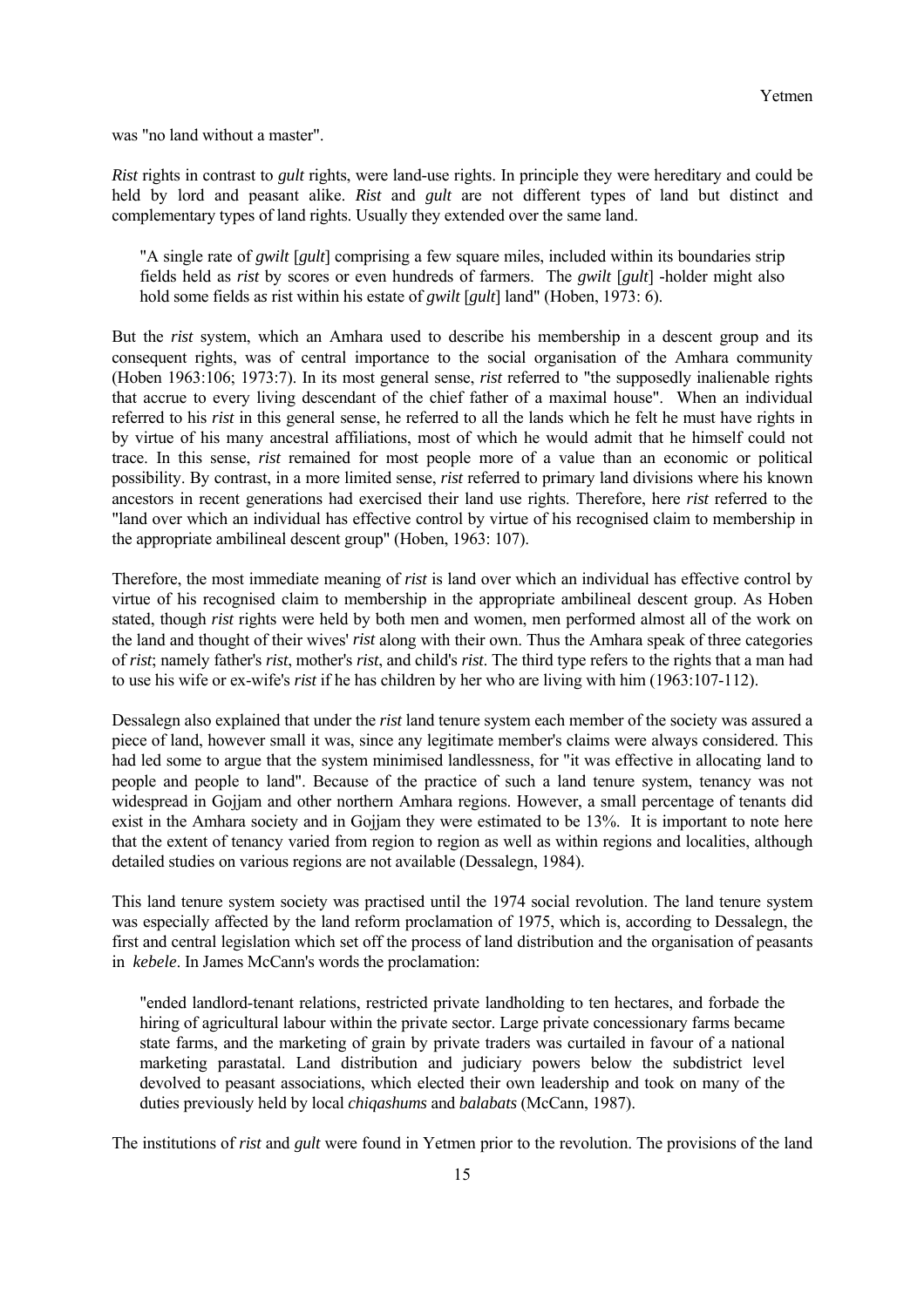<span id="page-15-0"></span>reform proclamation were implemented by *kebele* which were organised on an area of 800 hectares of land. Initially the major function of these *kebele* was to implement the land reform. But they were also given a wide range of functions and responsibilities, including the administration of public property, the establishment of judicial tribunals which are autonomous rural courts dealing with disputes among peasants, the establishments of service co-operatives, and the building of schools and clinics, and since 1985 also villagisation programmes. In Dessalegn's view "in the *rist* areas, the abolition of recurrent land claims and therefore of the 'corporate' family system... is bound to have profound social and familial implication..." (1984: 39). The first act of implementation of the reform was the organisation of *kebele* and the distribution of land within each *kebele* area (i.e. 20 *gasha* or 800 hectares). But the method of land distribution, and the criteria used varied not only from one locality to another but also within each locality as well. As a result, as Dessalegn indicated in his statement about the condition in Adet (a district of Gojjam) the implementation of land reform was slow. According to Dessalegn, "...it was only in 1980 and 1981 that some form of land distribution was carried out. This is true of the *rist* areas, in some of which actual large-scale land distribution had not taken place by 1981..." (1984: 46-47). The land allotment adopted in the *rist* tenure areas was made on the basis of family size and the quality of land. Each household receiving land had a share from both the good as well as the poor land available for distribution. And also a minimum ceiling of a unit of land was set for a household, and any addition over this was based on the number of household members (Dessalegn, 1984: 47).

Every household, except those formed since the last land distribution, is entitled to at least 1,000 sq metres of land at the backyard of each house. This land is mostly used for growing *gesho*, eucalyptus, maize and vegetables. It is enclosed by a fence and trees. Those who were not in the PC and who had no land before the recent land redistribution still have no land. Sons who want to get married must show their strength and capability in ploughing land. Since land has never been sold in Yetmen, or in Gojjam in general, we cannot know the price of an average holding. There are some women divorcees and widows who own a piece of land. The villagers prefer to resolve disputes through the local institution of *Shimgilina* (council of elders) rather than going to government courts.

The last land distribution was in 1997. The land distribution was not fair to those who were in power during the Derg regime. Land was given by considering the type (fertility) of land, it was given by mixing fertile and less fertile land. Irrigated and the best type of land were given to those who had a good approach to the people doing the land distributions. Women now have equal access to land and they can take their share when they get divorced. Urban people get land like people living in rural areas and many of them rent land and use it to produce different types of grain.

### *Farm Labour*

The allocation of labour in the area is usually determined by the composition of the household. Gender and age are the major determinants of the division of labour. Ploughing (*kocha*) is a male activity. Men are also expected to lead the daily activities of the household. Other agricultural activities such as weeding, harvesting, and transporting crops, and livestock activities are usually carried out communally within the household and can be done by men or women. Activities solely performed or managed by women include processing of grain, preparation of food, rearing of children and other domestic activities. Boys/girls of age 6 to 12/10 are locally called *leffo* / *ligoch* and are involved in herding of livestock and in helping parents with domestic work. Boys of 13 or more usually help with farm work, while girls of 10 and above assist with domestic work and the collection of dung.

Apart from household labour, there is also traditional wage labour and labour sharing, in the area. If it rains during harvesting farmers cannot use the traditional work group methods since it is vital to get the harvest in as soon as possible. In this situation they use wage labour. There are different types of jobs for which wages are paid. The nature of these jobs is varied, in that some are short-term and casual or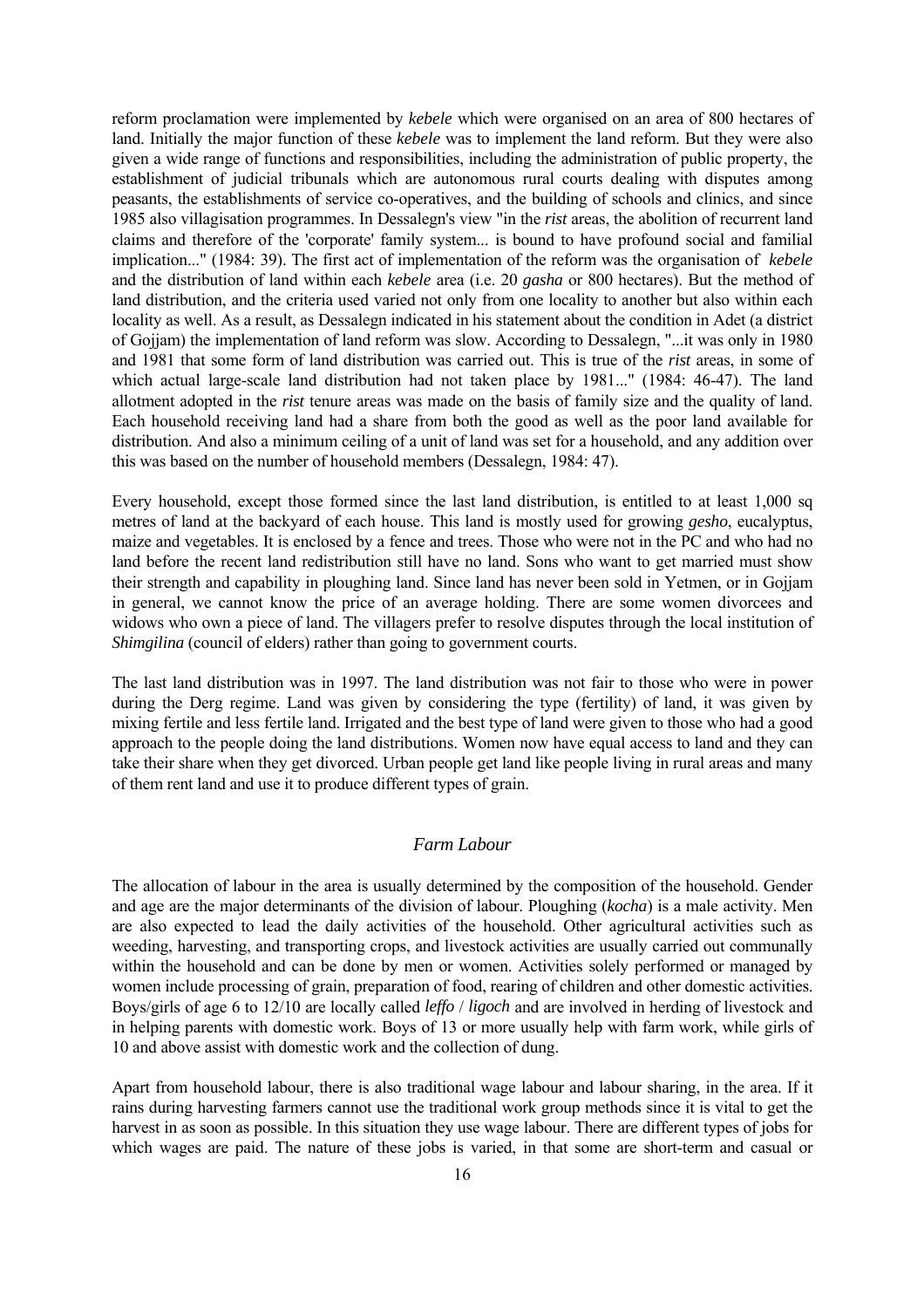seasonal, while others are long-term. Wages are largely paid in kind in the form of grain. Labour is hired for herding, ploughing, harvesting and building. There are other activities like baby-minding, welldigging and wood chopping carried out through wage labour. Table 4 shows an estimate of the percentage of households employing wage labour in 1994/5:

| activity           | % of households employing | time                 |
|--------------------|---------------------------|----------------------|
| ploughing          | $3\%$                     | mostly July          |
| harvesting         | 25%                       | December and January |
| carpentry/building | $6\%$                     | March-May/Oct-Nov    |
| farm servant       | 50%                       | March/April          |
| babyminder         | $2\%$                     |                      |
| herder             | 20%                       | May/June             |
| well-digging       | 15%                       | Dec/May              |
| wood chopping      | 12%                       | March/April          |

*Table 4: Wage labour in Yetmen in 1994*

Source: interviews

Rich rural people can afford to employ servants to help them in farm and herd activities; women are not employed as servants in rural households even in the rich ones. In the urban part of Yetmen young women are employed as servants in a few households. Labourers are also employed on a daily basis to carry quintals of grain and to move the grain by car; this for merchants living in Yetmen.

There is a shortage of labour for harvesting in January and February, and for ploughing in July. There are migrant workers coming from neighbouring *kebele* to perform these activities (except ploughing). People in Yetmen also migrate to the neighbouring *kebele* for wage labour. Hard work, trustworthiness and responsibility are the principal criteria used in the area to identify the right person for the job.

Agricultural wage labour is known locally as "labour for crop". It takes a number of forms as described below:

- *Be-kurt*: this is an arrangement whereby *bale kurt arash* (the farm servant) works for an individual landholder at a predetermined wage. In this arrangement the farm servant (*arash*) lives with the employer's household and is provided with food and a sleeping place. The hired tiller is requested to perform other activities over and above the farm-work. Payment for this kind of work currently ranges from 15 to 20 *dirib* (5 *dirib* = approx 100kg) of crop per year, in addition to board and lodging. Be-kurt is an arrangement when a given household does not have any male member to assist the father in farm work, or when all children, especially male ones, are sent to school and their parents want them to give emphasis to their education, or when children are self-sufficient and when parents have no one to support them.
- *Ke-arat* (one-fourth): this is an arrangement where by a servant is employed in the household for doing farm activities and other activities in the employer's house. His shelter and food is with his employer. He take ¼ of his employers yield at harvest. This arrangement is similar with *be-kurt.*
- *Siso* (one-third) is a common arrangement for wage labour. Under these arrangements all the necessary inputs except labour are provided by the plot owner. Unlike the other two arrangements the hired tiller does not live and eat with the household and does not perform any other activity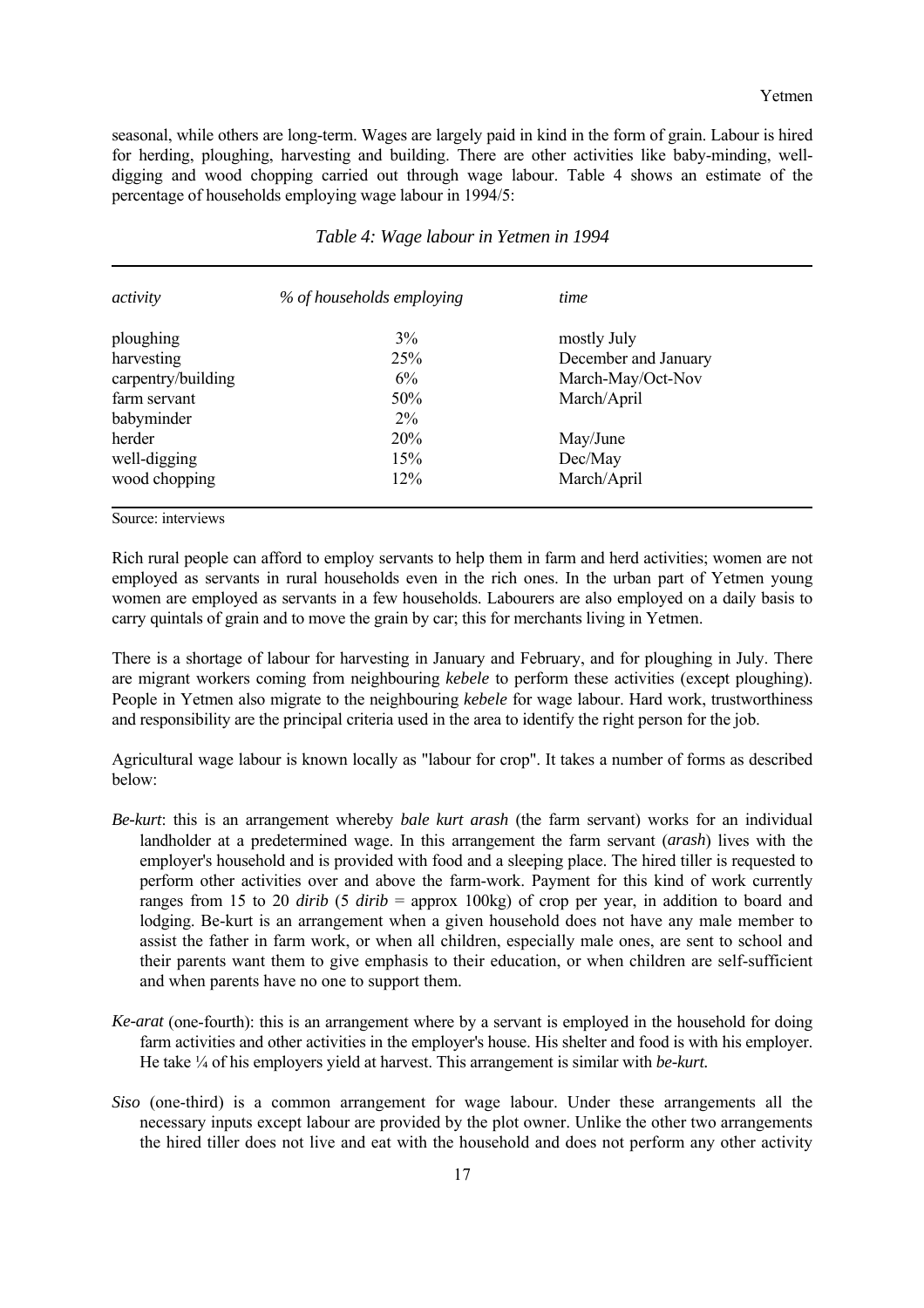<span id="page-17-0"></span>other than farm tasks. The wage payment is determined by the yield on the plot. The yield is divided in the ratio 1: 2 in favour of the landholders; i.e. they take ⅔. The tiller's wife also works on the land with her husband and she also takes lunch when they work on the farm. She takes lunch once for each time the land-owner's wife take lunch twice. When the arrangement is *siso* the owner of the land pays tax; in return for this the sharecropper does additional work (also called guluma) for not having to pay the tax. *Siso* is also an arrangement between son and father; a married son who has no land receives ⅓ of the produce, while working as a full-time farmer on his father's land.

Labour sharing is the other major form of pooling of labour in the area. There are different forms of labour sharing, viz. *debo*, *wenfel*, and *guluma*. *Debo*, another name of which is *jige,* involves the labour of many people on the land of an individual villager, who has good relationships with the would-be participants, usually for ploughing and harvesting. *Debo* is usually called when the peasants are exposed to natural, social or political disasters and need additional labour at the right time. The one who calls *debo* usually prepares food and drink for the participants.

Other group activities are carried out through another form of collaboration called *wenfel*. This is an arrangement whereby an individual owner of land and an ox gets a partner of similar ownership status. They combine their oxen and their labour and work equal amounts on each landholding. Obligations are reciprocal. *Wenfel* is usually formed by individuals who are related to one another either by consanguinity or affinity. Food and drinks may be provided by the person who has the work to be done in cooperation. In *wenfel* the person whose work is done must help those people who helped him. In *debo* the person whose work is done has no obligation to those people who have helped him.

*Guluma* is another form of labour-sharing, usually used to help elderly and disabled people. This is usually practised among relatives. The farmer does all the farm activities and other tasks without any kind of payment.

#### *Interlinkages*

It is a tradition in Yetmen to share labour, oxen, and different farm implements among the residents. Sharing and borrowing is also common in the non-agricultural life of the community. With regard to agriculture the following arrangements are common:

- 1. labour for crop (described above under *Labour*)
- 2. labour sharing (described above)
- 3. labour for oxen
- 4. *mekenajo* oxen sharing
- 5. sharecropping (*abel* or *yeikul ihil*)
- 6. *arata*
- *7. kend be kend*
- Labour for oxen: under this arrangement the individual holder of land works for those who own oxen in exchange for the use of the oxen to cultivate his land. An individual should work for two days for the oxen-owner in order to use a pair of oxen on his land for one day.
- *Mekenajo*: this is an ox-sharing agreement whereby an individual farmer working only a single ox pairs it with another farmer owning an ox and they work their respective fields taking turns.
- *Abel* or *yeikul irsha*: this is a sharecropping arrangement under which an individual farmer cultivates the farm of another and they share the products on the basis of their agreement. People who have a plot but do not have farm implements and oxen enter into an agreement with those who have them. Those with the implements may cover the expenses of fertiliser, seed, herbicide and fulfil whatever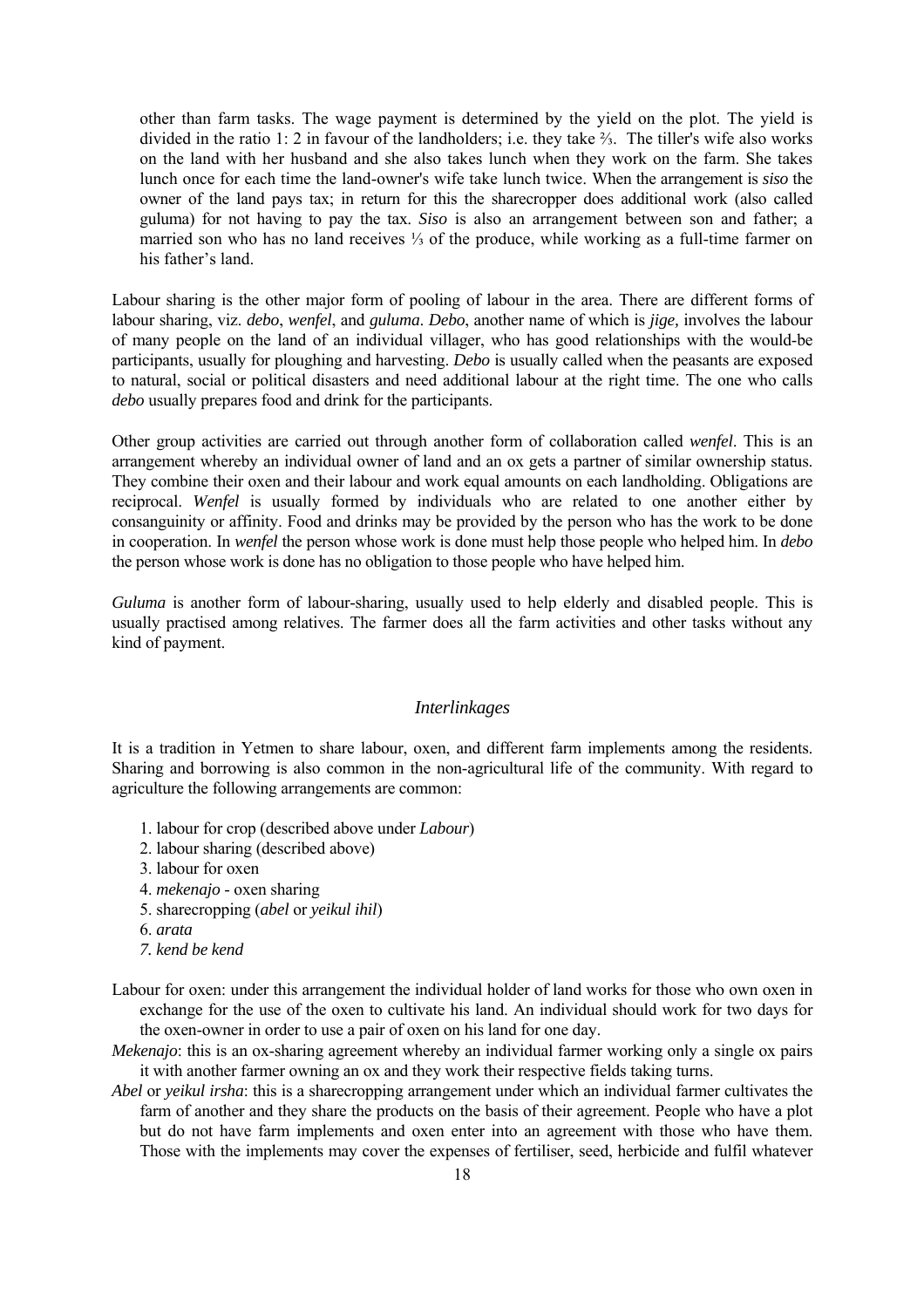<span id="page-18-0"></span>is required to produce the crop. If the arrangement is *yeikul ihil* they share the yield equally.

- *Arata*: this is a traditional form of credit. The word *arata* signifies the amount of interest an individual has to pay for a certain amount of borrowed money or grain. In Yetmen repayment of the loan (principal plus interest) is often in the form of grain. For example, for borrowing 100 *birr* someone will pay 100kg of *tef*. Hence the interest payment varies with fluctuations in the price of *tef*.
- *Kend bekend*: This is another type of labour sharing that was common in earlier times, though not now. In this case persons with the same number of oxen and the same land size enter an agreement and work together on both lands and share the products equally.

Due to the fear that disputes may arise between relatives, most interlinkages are not based on kinship relations. The main criterion for interlinkages is the will of both parties to enter into an agreement. The employer has to supply the necessary farming materials while the individual to be hired should be energetic and has to fulfil the agreement.

There have been four recent community works: maintaining the road to Zebch; emptying ponds where malaria mosquitoes might breed; building terraces on the slopey area near the church; and building the compound of the police station. The work is organised using the *mengistawi budin* system (see below); it is controlled work at given times and if people do not go they are fined.

#### *Farming Technology*

The peasants, who are always males, use the ox-plough farming technique. The farm implements involved in the preparation of land includes *maresha* (plough head), *mofer* (plough beam) and *kenber* (yoke), combined and pulled by two oxen, and manual implements such as *mekotkocha* (forked hoe) (MoA, 1984:19). They use sickles and forks and spades made of wood during the harvest season. The harvesting of grain, which is principally men's work, is carried out with farming implements for cutting such as *machid* (sickle). Women and children assist by collecting the tied bundles of cut grains in the field and transporting them to a threshing ground (an earthen floor usually polished with cow-dung). Threshing is either done by beating with sticks or continuously driving a team of several oxen (or other animals) over the harvest. Winnowing is done by tossing the grain into the air using a *mensh* (a three tined wooden or metal pitch fork) or *layda* (a wooden spatula or shovel).

There are different kinds of storage facilities. Among these, the following are important in grain storage.

- 1. *gotera* is a grain store kept outside the living rooms of the farmers, big in size, mostly made of wooden frames and plastered with mud.
- 2. *dibignit* has a similar shape to *gotera,* but is smaller in size and usually kept inside the living rooms. It is usually made of mud only.
- 3. *gudguad* is a pit dug underground; and
- 4. *gota* is like *dibignit* in size but made with similar construction materials as *gotera* .

Grain is transported to this store by donkey and human labour. The villagers contend that they are very careful not to lose grain. That they value it highly is shown by the saying *ihil nigus new* ("grain is a king"). In 1994 it was reported that most individuals do not have enough containers for transporting the yield and have to borrow *akmada* (sacks made from hides) from fellow villagers. Since the sacks may be torn, considerable amounts of grain may be lost on the way from the threshing field to the store. In 2005 many people did not use *akmada* to transport their grains. They are using the containers that they buy together with fertiliser. There is also a loss of grain in the process of winnowing it from the husks.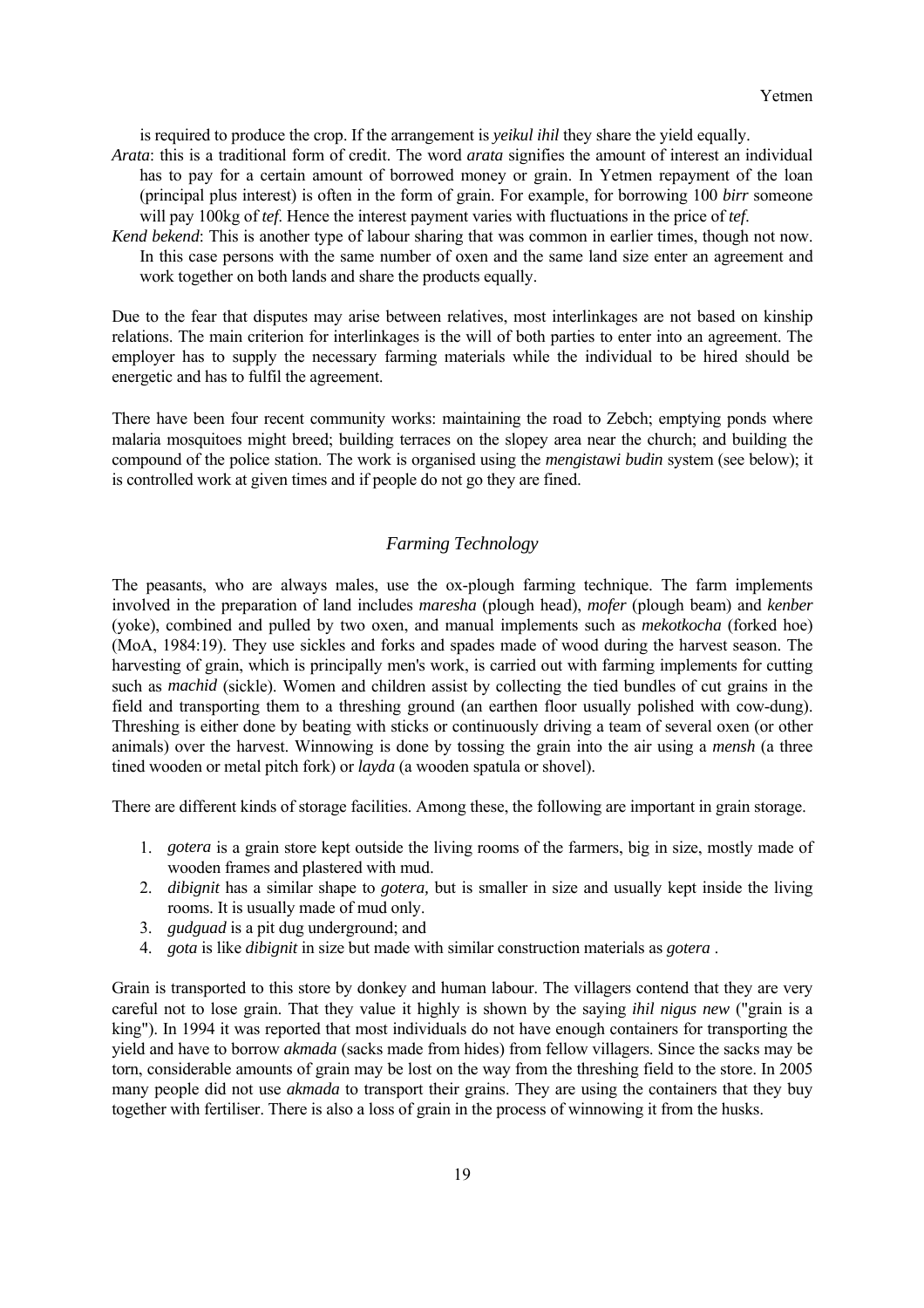#### *Farming Innovations*

<span id="page-19-0"></span>In 1994 it was reported that the following innovations were introduced in the community:

- *Tef*: A new variety of *tef* was introduced in 1983 in order to increase production and productivity. The new variety was proposed and introduced by the development agents and was tried first by the PCs. This variety of *tef* was successful and adopted by all the peasants. The long-term effect of the new variety is good.
- *Guaya*: In 1994 the researchers reported that *guaya* (vetch) was first introduced in 1992 to substitute for the other pulses growing in the area, (horsebeans and cowpeas) which were not doing well. It was introduced by the development workers from the MoA and the best farmers tried it first. It was not so successful and adopted by about half of the farmers in the area. Some farmers opted for producing *tef* which gets a higher price rather than wasting their resources on producing *guaya* which sells for low prices. The long run effects were not good. The land has not been very suitable and farmers have not got as much harvest as expected. However, in 2005 women told a researcher that people have been cultivating *guaya* for a long time.
- *Fertiliser*: The soil has been losing its fertility over time and the farmers were looking for solutions. Fertiliser was introduced in 1969 in order to improve soil fertility and increase yield. Development agents proposed it and the farmers who could afford to tried it first. It was not successful at first. It was not suitable to the crop varieties grown then. It was adopted by relatively richer farmers who could afford to buy it. The long run effects are both good and bad. Good because now it gives good yields; bad because the land is getting used to it and cannot give any yield without the use of fertilisers.
- *Mensh* (three-pronged fork; made of metal): the *mensh* which was in use before was made of wood. The metallic one was introduced in 1983 as it is more durable, and easy to handle and use. It was proposed by development agents and tried by the PCs first. It was better than the previous one. About a quarter of the farmers in Yetmen adopted it. Farmers who were not producing pulses did not adopt it for it is most useful for pulses. The long run effects are good.

#### *Common Property Resources*

Compared with 30-40 years ago more than 50% of the common grazing land and all the forest land has been brought into cultivation. There is now not much common grazing land; everybody has equal access to it. The use of the common grazing land may be banned during the wet season if there is too much waterlogging. Drought has affected the growth of grass and the land has been overgrazed. This has caused a lot of cattle to die every year. In the past there was widespread livestock theft because people used to keep their livestock in the field by making a communal fence. At this time thieves came and took many livestock. Nowadays people keep their livestock in their houses. Their house is designed with a room for their livestock. The entrance may be on the right or the left.

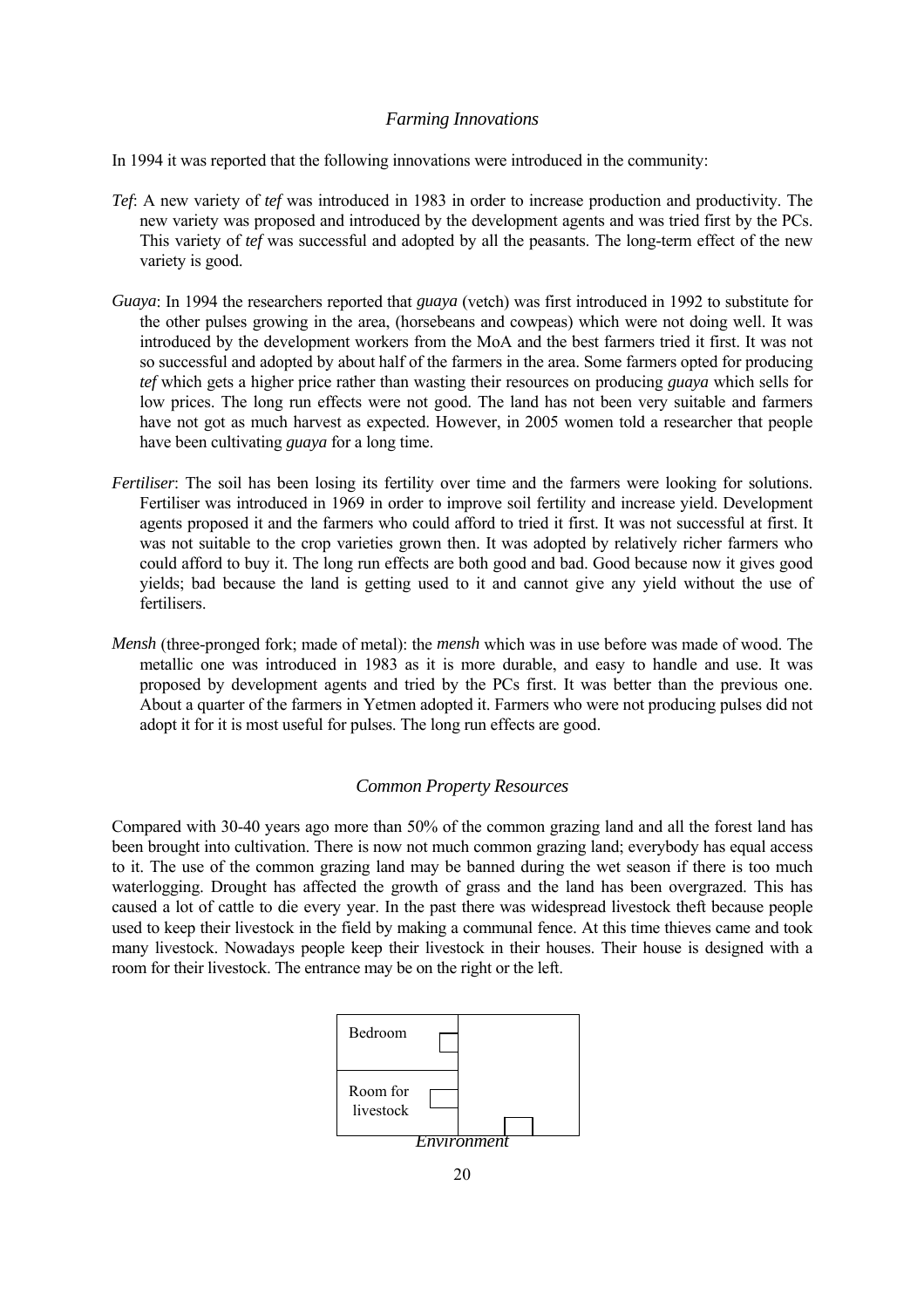<span id="page-20-0"></span>There is an insignificant amount of erosion, since Yetmen is located on a plain. The site is suitable for agriculture. Soils have varying fertility. Soils of the Blue Nile valley are said to be extremely fertile while soils are less fertile on the lava plateau. The soils of the Bichena region are of three major types, namely sandy in the lowlands, black soil found scattered here and there and red soil characterising most of the region.

The fertility of the soil seems to have been decreasing. In 1994 it was reported that peasants use fertiliser and crop rotation to get a better amount and quality of output. Most of the peasants do not use dung as a fertiliser for big farms but only for horticulture (*yeguaro atikilt*) planted around homesteads. In 2005 respondents said that peasants can't use their land without fertilisers and crop rotation is not common because peasants sow the same seed which can generate more cash.

Until the late 1930s about 25% of the land was covered with trees. Yetmen is the only local *kebele* with no communal forest. In 1994 small amounts of eucalyptus trees were found in the centre of the village; otherwise people bought wood from surrounding *kebele*. In 2005 it was reported that many people have many eucalyptus trees in their compound and they use these trees for various purposes. Dried animal manure is the main source of fuel. Wood is also used as a fuel but it is mostly used for constructing houses.

There is no water pollution problem in Yetmen.

## 4. Off-farm Activities

#### *Communal Work*

Individuals usually build their houses by getting together with other people; men and women work together. Women fetch water and daub walls with clay. People call friends and relatives for cooperation. Women do the cooking for feasts that are prepared to celebrate holidays or other festivals. They fetch water, chop meat and onions, and burn wood and the like. Sometimes men assign who is to do which work; nobody is excluded from this work but people are assigned based on their ability. Community work organised by the government is discussed below.

#### *Household Off-farm Activities*

Women often bake *injera* and bread and prepare *wot* and other food items. They are also known for their basket (*sifet*) weaving. They make baskets for different household purposes including *lantika* (for decoration), *massobe-work* (eating basket), *saffed*, and *wenfit (*sieves*)*. One of the units of measurement known as *dirib* is a container made by women. Also, women spin cotton and give it to the weavers to make *shemma* out of it. A woman who is good at spinning is accorded respect; and her daughter is given a praised appellation known as *yebalemuya lij* (a daughter of capable woman) and she will get a chance to marry a respected and rich husband. Women distil *areke.* 

Almost all peasants of the village construct houses and make fences. Some are engaged in selling crops in the village and supply major towns like Addis Ababa occasionally. Some women in Yetmen town sell local drinks like *areke* (distilled liquor), *tella (*local beer*)*, *birz* (honey drink) and *tej* (mead*)*. Women in the rural part of Yetmen make *areke* and sell it either in the market or to the women who sell it in the town. Women are also engaged in petty cash trading and in collecting and selling dung-cakes. Poor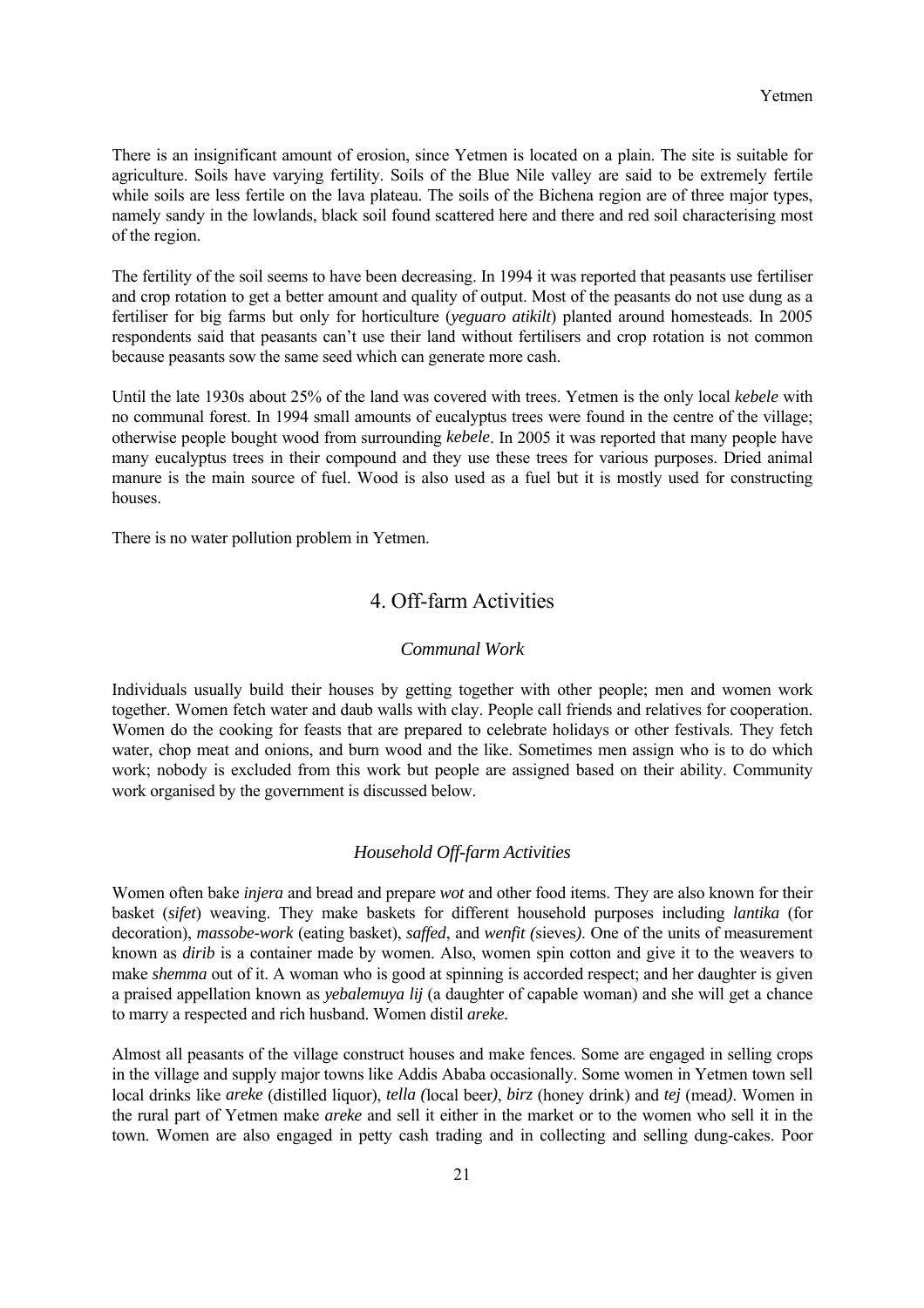<span id="page-21-0"></span>households play an active role in these activities. They spend the profit they earn for household purposes. However, their husbands might instruct them on how to spend it.

Farmers were not used to trading 20 years ago. This became common when most of the agricultural land was taken by PC and the landholdings of each household declined. Involvement in trade was begun by farmers whose land was taken by the cooperatives. It was profitable before more people were engaged in it: in 1994 about a quarter of the people in the area were involved in trade, including farmers and unemployed high school dropouts. The two groups who have failed to participate are those who are rich and those who are too poor because of lack of capital. The long run effect has been good, in that the profit can be used for household expenditure rather than selling stock.

#### *Occupational Structure*

The people of Yetmen are predominantly peasants, but there are other specialised occupations to be found in Yetmen town. In 1994 the following occupations were found in the *kebele* including the town: peasant, trader, blacksmith, artisan (for building houses), weaver, mason, potter, tanner, diesel engine operator for generating electric light, flour mill operator, agricultural extension agent, elementary and junior high school teachers. In 2005 there was no need for a diesel engine operator and there were also drivers who drive all the rich merchants' cars; there are about 15 merchants. The younger energetic rich are seen as selfish by many in the community; some have businesses in Addis and are not concerned about the community. Priests are very powerful and people listen to what they say, which is not the case with government officials. They can order people not to work for a week (*gizit)* for undeclared reasons. Priests are educated and people trust them.

In 1994 women's occupations were limited to teaching and pottery. In 1994 there were 23 teachers of whom 9 were women. In 2005 women also ironed clothes, and the current telecommunication operator is a woman. There are many school drop-outs in the *kebele*.

#### *Migration*

Migration is not common in Yetmen though there is a pattern of occasional migration to Addis Ababa and other major towns which involves both men and women. Young women usually migrate to urban areas to be employed as servants in hotels or households and also to be involved in petty trade. Men usually migrate to work as daily labourers. Some people from the *kebele* may go to other places for seasonal wage labour. Small numbers of villagers migrate to major towns like to Addis Ababa due to the apparently glamorous town life.

Merchants travel to major cities like Addis Ababa repeatedly for a very short period of time, in order to sell produce from the rural markets, and to take in return other consumer commodities. However, it is mostly young men, and sometimes male household heads in poor households, who migrate seasonally to large sugarcane, coffee and tea plantations in the south who need seasonal labour. They may stay there from three to six months. But in most cases they are unable to bring anything back because the wages they get are very meagre to support even oneself. It is again the poor who mostly resort to longer-term migration. Some migrate when agriculture fails to support their family, while others hear the success of earlier migrants and want to improve their lives too. Here again the direction of migration is to the south, and they may be engaged in daily work or be hired as a guard. A few successful people may run their own businesses. However, this group of people may not return to their home village again, even those who have their own households, and only a few people send money and other goods even once.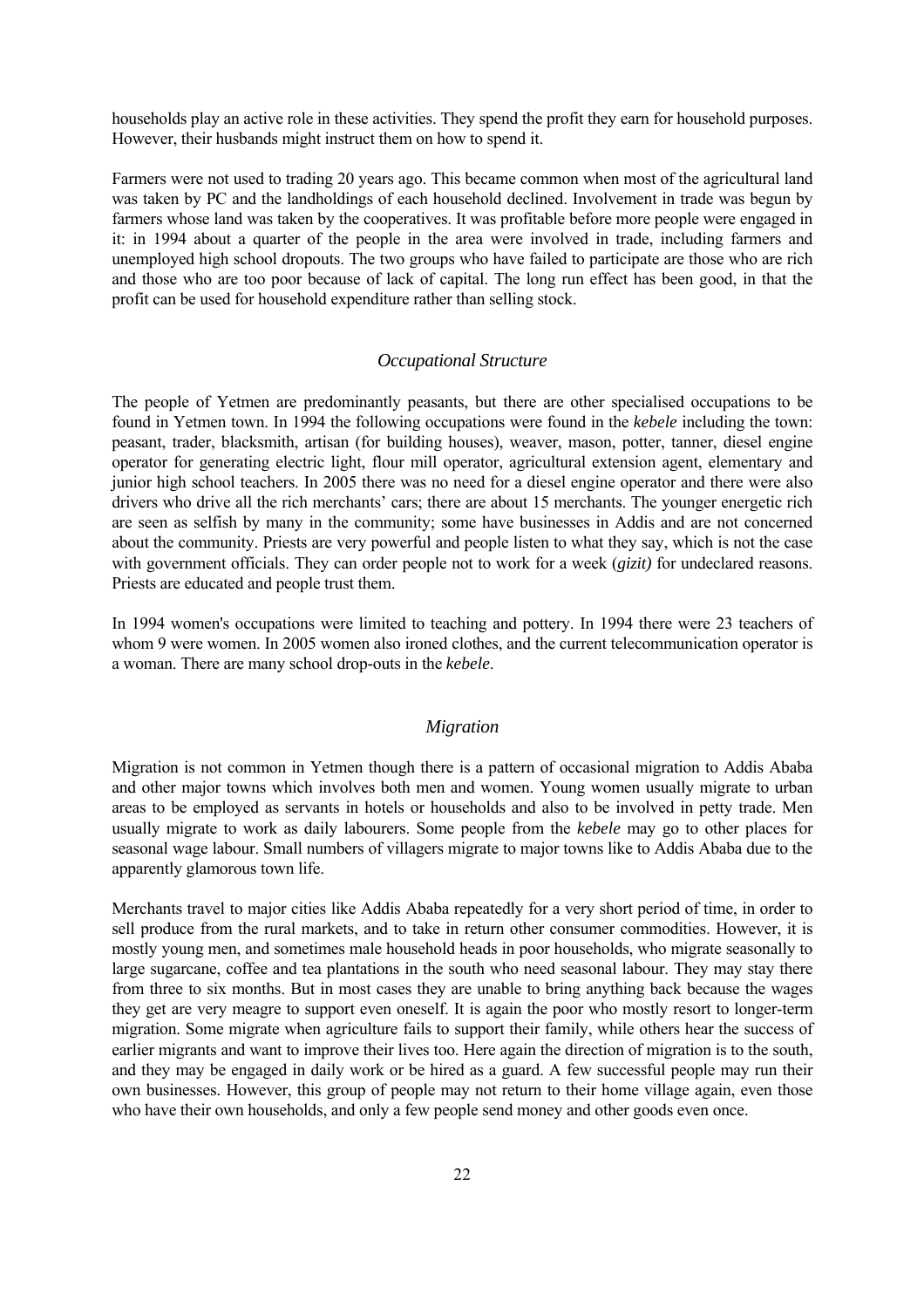#### *Rural-Urban Linkages*

<span id="page-22-0"></span>The rural areas that have strong linkages with Yetmen are, Zebch and Yemrit which constitute Felege Selam *kebele* with Yetmen, Debissa, Enajima, Yeziba, Dibbet, Agunchit, Sebshengo, Berch and Tirch. The people in Yetmen are tied with people in these areas through marriage, and hence they share the farmlands that are situated in the middle. They also jointly use the grazing lands. The other thing that links these areas is the market. The relatively central location of Yetmen gives it unique importance as a market place. The market is held three times a week on Tuesdays, Thursdays and Sundays. Young people, who are engaged in small-scale trading also go to the market places of other areas. In the above site areas there are different churches named after the arks they possess, and which holidays are observed monthly in the churches on the saints' days to which the church is dedicated. So people observe the holidays with their relatives in different areas. Some well-to-do farmers hire young men who can work on their farmlands on a contractual basis usually for a year or two, to be paid in kind based on their agreement. This arrangement known as *kurt* has been described above. The hired person resides with the employers until the contract ends or until they disagree about the terms.

The two urban areas to which the people in Yetmen have strong linkages are Dejen and Bichena. The people in Yetmen depend on these urban centres for their medical needs which cannot be met locally. Students are also supposed to make their ways to these urban areas, if they are to attend their secondary education. They usually rent a room in groups, while their parents send them food, so that they pursue their education. The other group of people who have strong urban linkages are merchants. Since the two areas are the immediate urban centres there is a strong trade linkage with them. Although the intensity, frequency and the number of people linked is less, there are links with Debre Markos and Addis Ababa. Court cases that cannot be settled at the *Wereda* level in Bichena are sent to Debre Markos. There is also a trade link with it because it is the major urban centre in the area. In addition, merchants have strong trading linkages with Addis Ababa.

### 5. Reproductive Activity

#### *Housing*

The types of house found in the *kebele* are tin-roofed and thatched huts (*gojjo*) varying in size. In 1994 55% of the houses of the *kebele* were tin-roofed, while the remaining 45% were *gojjo*. The most fascinating brick-built house in the community has 5 modern rooms with a tiled floor, ceiling, shower room, bedrooms and other facilities. This house cost about 30,000 *birr*. To build an ordinary zinc-roofed house, which would have 40 sheets of tin, would cost about 4,000 *birr*. To build a big *gojjo* may cost up to 8,000 *birr,* whereas to build a small one costs around 500 *birr*. A hut lasts for 10 years; and a tinroofed house excluding the special one may last for 30 years. Most houses at this time include a room for livestock. People use animal dung to polish the floor and paint the walls.

The houses of the richest people are larger in size, and better in condition than that of the poor. But they mostly have insignificant difference with middle-income people. However, the richest people in the urban site have big houses built of bricks and their compounds are built with stones and some have satellite dishes. But the houses of the poor people are usually *gojjo* which are not properly maintained, and if they have any livestock, they spend the night together in the same room or in a barely separate room.

People get access to land for housing during land distributions; however since land distribution has not taken place since 1997 there is no access to land for housing for young people. They build houses in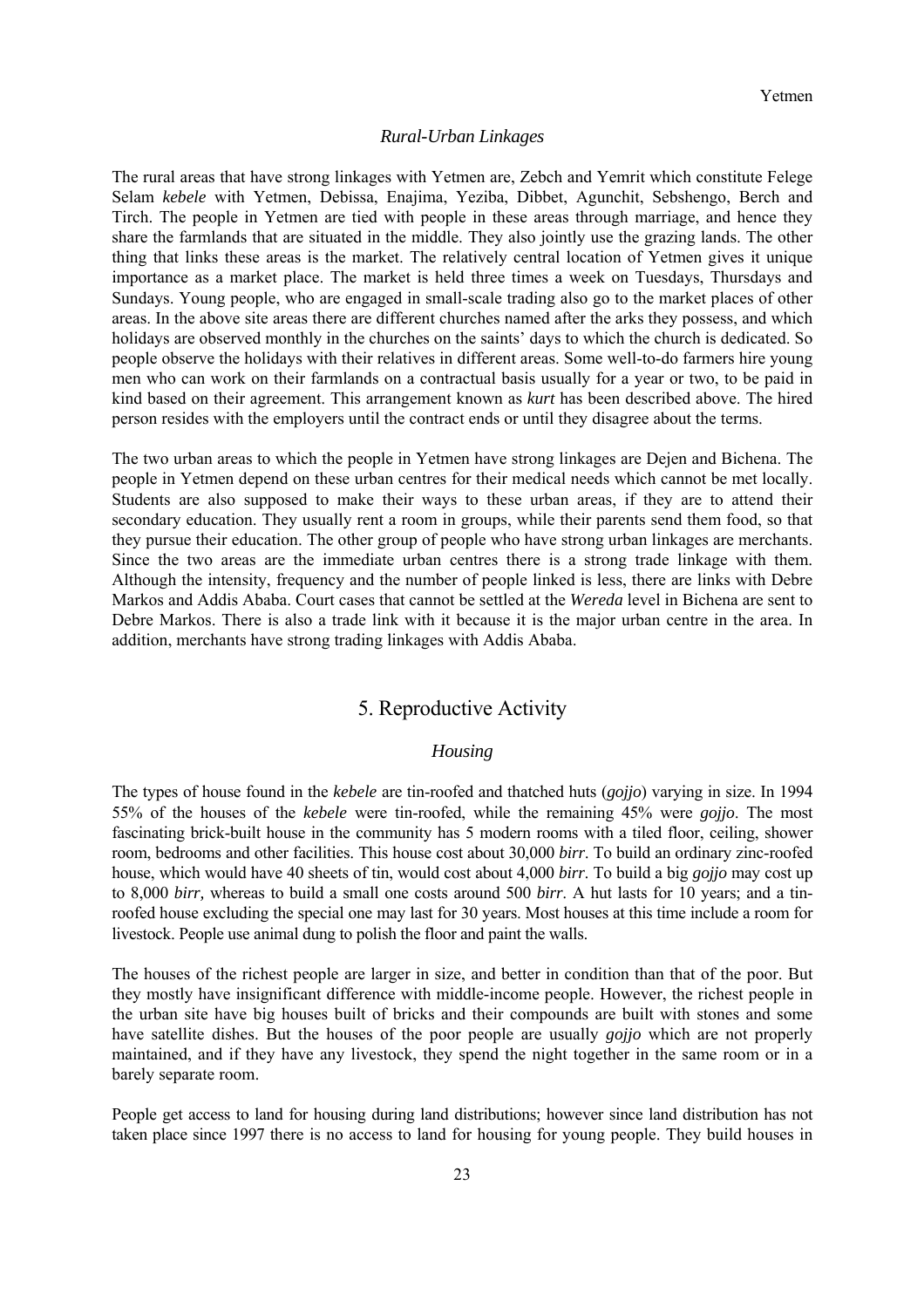<span id="page-23-0"></span>either of their parents' compound, usually that of the parents of the bridegroom. Because there is a shortage of land in the community there is no scheme for allotting land for housing. Young people with new households may live with the husband's parents for a long time.

#### *Domestic Technology*

People use dried animal manure and charcoal and firewood for cooking and heating purposes. Many people living in the urban part of Yetmen use wood and charcoal together with animal dung, while most people in the rural part use animal dung by collecting it from the field or from their cattle. Crop residue is rarely used, as it is usually used for animal feed. Occasionally during ceremonies, wood is used. For lighting most people use oil lamps and there is electric light in the centre of the village.

The dung-cakes mostly used as fuel for cooking are made by women, who also fetch water from wells, taps or the river. There are two rivers surrounding the *kebele* (Muga and Yegudfin). The former is perennial; whereas the latter exists only in the wet season. There used to be plenty of springs but the drought dried them up. There is no problem of water availability in the *kebele* since there are plenty of water wells, though they are not purified. They also dry up during hot summers and crumble. When some of the wells dry up during dry seasons, the villagers fetch water from other wells further away and people who live near the river Muga fetch water from it. There is piped drinking water in the town and some water points in the rural area.

In 1994 it was reported that there were some latrines used by enlightened people. However the villagers, for the most part, did not use latrines. It was estimated that there were about 15 latrines in the *kebele*. The importance of the latrine was taught by the elementary and junior high school of the village. The usage and building of latrines was effected by the now dissolved cooperative society with the educational support of the previous government. In 2005 officials of the current government (EPRDF) were also teaching about the importance of latrines and instructed people to dig holes. They were told they would be punished if they did not and those convinced that this would be the case did dig holes, though they have not been used.

Grain mills are easily accessible in Yetmen town. A few rich people have refrigerators.

#### *Household Management*

The people of Yetmen have a division of labour on the bases of gender and age. Tasks are shown in the table in the Appendix. Major decisions are mostly made by husbands / men. Sometimes wives / women discuss things with men and they argue raising points but ultimate decisions are mostly made by men. A main household task is the allocation of resources.

#### *Fertility*

In 1994 it was reported that the fertility rate was high, while the death rate was very low. Contraceptives and family planning were not used by the villagers. However, a few prostitutes selling alcoholic drinks, coffee and tea in the so-called tea houses, did use contraceptives. In 2005 respondents said that the desired number of children is four for most people and this is regardless of their status. Women avoid having more children by using contraceptives. Family planning is easily available in a private clinic found in Yetmen, a clinic at Zebch and other nearby urban places. The contraceptive they get is in the form of pills and syringes (needle). Condoms are commonly used by prostitutes. Abortion is not easily available. Women usually give birth even if it is an unwanted baby. Most people are convinced of the need to use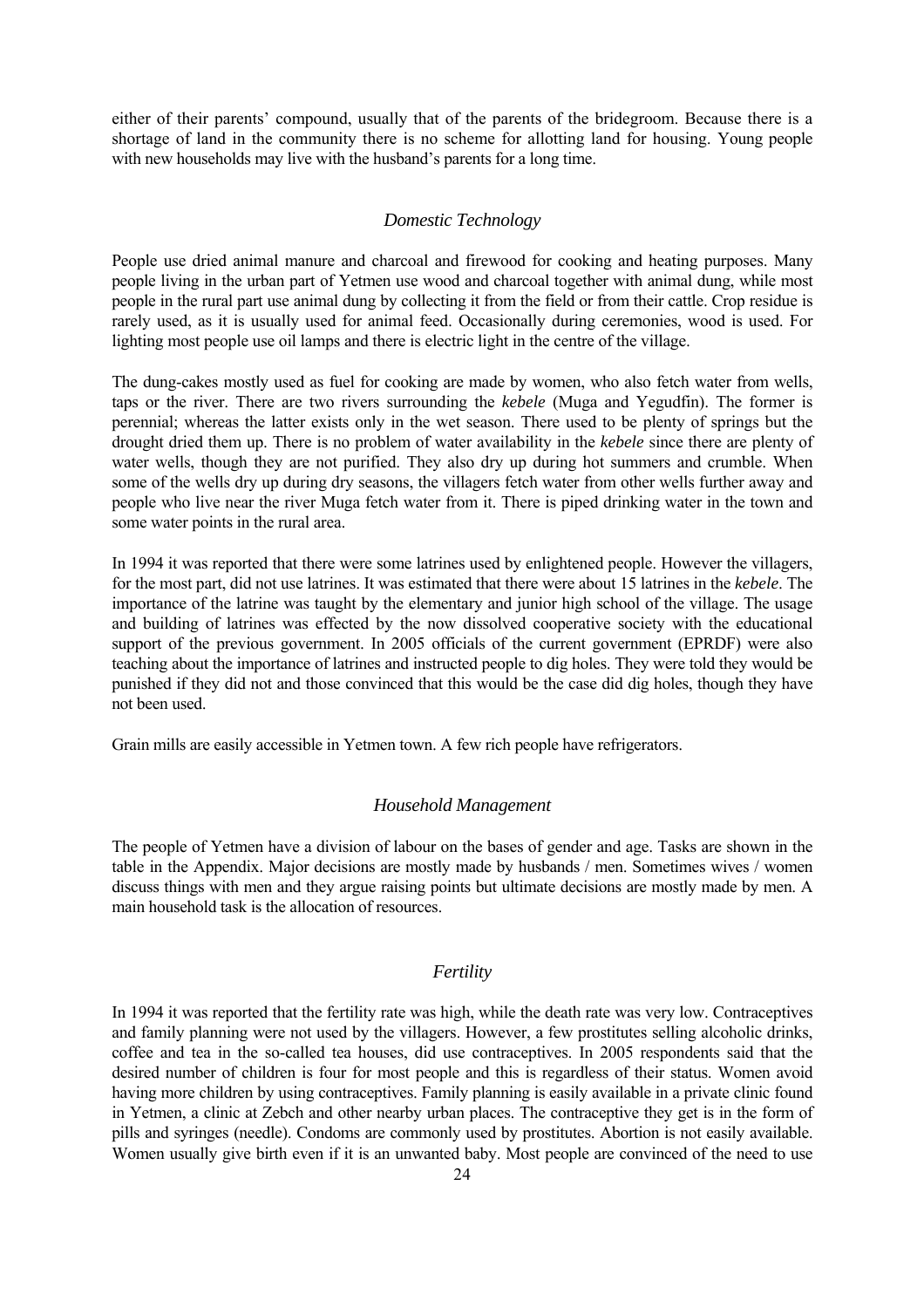<span id="page-24-0"></span>condoms due to the high prevalence of HIV/AIDS in Yetmen. Many people have died of HIV/AIDS. This is recent and now people are becoming afraid of it. There is a change in knowledge and attitude towards HIV but there is no significant change in the people's practice.

Infertile women are despised because they are considered to be cursed. There is no identified infertile man in the community. Women who do not have children go to holy water (*tsebel*) and traditional healers; women's infertility sometimes causes divorce.

#### *Childbirth and Childcare*

Most pregnant women do not receive any care; they work till they give birth. After giving birth they stop work for 40 days. This is because it is believed that evil spirits may cause harm to the woman and the newly born baby if they go out of the home within 40 days. The woman is expected to resume her usual tasks after this time. Pregnant women are given food that they like to eat because the baby will have some kind of mark on its skin if the mother didn't eat what she desired during pregnancy regardless of their economic status. They usually give birth at their house but are taken to health centres whenever a serious problem happens. Men and women prefer to have boy babies. Babies born disabled or very weak are treated better than the healthy ones because babies with disability need more care and attention.

#### *Socialisation*

Qualities desirable in men include being a hard worker, patience and being sociable. They believe some people are born with these qualities, others learn them starting from childhood, but there are still some people who cannot develop one or more of these qualities. When socialising, children parents, kin and educators try to achieve responsible, self confident and good citizens, who will support themselves, their parents and their community alike. Children are advised to conform to these objectives starting from their early childhood. But when they fail to adhere to this, they are ridiculed and punished. Children are socialised to be hard workers, honest, heroes, etc. They are expected to respect their elders. A male elder is referred to as *gashe* by younger persons; or this term may be added to his name as a prefix. Similarly, for female elders the term *itiye* is used. For older people *aya* or *aba* is used as a polite designation, the terms may also be added to their names as prefixes.

In 1994 it was reported that, since guests are highly respected, sons or daughters have the moral obligation to wash the feet of visitors. They would be appreciated and blessed; which is called *mirikat*. A son or a daughter who does not behave properly will be cursed, which is known as *irgiman*. The villagers believe that this will create misfortune in the violators' future lives. It is believed that children, including young people who are socialised in this manner, will be good members of the community. They are also expected to resolve disputes through the institution called *Shimgilina* (local council of elders) and they will be given priority in participating in *equb* (local saving and credit association) and *iddir* (funeral association). These duties are left to males.

In 2005 respondents said that although guests are still highly respected; nowadays children do not wash their feet, nor do the guests demand that. But when children behave as desired by their parents they will be appreciated and blessed, otherwise they will be cursed,. Mothers and fathers may bless or curse their children, but the people believe that it is the fathers' blessings or curses that have greater influences on the lives of the children than that of the mothers. This is because when fathers say those things they really mean them, but mothers do not utter all the things they feel.

According to a group of women in 1994 qualities desirable in women include being good with their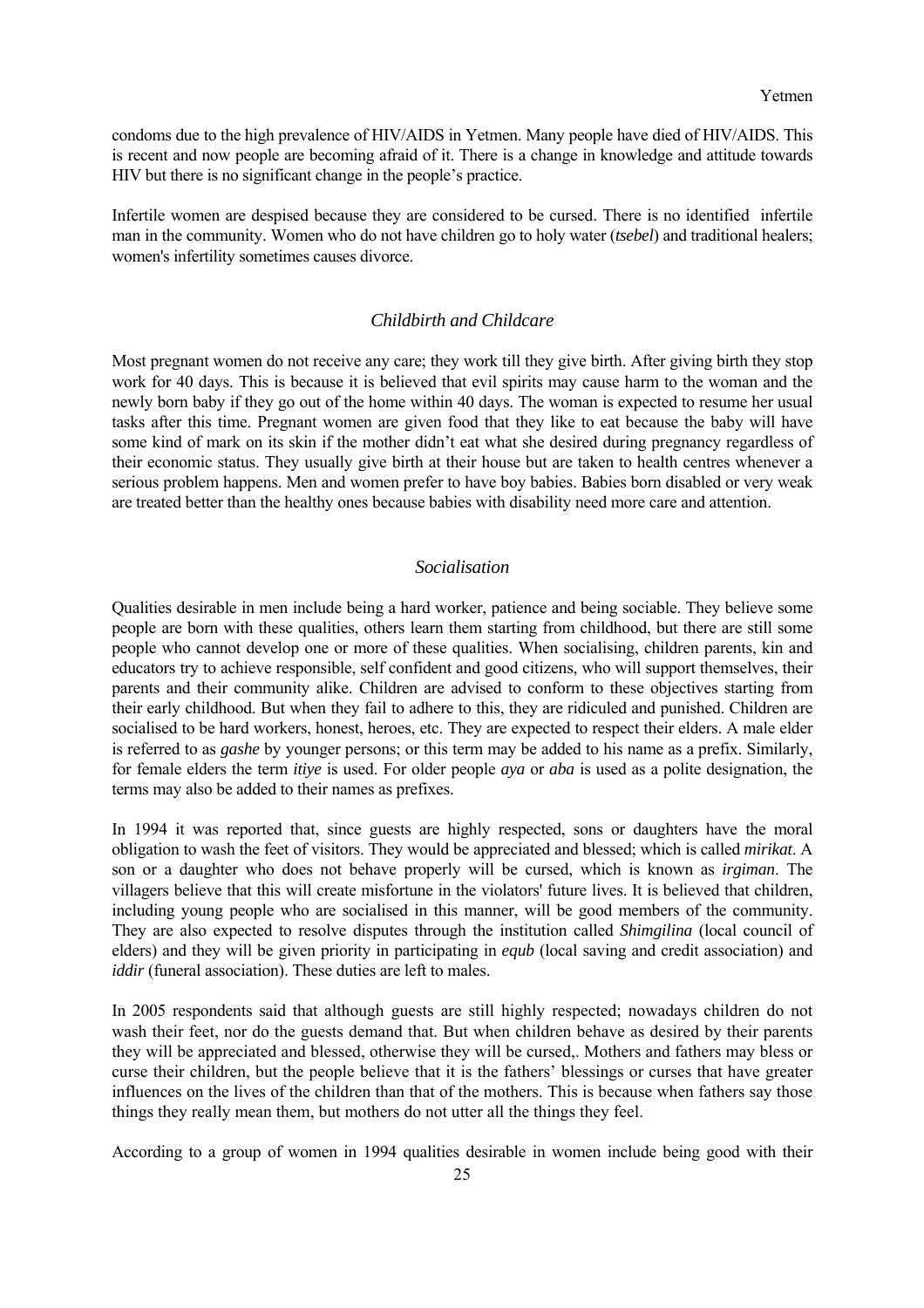hands, a hard worker, and good at house management, respecting their husbands by engaging in some kind of income-earning activity, decency, cleverness, kindness, generosity, obedience, sociability and agreeableness and loving her husband, home and children. Girls should help their mothers by performing household tasks. They have to learn everything such as cooking various dishes, cotton spinning, brewing local drinks, particularly *tella,* how to take care of children, etc. An adolescent girl who fails to fulfil these duties may not get married; and she will be given the nickname *geltu*.

A successful farmer is a hard worker, but hard work alone cannot guarantee a farmer to be successful, because farming is dependent on many other variables such as the weather, crop and animal diseases and fertiliser availability. And if any agricultural misfortune happens, farmers having other skills like weaving and blacksmithing can cope better than those who totally depend on their farms. A successful farmer is a hard worker. Education also helps some to be successful. The most respected technical skills are carpentry, tailoring, building, blacksmithing and weaving. The qualities that are not desirable in men are drinking, scolding, backbiting, stealing, lying, cheating, being self-centred, and lacking respect for elders. In the case of boys, undesirable traits include crying, lying, stealing, quarrelling with other boys, not attending school regularly and not obeying orders. Qualities that are not desirable in women include, fornication, backbiting, quarrelling with neighbours, and not respecting her husband and her work. In girls the undesirable qualities are not assisting the mother in domestic work, and not being interested to learn how to be a good wife or woman.

A group of men and women said it is important to be able to read, write and do sums to be a successful farmer. It enables people to engage in off-farm activities. The skills most respected are those of the lawyer and orator. At primary school, children learn Amharic, English, mathematics, social sciences, physical education, agriculture, technology, geography, art, handicraft, music and home economics. At the church school they learn the Amharic alphabet, *Dawit*, *Ge'ez*, *Tsomedegua*, *Kinnie*, *Kidassie*, *Meraf*, *Digua*, *Zimarie*, and *Akuakuam*. It is important to be able to read, write and do sums to be a successful farmer and it enables the farmer to manage his house economically. It also enables the farmer to engage in off-farm activities especially in trading. Those people who are engaged both in farming and in trading and who are successful are respected, because they have a diversified income source. School is useful for being a better farmer. It makes a difference to stay longer at school but not in the same class.

In 1994 it was said that an informal education, and learning by doing, help to be a successful farmer's wife. The successful farmer's wife has good house management skills. The most respected technical skills for women were making good baskets and spinning. According to the women, education does not help to become a successful farmer's wife, or to engage in off-farm income. They said that about 20% of the children were at school. In 2005 it was reported that most farmers in Yetmen do not have any formal education and even younger boys who have formed their own households do not pursue their education; either they terminated attending class at some stage or they have never been enrolled in school. And those students who are currently enrolled in school do not want to be farmers because farmland per person is failing to support families. But they want to continue their education as far as they can and they want to have other opportunities. And for the wives, besides having an informal education acquired through socialisation, basic knowledge of reading, writing and being able to make simple calculation helps them to manage their households successfully and to be engaged in small scale trading or helping their husbands who are engaged in trading.

The elementary and junior high school found in the *kebele* plays a tremendous role in socialising students by inculcating societal norms including national values. A boy or a girl who is able to easily learn the expected roles described earlier is considered as intelligent. Individuals who go to school and who achieve higher educational levels and those who are good at dispute settlements are regarded as intelligent. Deceitfulness, dishonesty, theft and other distasteful things are labelled as wicked deeds and are highly frowned upon.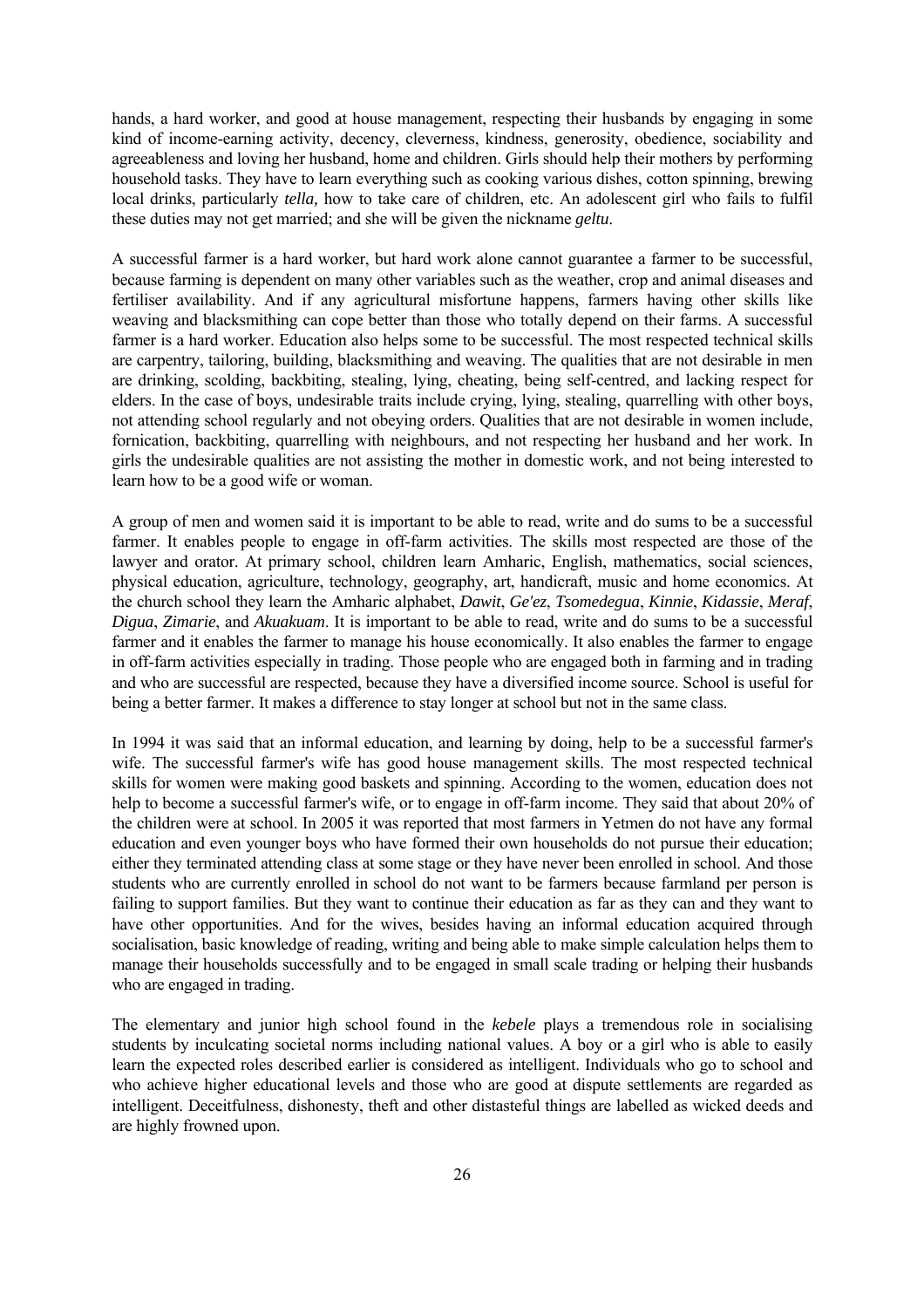#### *Education*

<span id="page-26-0"></span>In 1994 it was reported that an active boy or a girl starting from the age of 5 was sent to *ye kes timihirt bet* (local priest school). After the completion of this education, he or she was sent to elementary school. Those sons or daughters who do not show competence, and who are considered as passive, would not be sent to either of the schools. They remain at home and herd livestock; and when they grow older they will become peasants. There is an elementary and junior school in Yetmen. Table 5 shows some details for 1994. Of the 263 of pupils in Grades 1-6, 132 were girls (50%). There were 20 teachers for grades 1- 6. The nearest secondary school is in Dejen. It has a total of 564 pupils in grades 9-12 and 27 teachers (1 female).

|  |  | Table 5: Numbers in Yetmen school, 1994 |  |  |
|--|--|-----------------------------------------|--|--|
|--|--|-----------------------------------------|--|--|

|          |     |    |    |                    |              |     | grade 1 grade 2 grade 3 grade 4 grade 5 grade 6 grade 7 grade 8 |              |
|----------|-----|----|----|--------------------|--------------|-----|-----------------------------------------------------------------|--------------|
| pupils   | 108 | 45 | 32 | 25                 | -24          | -28 | 41                                                              | 34           |
| teachers | 13  | 8  | 8  | $\overline{7}$     | $\mathsf{f}$ | 8   | 20                                                              | $\mathsf{f}$ |
| classes  |     |    |    | $1 \t 1 \t 1 \t 1$ |              |     |                                                                 |              |

Source: field interviews

In 2005 respondents said that, unlike earlier times, it is only a few children who attend local priest school before they start attending primary schools. Mostly these children are the ones who help their parents by looking after cattle and by performing other duties, and who attend the priest schools simultaneously. But when their parents decide to send them to school they start learning formal education. However most children at ages of six or seven are sent to school after their family members teach them the Amharic alphabet. The school enrols students from grades 1 to 8.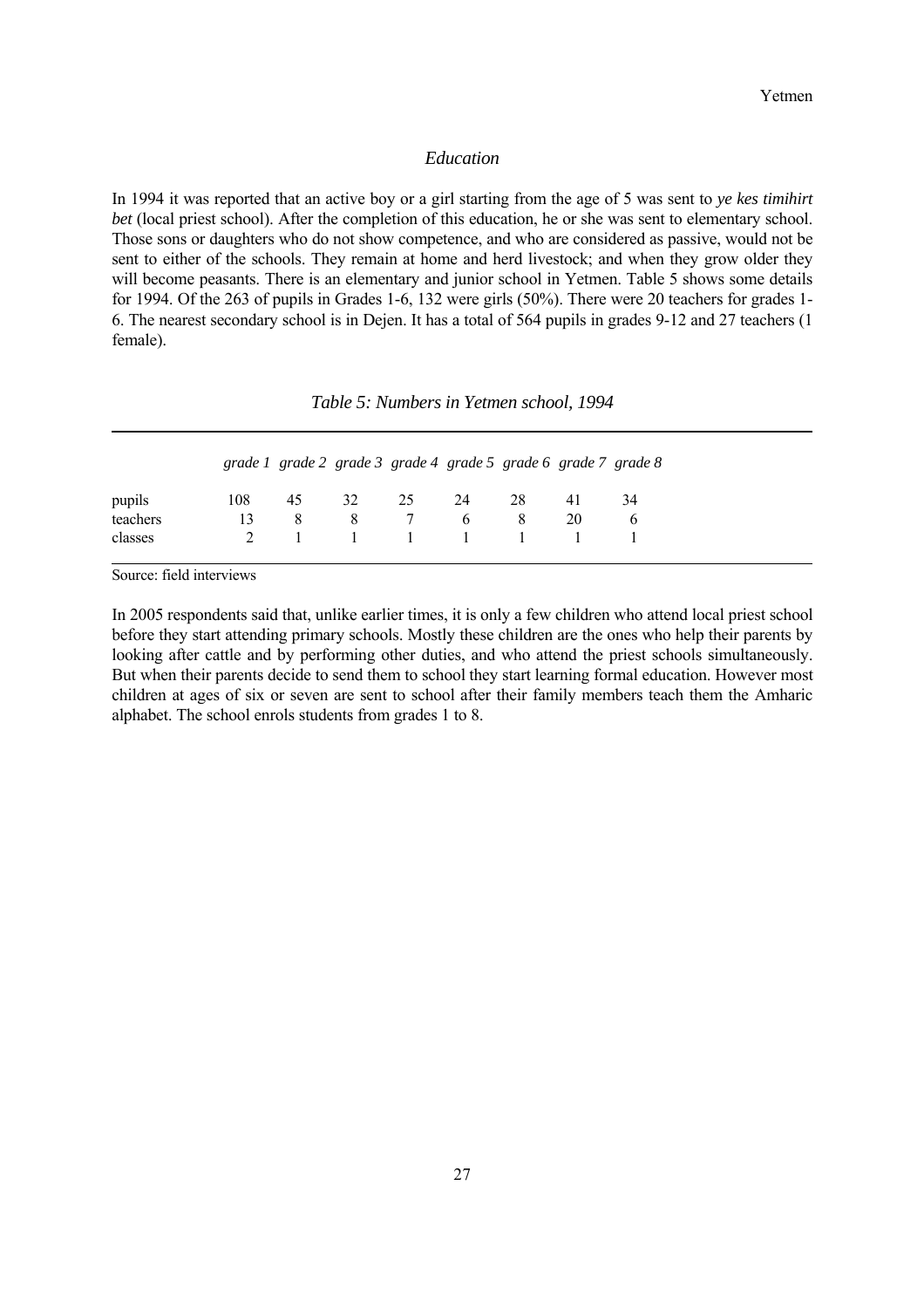|       |     |     | Students who were registered |     |     | Students who completed | Number of Teachers in<br>each grade |
|-------|-----|-----|------------------------------|-----|-----|------------------------|-------------------------------------|
| Grade | M   | F   | Total                        | M   | F   | Total                  |                                     |
|       | 126 | 142 | 268                          | 113 | 126 | 239                    | $\overline{4}$                      |
| 2     | 78  | 103 | 181                          | 87  | 90  | 167                    | 3                                   |
| 3     | 80  | 90  | 170                          | 72  | 90  | 162                    | 3                                   |
| 4     | 79  | 69  | 148                          | 78  | 70  | 148                    | 2                                   |
| 5     | 97  | 72  | 169                          | 90  | 69  | 157                    | 5                                   |
| 6     | 75  | 70  | 145                          | 74  | 69  | 143                    | 5                                   |
| 7     | 184 | 137 | 321                          | 179 | 143 | 322                    | 7                                   |
| 8     | 170 | 151 | 321                          | 155 | 154 | 309                    | ┑                                   |
| Total | 889 | 834 | 1723                         | 848 | 809 | 1657                   | 29*                                 |

*Table 6: Numbers in Yetmen school, 2005*

\* The total number of teachers was 29 out of whom 10 were females. But the sum in that column is greater than 29 because some teachers teach in more than one grade starting from grade five to grade eight.

\*\* Source: school list.

There are more girls than boys in Grades 1 to 3. Most households with one son will not send him to school as he will be required for cattle herding; daughters can help before and after school. The dropouts were reported as being mostly boys.

Students from Grades 1 to 4 learn Amharic, environmental science, English, mathematics and (physical education, music and drawing- as one subject). They attend two classes a day which are two hours each, and it is mostly student-centred with active student participation. Students from Grades 5 to 8 take Amharic and physical education in common. But basic science, music and drawing which are taken by students in grade 5 and 6 are substituted by chemistry, physics and biology for students in Grades 7 and 8.

An average student reads and writes effectively at Grade 2. But if a student attended priest school before coming to school s/he might read and write well even in Grade 1. However, some students may not read and write effectively up to Grade 3. Students who complete their Grade 8 and pass the national examinations are sent to Bichena to attend secondary school. But for some students who have relatives in Dejen and want to learn there, a letter is written for the school to enrol them, because Dejen is not in our *wereda* and the school has no obligation to enrol students from Yetmen.

Many people in Yetmen want the school to run an evening programme for those who cannot attend day time classes, because they are engaged in farming or other income-generating activities, or who might not been enrolled to school at all. They also want the school to enrol students at least for grades nine and ten so that their children attend school living with them, not having to go to Bichena or Dejen.

It was reported in 1994 that there were unemployed school leavers. For instance, out of the 27 high school graduates (15 females and 12 males), only 1 individual was employed in a government organisation while 2 of them were employed in farming. There were 4 people who graduated from universities and colleges. Except for one individual, a diploma graduate of the Awassa Agricultural College employed under his father as a fully-fledged grain trader, the others were government employees. Four males and one female graduated from the teachers training institute. While three of them were serving as teachers, one of them died this year. Four community members were attending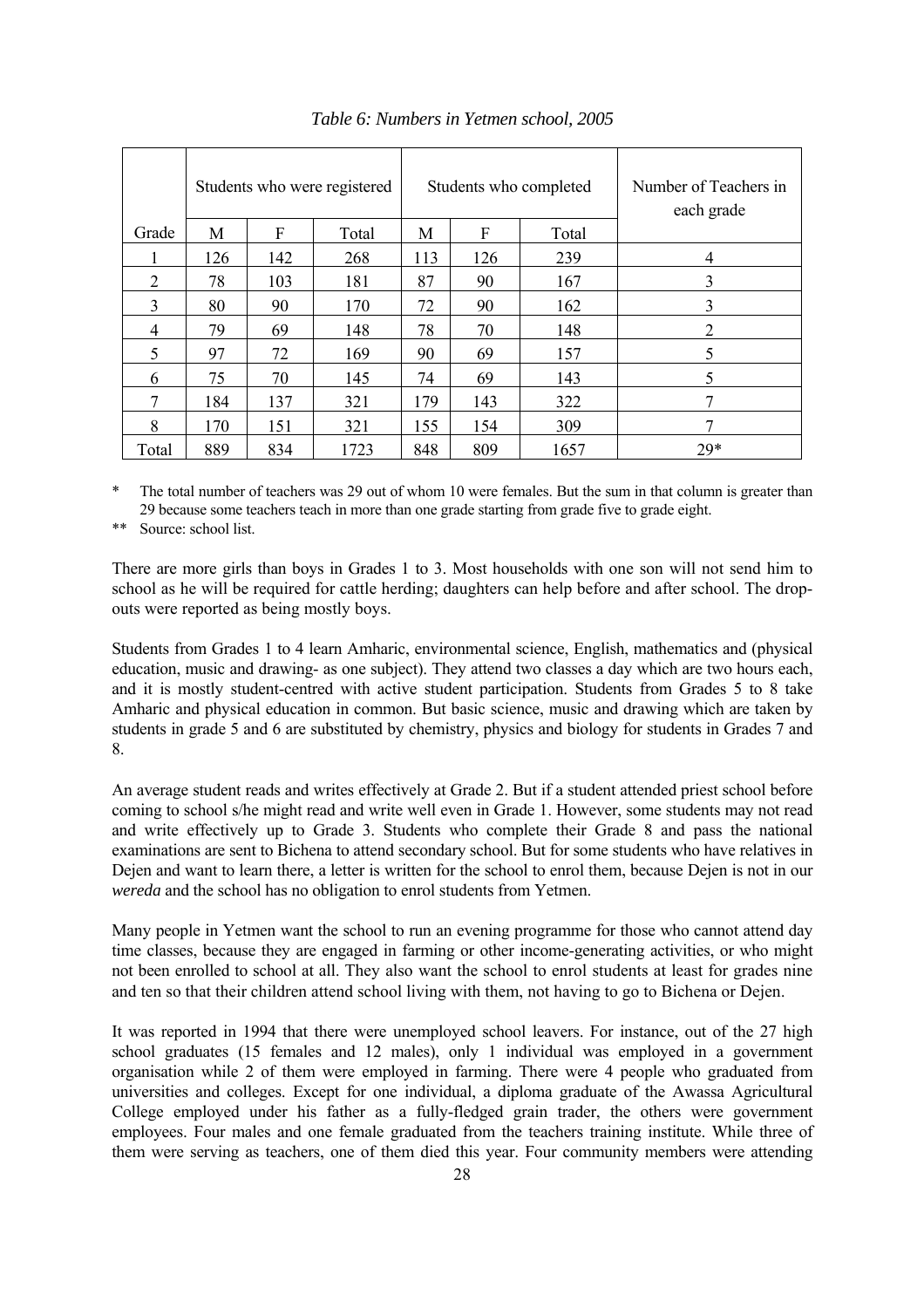<span id="page-28-0"></span>higher education in Ethiopian universities and in an European institute. It was reported that it had become common for students of the *kebele* to become school drop-outs because many graduates were unemployed.

#### *Training*

In 1994 it was reported that four years previously, at the time of the cooperative services, two peasants were trained as tractor operators and used their training for two years until the cooperative society was dissolved in 1991. Four peasants were trained at the Agarfa Peasant Training Centre (in Bale province) in general agricultural techniques including proper use of land, modern animal husbandry, bee-keeping and the like. It was reported that these people used their training for their personal agricultural activities. In 2005 respondents said that there was not much training given to anyone in the last few years. But people in the administrative post used to be contacted by people from the *wereda* and they used to meet many times, mainly to discuss administrative issues and sometimes issues concerning health. One woman got training about gender equality. Some people came to the school to teach people about HIV/AIDS and warn them in meetings. There is an HIV/AIDS club which helps those affected in Bichena.

#### *Health*

In 1994 it was reported that the villagers used to get modern medicines from a drug shop owned by a retired health assistant. While respondents said that the shop was closed by the local EPRDF officials because the man has no license to sell medicines, therefore it was operating illegally. This private clinic had a regular supply of antibiotics, but irregular supplies of malaria drugs (although it was not a malaria area). It had a minimum supply of bandages and needles. There was no initial charge. A course of antibiotics cost 30 *birr*, and malaria treatment cost 6 *birr*. The clinic was legal in 2005. The initial consulting session costs 3 *birr* and to get an injection administered costs 0.50 *birr*. To get a blood pressure test costs 1 *birr*. For a pregnant woman who wants to give birth in the clinic 15 *birr* is asked. Family planning pills cost 1 *birr* while a Depo injection costs 3 *birr*. But most people say that it is very expensive to get treated here and they have to go to Bichena to get a laboratory test.

In 1994 the nearest public clinic was in the neighbouring *kebele* of Zebch involving a walk of 3km from the middle of the village. An initial consulting fee of 0.50 *birr* was charged, except that children and pregnant women were not charged. The cost of a course of antibiotics was 15.95 *birr*, while treatment for malaria cost 1 *birr*. The clinic lacked the necessary drugs or the drugs have expired. It had a regular supply of antibiotics and malaria treatment. There was no doctor or nurse. It was open 24 hours a day. The clinic had equipment to sterilise needles and cooling storage with backup. It did not have a minimum supply of bandages and sterile needles. In 2005 the nearest health post was the one in Zebch which is the centre for the administration of Felegeselam *kebele*. But the people are not satisfied with the services, because there are no qualified staff and most medicines have expired. Thus people have to travel to Bichena which is 15 km from Yetmen, to get a better service and, if their problem is severe, they are referred to a hospital in Debre Markos which is about 70 km from Yetmen. In 1994 it cost 5.70 *birr* for transport. The initial consulting fee for an adult was 1 *birr*, and for a child it was free. There was a doctor in Debre Markos who charges 10 *birr* for the initial consultation. There was a traditional nurse in Yetmen who did not charge.

Most of the people in Yetmen do not go to modern health facilities when they get ill. Firstly they try different roots and leaves thought to have medicinal values by themselves. And if this fails to work they go to herbalists and try holy water. And they keep trying until they get better or it proves impossible.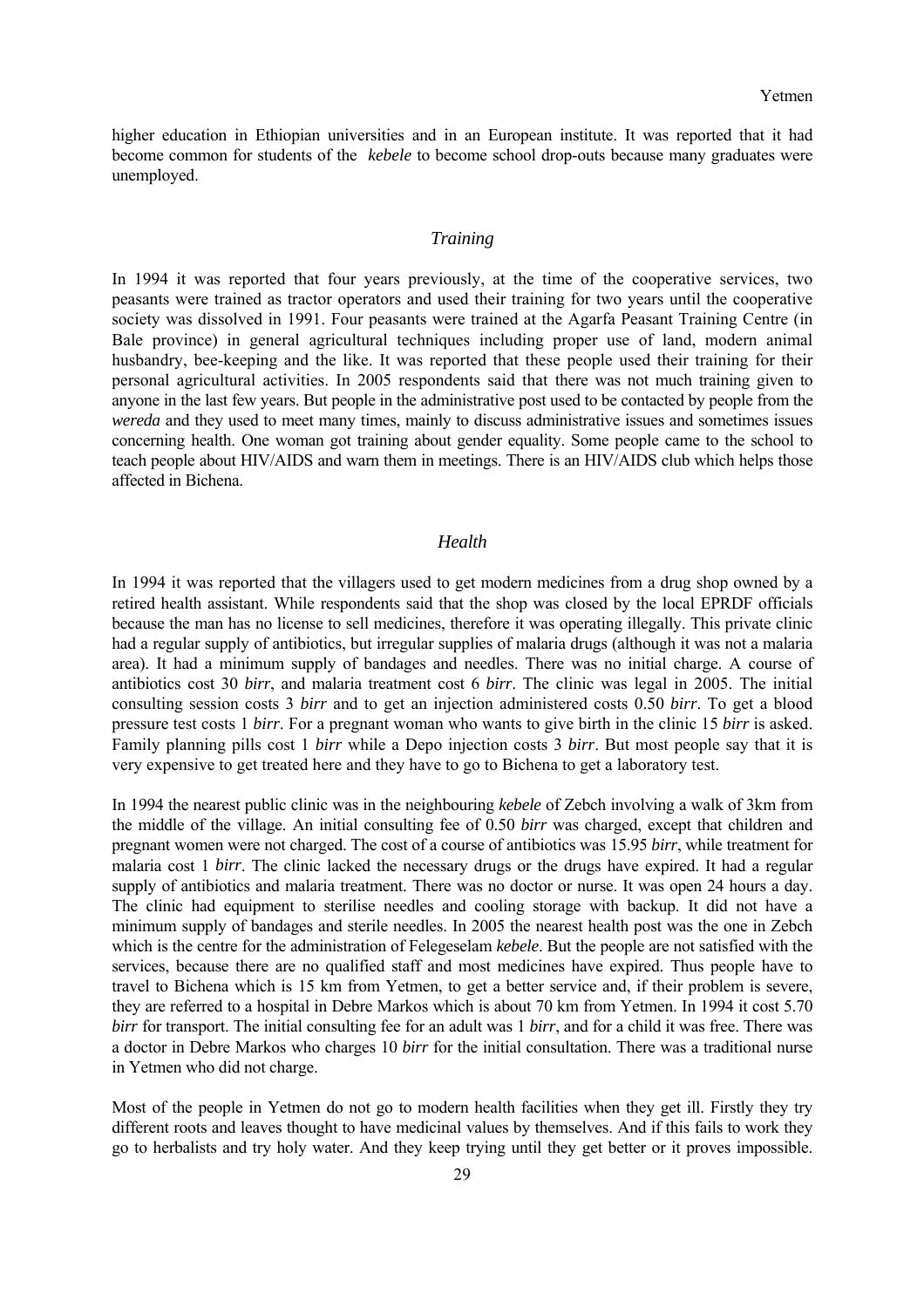Some people do not want to go to modern health facilities no matter how severe their disease is, though sometimes local herbalists tell their clients that it would be better if they visit a modern health provider.

In 1994 a group of men ranked diseases as problems as follows: typhus; TB; haemorrhoids; rubella; FUO (unknown fever); venereal diseases; gastritis; anthrax; meningitis; diarrhoea; trachoma; arthritis; infection; elephantiasis; and leprosy.

A group of women ranked diseases as problems as follows: TB; breast cancer; haemorrhoids; typhus; FUO; venereal diseases; trachoma; arthritis; gastritis; rabies; rubella; anthrax.

Children's diseases ranked as problems by a group of women, included: diarrhoea; rubella; ascaris; amoeba; teething (gum problem); FUO; typhus; and trachoma.

People in the community listed the following causes of diseases and treatment:

- (1) *Typhus*: It is caused by "demons" and infection. Typhus is prevented from spreading by segregating those who are infected and a ritual (traditional ceremony) with the intention to pay the demon his due so that he will not harm the family. Some traditional medicines are also used to prevent the disease from spreading. Treatments used for typhus include treatment by witch doctors, prayer at the the church, and visit to the hospital as a last resort.
- (2) *Tuberculosis* (TB): TB is caused by cold, alcoholic beverages, and infection. It can be prevented by not being exposed to cold, not drinking much, and avoiding contact with infected people. TB is treated by traditional medicine, visiting a health clinic and also the use of *tsebel*. The traditional medicine includes a mixture of tea, honey, garlic and fenugreek drunk together.
- (3) *Yetut beshita* (breast disease): It is caused by undressing outside while it is hot and can be prevented by taking care when getting undressed and doing it only in the house. It is treated mainly by traditional medicine and going to the doctor if it does not get any better. *Tsebel* is also used.
- (4) *Haemorrhoids*: These are caused by infection, using *plantago* and using leaves from young eucalyptus, etc. for cleaning after going to the toilet in the bush, and sitting on warm stones. It can be prevented by not using some leaves and not sitting on warm things. Treatment for haemorrhoids includes mainly traditional medicine combined with *tsebel*. Witch doctor's treatment will also be used if they do not heal. They rarely visit the health clinic for this disease.
- (5) *Rubella*: This is caused by demons. It used to be prevented by vaccination. But nowadays, it cannot be prevented. The group of men believe that everybody sooner or later will pass through such a disease and no prevention method will stop it, since it is the power of the devil. It is treated traditionally.
- (6) *FUO*: This is a new disease and nobody knows its cause or the prevention mechanism. This does not give any time to go to a doctor or any other facility. It is treated traditionally.
- (7) *Diarrhoea*: It is caused by dirt and can be prevented by avoiding dirt. It is treated by traditional medicine, drinking a lot of water, and visiting a doctor if these do not work.
- (8) *Wosfat* (ascaris): The cause is eating sweet foods and bread made of wheat. It can be prevented by not eating too much sweet food, especially sugar and candy. It is treated by traditional medicine and sometimes by visiting the health clinic.
- (9) *Amoeba*: It is caused by drinking dirty water. Amoeba can be prevented by drinking clean or boiled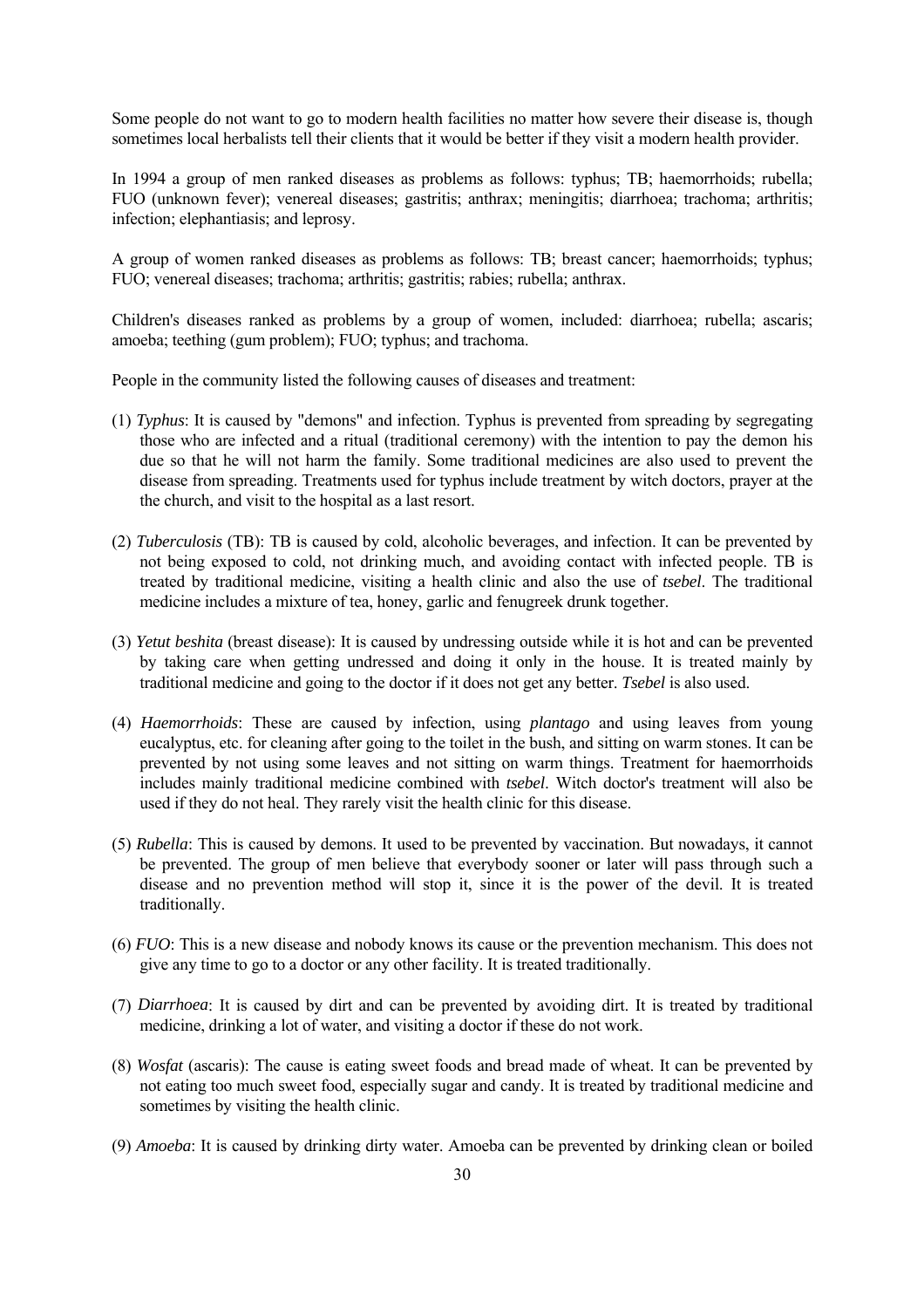water. Children can be treated by traditional doctors or visiting the health clinic if they do not get better.

(10) *Gig:* They do not know the cause and cannot prevent it. Gig is treated by traditional medicine and visiting the doctor if it does not get better.

There are a number of traditional medical practitioners who prepare medicines for some illnesses. They describe the main diseases as follows:

- (1) *Shiwtta* or *mich*: This illness may correspond to the English terms influenza or catarrh. A person who suffers from this illness should drink a sip which is prepared from leaves of a plant known as *yehareg-iressa.*
- (2) *Yebuda-beshita* (evil eye caused disease): A plant root which is known by very few individuals is blended by mixing it with another plant leaf known as *tenadam(rue)* and garlic to make a medicine for this illness. The medicine is put inside a piece of new cloth and worn around the neck like a necklace. There is also another treatment for *yebudda-beshitta*: the victim is immersed in holy water.
- (3) *Yewof-beshita* ("literally bird illness" hepatitis): Since this disease is believed to be caused by a bat, the victim should eat a bat's flesh which is cooked with *wot* (stew) to get well. The other treatment of this disease is drinking a sip prepared from a plant leaf known as *senssel*.
- (4) *Chiffe* (rash): This is a skin disease which can be cured by rubbing on a cream-like substance prepared from a plant seed known as *yedega-aballo*.
- (5) *Yekolla-kussl* (lowland wound): The medicine for this disease is prepared from a plant found in a *tef*  farm known as *gortteb*. After drying and crushing it with its seed, it is mixed with butter so as to make a cream-like substance. Then the medicine is rubbed on the affected skin of the patient.
- (6) *Ibittet* (*iktiyal*): The symptom of this disease is a swollen spot on some part of the patient's body. After drying and crushing a plant root known as *nech-merech* which looks like a potato and which is found at the gorge of the river Abay it is mixed with butter to make a cream-like substance. The swollen spot of the patient is rubbed with this substance.
- (7) *Yejoro-memgel beshita* (ear infection disease): For this disease, an ear-drop is prepared from the leaf of a grape vine.
- (8) *Ye-koso til* (tapeworm): This parasite is obliterated from the host by drinking a liquid medicine prepared from a plant seed known as *inkokko*. The patient should not eat any food for ½ a day or so.

The 1994 researchers thought that there were also many other traditional medicines which the practitioners were not willing to tell to anyone. The above ones were described only after strong persuasion.

In 2005 according to the owner and health practitioner of the private clinic in Yetmen the most prevalent diseases were gastritis, 'infection-abscess', arthritis and haemorrhoids which affect adults of both sexes. Children were mostly affected by ascaris, amoeba and diarrhoea. 'Infection abscess' is a disease caused by bacteria, that usually affects limbs causing a swelling. And if it is not treated soon it might enlarge and leave that limb weaker.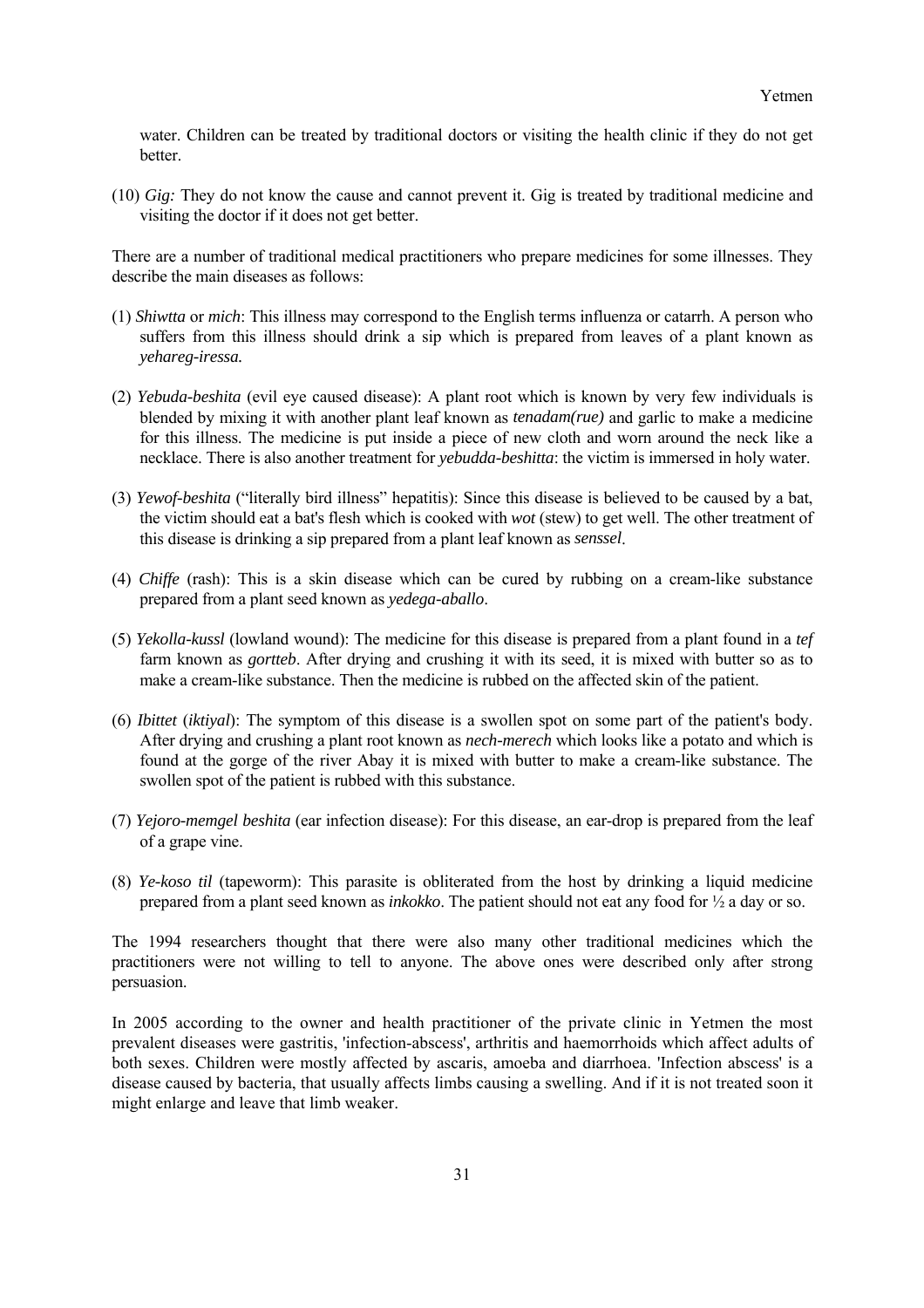### 6. Consumption

#### <span id="page-31-0"></span> *Food*

The people usually eat *injera* and *wot* which is often made from beans or vetch. Rich people can get varieties of food such as vegetables, meat and dairy products, while most middle-wealth and poor people eat the same item of food most of the time. There is no considerable change of food items except in fasting seasons, when the supply of grains dwindles in some households. Starting from the rainy season they are forced to decrease the number of meals they take in a day. And during this time they plant vegetables in their backyards which can be eaten soon. On special occasions such as holidays, rich and middle-wealth people slaughter sheep by themselves, while the rest may contribute money to buy and slaughter a sheep in groups. This is when the holidays are seen by the people as very important. But on other holidays, poor and middle-wealth people may not do anything new to celebrate the holiday.

There is no food taboo that restricts children, women or other categories of people from eating a given food item. Everyone in a given household eats whatever is prepared. But it is the household head and very little children who are served first. However, children can also eat with their parents. There are no emergency crops as such; but the least valued pulse, the chickling pea was eaten during the drought of 1985 by some individuals. There has been no drought in the *kebele* for 40 years, except for the 1985 drought which affected the community to a minor extent as compared with other parts of the country.

#### *Saving, Investment and Credit*

Peasants save money. They invest the largest portion in purchasing agricultural inputs and other commodities and they keep a little as a reserve. Compared to traders, who take part in wholesale activities, retail in the village and build bigger zinc-roofed houses, savings and investments among the peasants are modest. For farmers livestock is one of the means for saving. But with ever decreasing grazing land they cannot keep large number of livestock. Some farmers also purchase grain when it is cheap and sell it when prices get higher. Most people in Yetmen keep their extra cash in their own house for future use. But richer merchants in the urban site save their money in banks in Dejen or even in Addis Ababa.

During the 1994 *meher* the MoA gave fertiliser on credit to farmers in different *kebele*, except Yetmen and Zebch. These were forbidden credit because of an outstanding debt to the Agricultural and Industrial Development Bank given to the PC in 1989. Fertiliser credit is now available. In 2005 there were two saving and credit associations in Yetmen. The first one was set up by the government and is monitored by the Amhara Region Saving and Credit Association, while the second was set up by the people themselves. These days many people have come to understand the use of the associations and the membership in both associations is increasing.

People do not borrow from relatives and friends unless the amount is small. They usually borrow from rich people or from money-lenders. Usually borrowers return 100 kg of *tef* for 100 *birr*, or 50 kg of *tef* for 50 *birr*. The agreement is written as if the borrower took 100 kg of *tef* and not 100 *birr*, and the witnesses of the agreement also sign as if they saw the borrower receiving 100 kg of *tef* and the following harvest season the lender goes where the borrower threshes his *tef* and take the 100 kg of *te*f from the threshing field, so that he will not have any problem of getting it after the harvest is taken into the house. However, if the lender agrees to receive interest in cash rather than in kind, the interest rate is 10 *birr* per month for 100 *birr*. And the borrower has to pay the interest every month until he returns the amount he borrowed. But if he fails to pay the interest the borrower will take the initial amount from the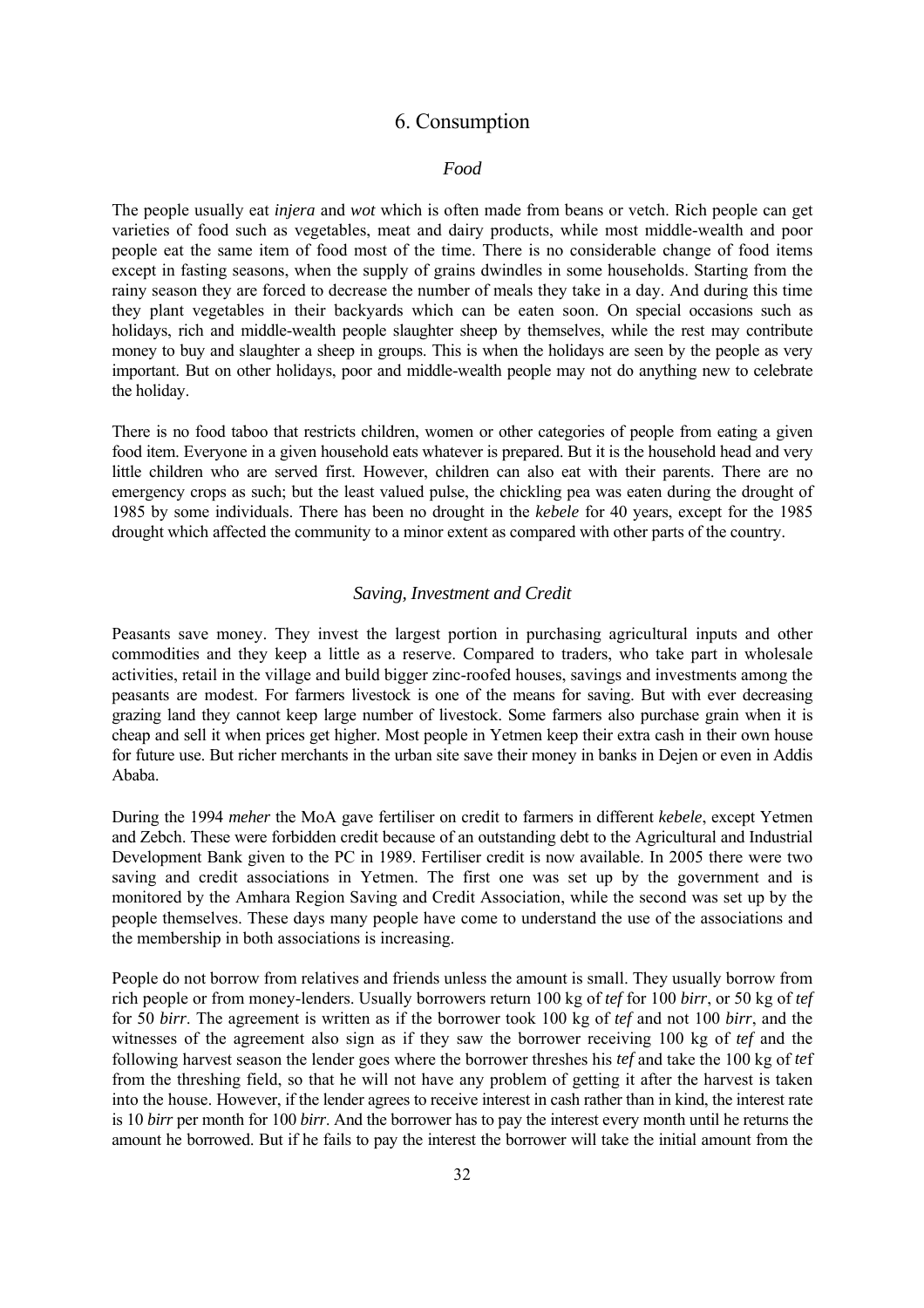<span id="page-32-0"></span>person.

The people in Yetmen recently are investing in their children's education because they do not want to rely only on agriculture which is failing to support more families with decreasing farm size. So they think that their children will help them after they attend their school.

#### *Household Assets*

In 1994 respondents said that the following household assets were seen in a wealthy household in Yetmen town: 2 big tables, 2 smaller tables, 6 big chairs, 2 dishes made of clay, 3 tin dishes, 11 glasses, 4 plastic plates, 3 tin plates, 3 big trays and various baskets made from reeds, etc. Wealthy households in the rural parts of the *kebele* would not have such household assets. In poor households we may find a dish made of clay, 2 or 3 *medeb* (traditional mud seats) and other household goods made from reeds.

In 2005 it was reported that in very rich and rich households in the rural site there are big barrels and up to four big pots, in which to make *tella*. They might have also beds, chairs and a table, but this includes also some middle households. Middle households may also possess big pots. This is important because availability of *tella* throughout the year is one indicator of status in the rural part. But poor households may not have pots and other household furniture. However, all the above-cited households usually have cutlery and crockery although their number may vary according to the household's status. In contrast to this a destitute household may lack even the basic assets and hence be forced to borrow from neighbours. In the urban site, there are some rich people who have a TV, video player, and fridge; these people are engaged in big business activities.

Regarding houses, the size of the house varies according to the status of the household. The richer the household the bigger the house, with a corrugated iron roof. But the house-building pattern is the same for rich and poor households, except that the houses of poor people are not maintained well. However, destitute people live in thatched huts where they sleep, cook and do everything. But the other households use a thatched hut as a kitchen by building it in front of the main house. In the urban site rich people have houses built with bricks and stones while some live in a very congested manner because they sell part of their compound and even part of their house to other people who run businesses.

#### *Local Services*

In 1994 there were 16 shops in the *kebele* which normally stocked the various commodities found in major towns. The MoA had assigned one extension agent to work for the *kebele*. The peasants went to his office to consult him. This extension agent often visited farms. There was no *kalicha* in the *kebele*. The nearest one was found about 10 km from the village. There were 3 traditional birth attendants in the community.

The following other amenities were found in Yetmen *kebele*:

1. Telecommunication station (it has been out of service since the EPRDF held power)

 2. Community-owned diesel generator for electric light (owned by the urban *kebele* association not the rural *kebele*)

- 3. Elementary & Junior High Schools
- 4. Private fertiliser shops which are eight in number
- 5. Police sub-station

There are now many shops in the urban site of Yetmen. Some of them are very big and their owners have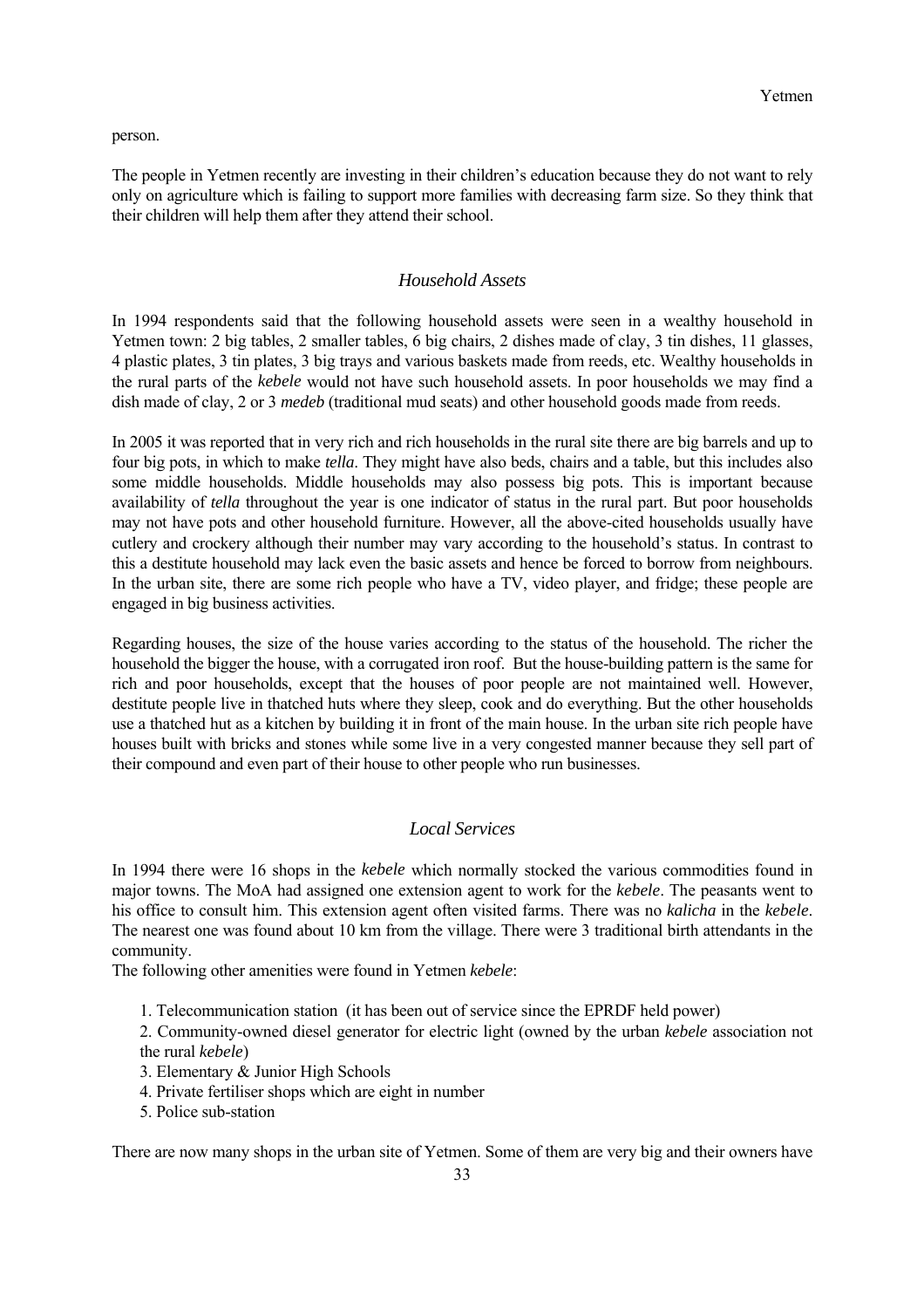<span id="page-33-0"></span>their own cars to transport agricultural goods to major towns and consumption commodities from those towns. There is a private pharmacy in the local clinic which stocks medicines which are in high demand in the area, though the people say that the price is more than they can afford. Thus they usually go to the health post in Zebch, where they might not get what they want.

Yetmen serves as a major market centre for the surrounding rural areas because the main road passes through it. In 2005 the market was held three times a week: on Tuesdays, Thursdays and Saturdays. There are development agents in the *kebele* agriculture Bureau, who pay frequent visits to Yetmen, and try to help the farmers with their agriculture and their cattle. But some people say they are not effecting the change they should. There is also a veterinary clinic in Yetmen, but it does not usually give any service because there are no qualified staff, and it was not operational in the last year. It started to give simpler services only recently.

The following services were also available in Yetmen in 2005.

- 1. Telecommunication station with only one line, which does not give service consistently and at times it might not be giving service for more than a month.
- 2. Primary school
- 3. Police sub-station
- 4. Postal service.

# 7. Local Institutions and Organisations

#### *Households*

The basic unit of Amhara social life is the household (*beteseb*). The term *beteseb* also stands for family. A family consists of parents, children, and others such as adopted children who reside in the house and ex-members who are no longer resident. To be a member of a household through adoption is very rare. The dwelling unit of the Amhara, the homestead (*bet*), consists of one or more circular wattle and daub, thatched huts called *gojjo* and perhaps one or two grain stores (*gotera*). Usually the homestead comprises only one house which serves as living quarters for the entire household, kitchen and shelters for the family livestock. For Gojjam Amhara before villagisation, single homesteads normally stood alone separated from one another by between 20m and 1km. Homesteads ranged from units of one or two wattle and daub or stone huts containing a single nuclear family to hamlets of a dozen or more structures containing a few related families with their servants and retainers.

The Amhara household has two distinguishing characteristics: members are expected to carry out specific tasks allocated according to sex and other criteria, and they are all under the authority of a single senior male. Men are assigned such tasks as ploughing, sowing, harvesting, threshing, cattle and grain trading, slaughtering, herding, driving pack animals, building houses, and cutting wood. Women are responsible for cooking, making butter, carding and spinning, cutting , and carrying water and wood.

Members of a household eat together according to their age, with the exception of the particularly demanding times during the agricultural calendar. For instance, when the father is in the field for *kocha*  (ploughing from dawn to dusk) he eats alone in the field. Normally, parents and their elder sons or daughters dine together; while children eat together. Sometimes, all members of a household eat together, when their individual tasks are finished in time or when it is not important to finish them quickly. The husband or the father is responsible for the household budget which all the members have the right to share in.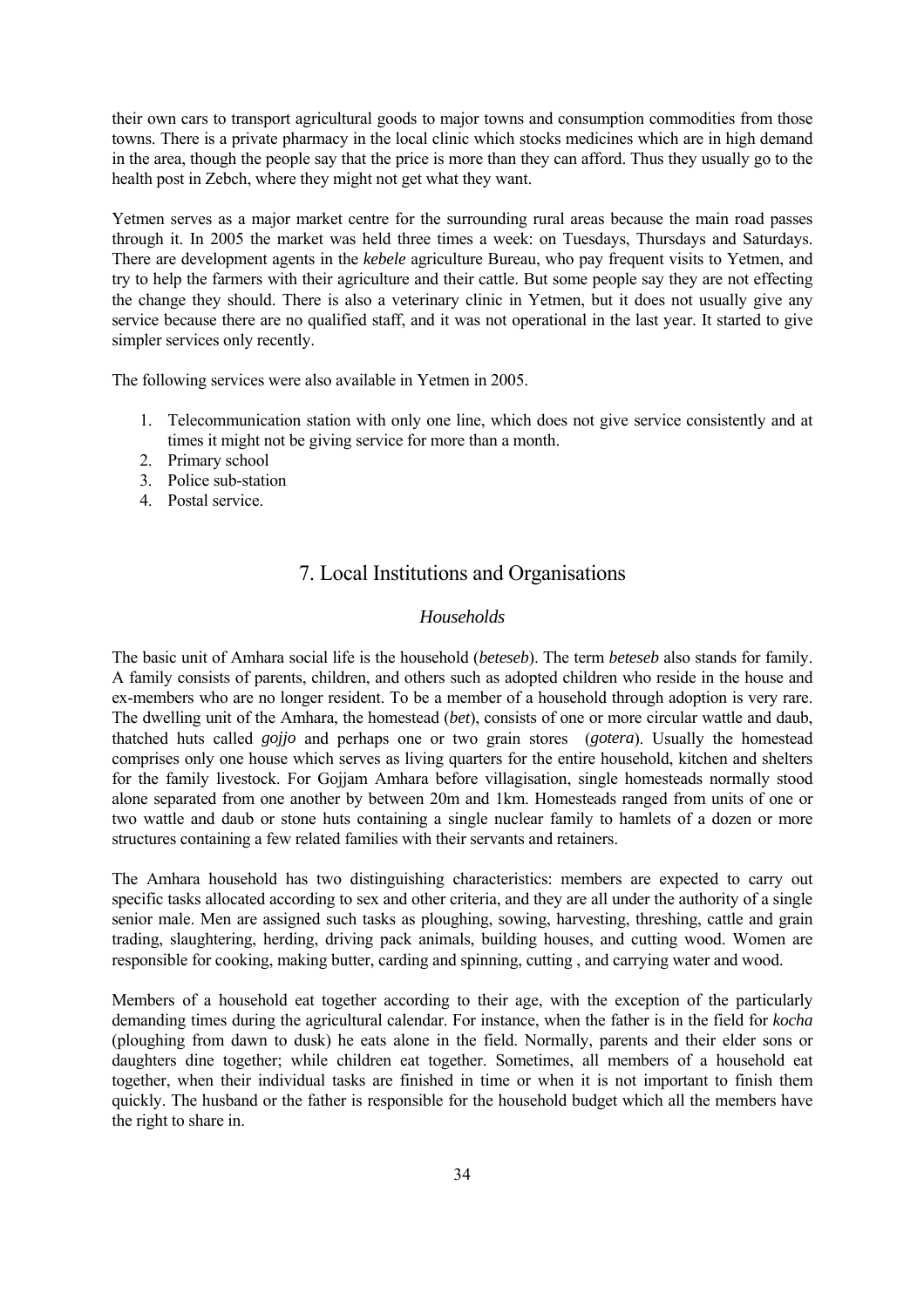<span id="page-34-0"></span>In 2005 it was reported that there are also people living alone, especially in the urban site. Women who are living alone work in local drink houses of their own or of other people. But men who live like this get their subsistence from daily work. Most households in Yetmen are male-headed, and a women who has lost her husband would want to marry soon otherwise she will be labelled *galemota* with a connotation that no one is willing to marry her. Children who grow up in female-headed households are also considered to be arrogant as they lack control of fathers. However, there are a few female-headed households who support their children by renting their land or by giving it to a share-cropper.

People who are hired for a given period of time in a household and are not relatives of the members of the household are regarded as members of the household until they finish their contract. No distinction is made regarding dwelling, food and the like. But clothing might not be bought for him, unless he agrees that it will be deducted from what he will get at the end of the contract.

Young and old households are considered to be lacking self-sufficiency. This is because the younger households are recently formed and older households are declining. So both households need support from middle-aged households. And thus middle-aged household are considered as fully-fledged households.

#### *Marriage*

For Amhara society in general, marriage is a contractual agreement between a man and a woman, involving the pooling of their labour and their property in order to establish a new household and raise children. In principle either partner can institute divorce, which involves the separation of property merged through marriage. Hoben distinguished four types of union, three of which (equal partners, communion, and pay marriage) are considered fully legitimate forms of marriage by the Amhara (Hoben, 1963: 112-113). The most common type is *balekkul* (equal partners). Though such a marriage is announced in the parish church and at the actual wedding ceremony a blessing is given by a priest, the marriage is secular. *Qurban* (communion marriage) is identical to *balekkul* except that it is sanctified by a church ceremony during which the couple take communion together. Since it is a sacrament of the church it is considered indissoluble. The third type of legal marriage is *demoz* (pay marriage). This is a contractual agreement between a man and a woman, never arranged by parents, whereby the man undertakes to pay the woman a fixed salary per month or per year in return for which the woman lives with him and performs all the tasks expected of a wife. The fourth type is not considered marriage but just living together.

For a first marriage, elders who are chosen by the parents of the prospective groom, are sent to the parents of the prospective bride to request their consent to the marriage. If the parents of the woman agree, the date for the marriage is set immediately. The bride is expected to be a virgin. The society accords great value to virginity.

Except for a few individuals who have reached a higher educational level and hence have the chance to choose their marriage partner, marriage is usually arranged by parents or relatives. There is no bridewealth in the community. Instead *tilosh*, special gifts, have to be presented by the bridegroom to the bride. The gifts vary depending on the wealth of the prospective husband. In 1994 they were usually expected to consist of jewellery (necklaces, earrings and a ring made of gold) and dresses and shoes. Parents were also expected to give certain presents to the couple. The presents may be grain, a pair of oxen, or livestock, money and the like. The aim of the parents in presenting these items is to give the couple a good start (*kibibil*) so they can lead an independent life. The number of cattle given to the couple by one set of parents should be at least equal to what the other parents are willing to give. If the aspiring groom's family are unable to match what is demanded by the female's parents, the proposal is automatically refused. Either of the parents or both can give more cattle than the number negotiated; and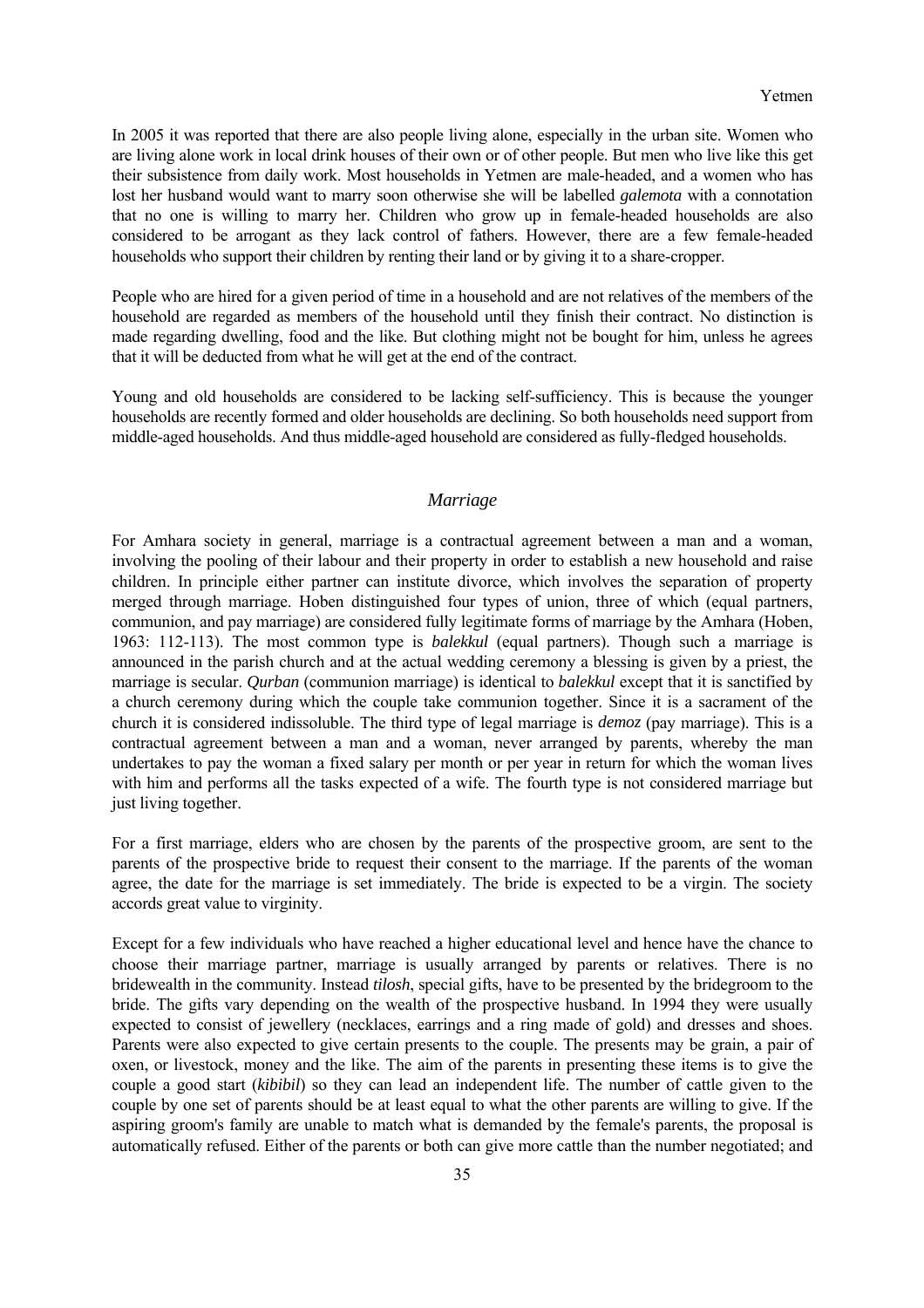two sheep will be given to the parents of the bride.

In 2005 it was reported that usually 100 *birr* is given as a *tilosh* or else the bridegroom must buy clothing for the bride. Parents also give presents to the couple if they can afford to do so. But giving livestock for the newly married has proved to be impossible for most households as the number of livestock is so small. But each set of parents may give 1 *gemed* land (1 *gemed* = 50 m by 50 m or ¼ of a hectare) to the newly married. Otherwise, the bridegroom will work on his father's land to share ⅓ (*siso*) of the produce.

In 1994 it was reported that within the community those who were of 'noble birth' did not marry with families whose ancestors were slaves (servants) before the *Derg* regime, with herdsmen, tenants, or poor families. In 2005 respondents said that the only restriction regarding marriage is that two people who have a kinship relationship up to the seventh degree of consanguinity cannot be married. In previous times it was impossible to be married with *baria* which literally means slave, who were brought from the south by landlords. Marriage with other people who worked as blacksmiths and weavers was also restricted, because it carried strong stigma from other people. But nowadays a few people have married some others from these categories because these people want to use their land, and because their occupation generates good income. But these people are continually ridiculed and insulted by others for spoiling their lineage.

As to the age at marriage, in 1994 it was said that the male has to reach a minimum of 17, while the female is about 14, under normal circumstances. However, child marriage was also practised. This is arranged when the parents of the prospective couple want to make their relationship ever-lasting. Around the age of 4 or 5, a feast-like wedding is prepared. The children consider themselves as siblings to each other until they reach the age of maturity. The bad aspect of this type of marriage is that it may be cancelled if the parents of the couple quarrel or disagree, due to any personal clashes if and when the would-be partners still live with their respective parents.

In 2005 respondents said the most prominent type of marriage is called *yemadego gabicha* in which the parents of the children propose that their children will be married when the children are eight to twelve years old. After they are married they stay in their parents' house; the parents agree to put aside for them a given amount of grain each year to be given when they start to live independently. Then they can start their own family after receiving resources such as land and assets like oxen. But this type of marriage does not last long as the children do not want to live together. Then they can marry again by their own choice or by their parents'. And this second type of marriage may last a long time, as long as they want to live together. Recently, the suitable age of marriage is in late teenage and it is good if the groom is a little over twenty. This is because first marriages which used to be set up during childhood have been failing after consuming much of income on the wedding day. But when the couple marry late they can manage their own house with great care.

Food and various types of local drink are brewed for the wedding day. All the kin are involved in contributing money, grain, or cattle for the feast, according to their wishes. For the ritual, there are various types of songs to be sung. The couple lives with the family of the husband until they build their own house. When they are ready to live on their own, they are given support from parents of both sides. Over and above the things they were promised at the time of the wedding, they are given flour, salt, oil, butter, spices, pepper, tools and equipment for agricultural practices from the husband's parents and kitchen utensils (such as *insira*, *mitad*, *sifed*, *mesob*, calabash, etc.) from the wife's parents.

Polygamy is completely non-existent in the community. In earlier times men used to have illicit children, but now the economic situation and fear of HIV/ AIDS have significantly decreased its prominence. However, there are some men who still go to the urban site and continue to have illicit sexual relationships with women who work in local drink houses.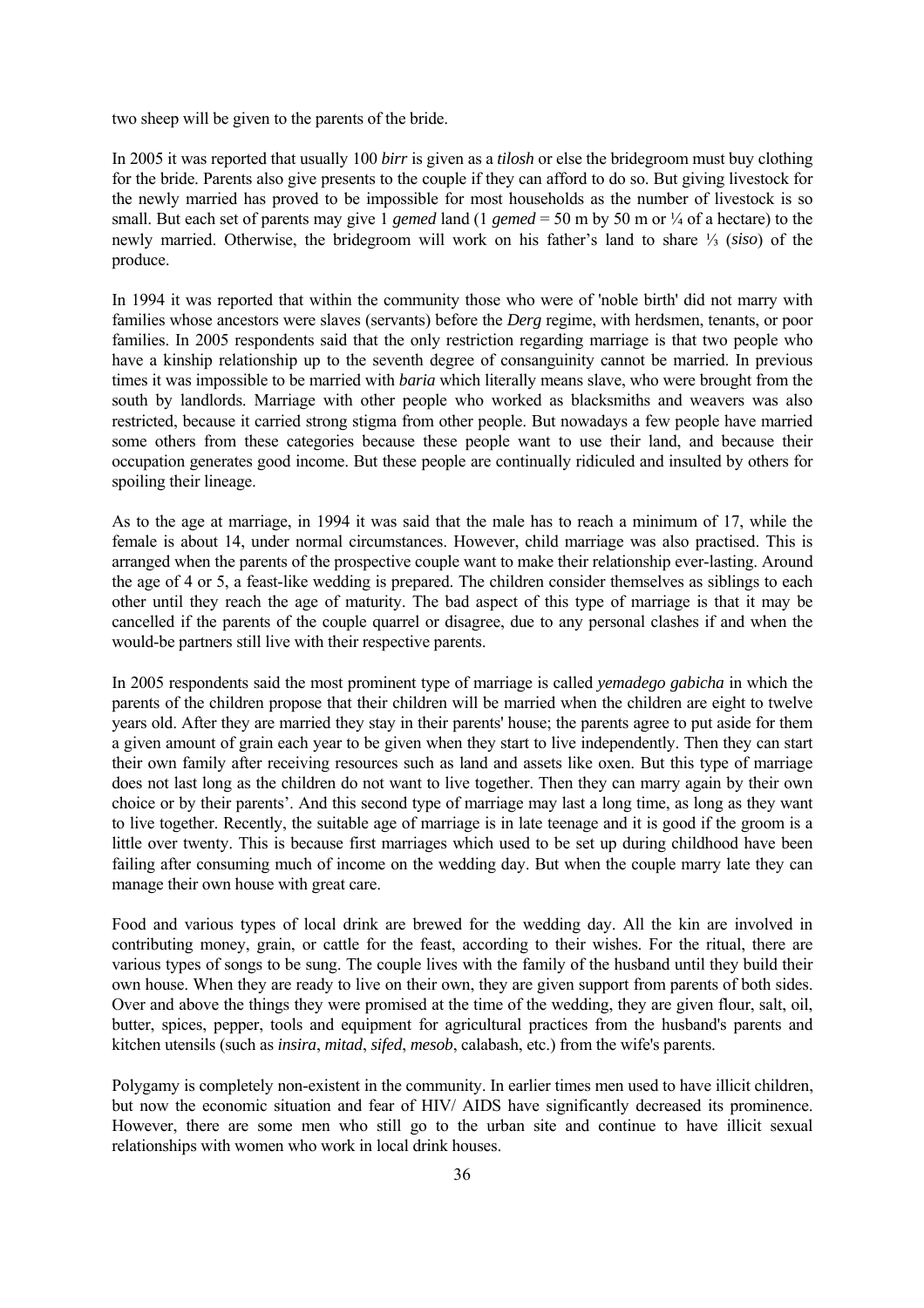#### *Divorce*

<span id="page-36-0"></span>Divorce, which is considered as a misfortune, was reported as rare in 1994. The traditional conventions and norms of the community were strong mechanisms that prevented divorce. Divorced women were despised and given the nickname *galemota*. If divorce did occur, the land and any property were in theory shared equally. If the partners have children, they live under the custody of one of their parents according to the decisions of elders. Mostly, the causes for divorce are infertility and infidelity. Even if the husband may be infertile, it is the woman who is blamed; she is labelled as *beklo* (mule).

In 2005 respondents said that divorce is becoming common. People are getting divorced without any apparent reason. Either of the spouses can appeal to divorce and the elders who were involved in the marriage try to reconcile them. But if one of the spouses is resolute in getting divorced, the property is divided equally and children also go equally for both. The father is supposed to pay a fixed amount of money each month, (it might be in kind) for little children who will stay with their mother till they reach the age of six. There is no difference of opinion between government, religious leaders and elders regarding divorce. All of these do not want spouses to get divorced, but if they do not want to live together, no one can prevent it. The people who got divorced will marry again soon. A divorced woman especially is sought out because she has resources which were divided from her previous husband. The man also gets married even if his resources decline. In some rare cases a divorced man marries another divorced woman to create jealousy, leading to the marriage of the husband's former wife and his new wife's former husband.

In 1994 it was said that if a girl is found to be deflowered prior to her marriage her husband immediately divorces her and she is humiliated and given a lower status. Some men even beat such a woman severely and break the contract. In this case, the woman has no right to share any property; she even has to leave her *tilosh* (gifts given to her) with her partner. This circumstance is also a humiliation to her parents since the people believe that the girl has not been properly brought up.

#### *Inheritance*

.

The rule of inheritance of the village is based on bilateral descent. That is, an individual inherits property from both his father and mother. If a deceased person has no daughter or son, his close relatives inherit his property. Illegitimate children have no right to inherit unless they are given the chance to belong to the family of one of their parents. Illegitimate children are locally referred as *dikala*. In 1994 respondents said that before the land reform, land was inherited by all children equally. After the reform no one had any right to inherit it. The house and livestock are inherited by sons and daughters equally. Sons are entitled to inherit their father's goods - e.g. gun, *akmada*, *silicha*, *mechagna*, plough, hoe, saddle, hammer, bed, *jendi*, *metegiua*, *gan*. Daughters inherit their mother's goods - e.g. jewellery, cooking materials, mill, *insira*. Clothes are usually given to the poor, especially to beggars. If there is no son to inherit, a daughter can and vice versa.

In 2005 it was reported that when a household head dies his wife will take care of the property to bring up her children, and she might get married again too, so that the new husband manages the farmland. But if both parents die, elder children or close relatives take charge of the property until the children grow up. Then the children can equally divide the property among themselves. But unless the land was given to children before the household head dies, the government will take the land. However, many people want to give their land to their children equally, no matter how small it gets.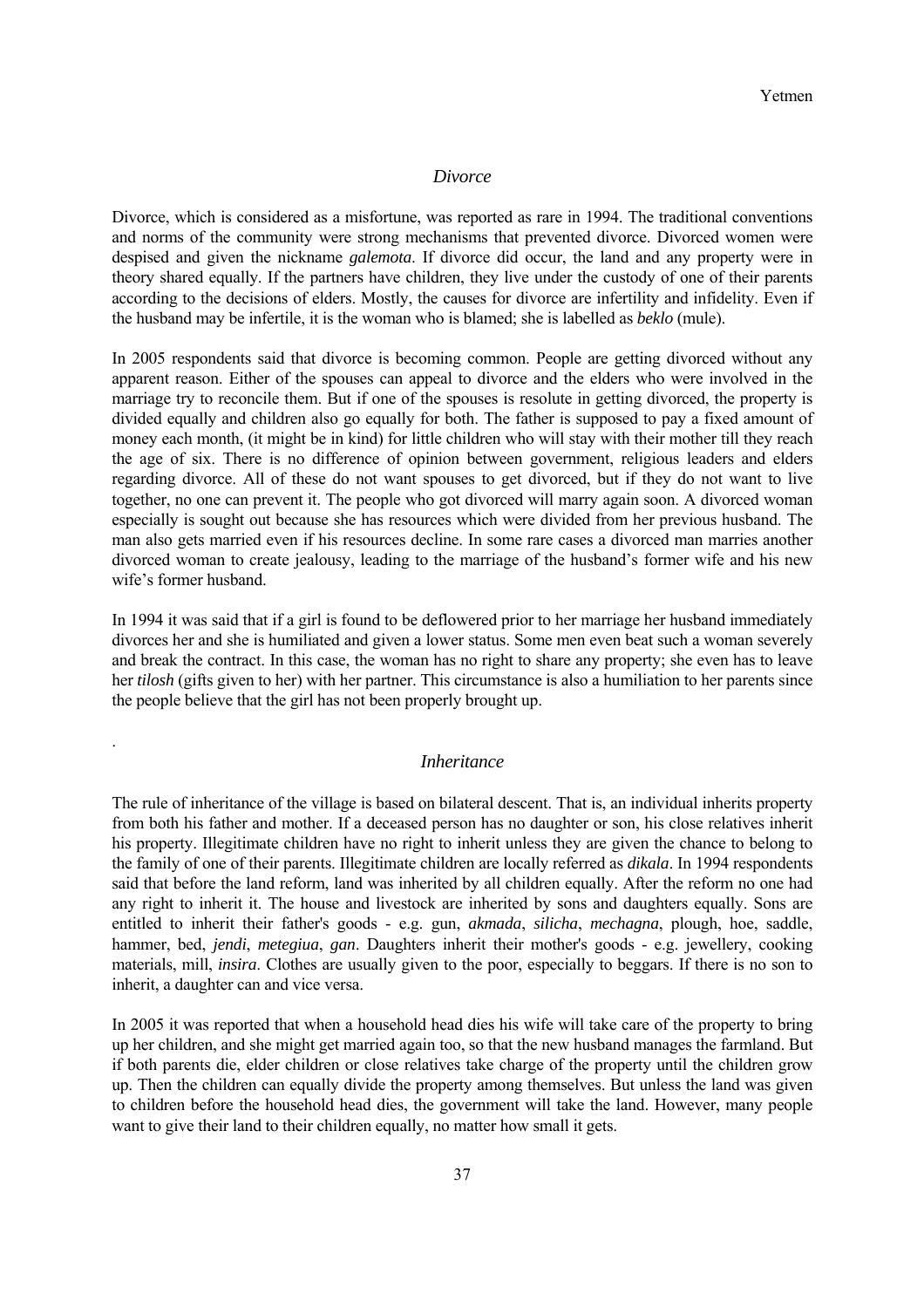#### *Kinship*

<span id="page-37-0"></span>Kinship and descent are important aspects of Amhara life. Although kinsmen frequently live in different parishes, kin relations are salient in a few important circumstances, such as selection of marriage partners, blood feuds, and, in the past, land tenure. Members of the *kebele* trace kinship relationships up to the seventh degree of consanguinity. Kinship is traced through both father's and mother's lines. Customarily relatives help each other up to three degrees of blood relationship through both mother's and father's sides. Wealthier ones help those who are materially poor. For example, they may be provided with oxen, seeds, money and the like. The recipients may repay if they obtain sufficient amounts of products. Strong people help their weaker relatives physically, especially during the ploughing, sowing and harvesting seasons. In 2005 respondents claimed that unlike earlier times, even close kin do not support one another under normal circumstances. And when they give support it is to be returned somehow. But close relatives celebrate holidays and feast together, specially holidays that their ancestors used to celebrate.

In the *kebele*, there are also fictive relationships that are created through baptism. A man may be *yekiristina abbat* (godfather) for a baby boy, and a woman *yekiristina innat* (godmother) for a baby girl. These individuals are co-parents creating blood-like relationships with the real parents of the children, including their relatives. Marriage is also prohibited between individuals who are related up to the seventh degree of fictive relationship, just like the prohibition of marriage between kin of up to the seventh degree of consanguinity. Any sexual mating between persons in fictive relationship up to seventh degree is considered to be covered by the incest taboo.

#### *Ethnicity, Clans and Lineages*

There is no conception of clan or tribe in the *kebele*, except the notion that they belong to the Amhara ethnic group. Amhara refers both to their group and their religious identity: Orthodox Christianity. Amharas generally do not marry Oromos since they consider them as animists. The surrounding rural areas consist of a predominantly Amhara population. There is intermarriage with Tigrayans since they are considered Christians. There are only three Muslims in the area. Since all the people in Yetmen belong to the Amhara ethnic group, there are no other ethnic groups to which they can get married.

People of the *kebele* trace their lineage through patrilineage (father's line) and matrilineage (mother's line), associating their ancestors with the names of their places of origin. The places of origins of ancestors used to name lineages are Gubiya and Woudmit. Both areas are now in Dejen *wereda*. Gubiya is near Dejen, while Woudmit is situated across River Muga which passes near Yetmen. The majority of the villagers belong to the Gubiya lineage while the smaller portion of the people of the community belongs to the Woudmit lineage. As to the economic obligation of lineage, there is no special significance other than assistance given on the basis of kinship relationship noted under the sub-title Kinship*.*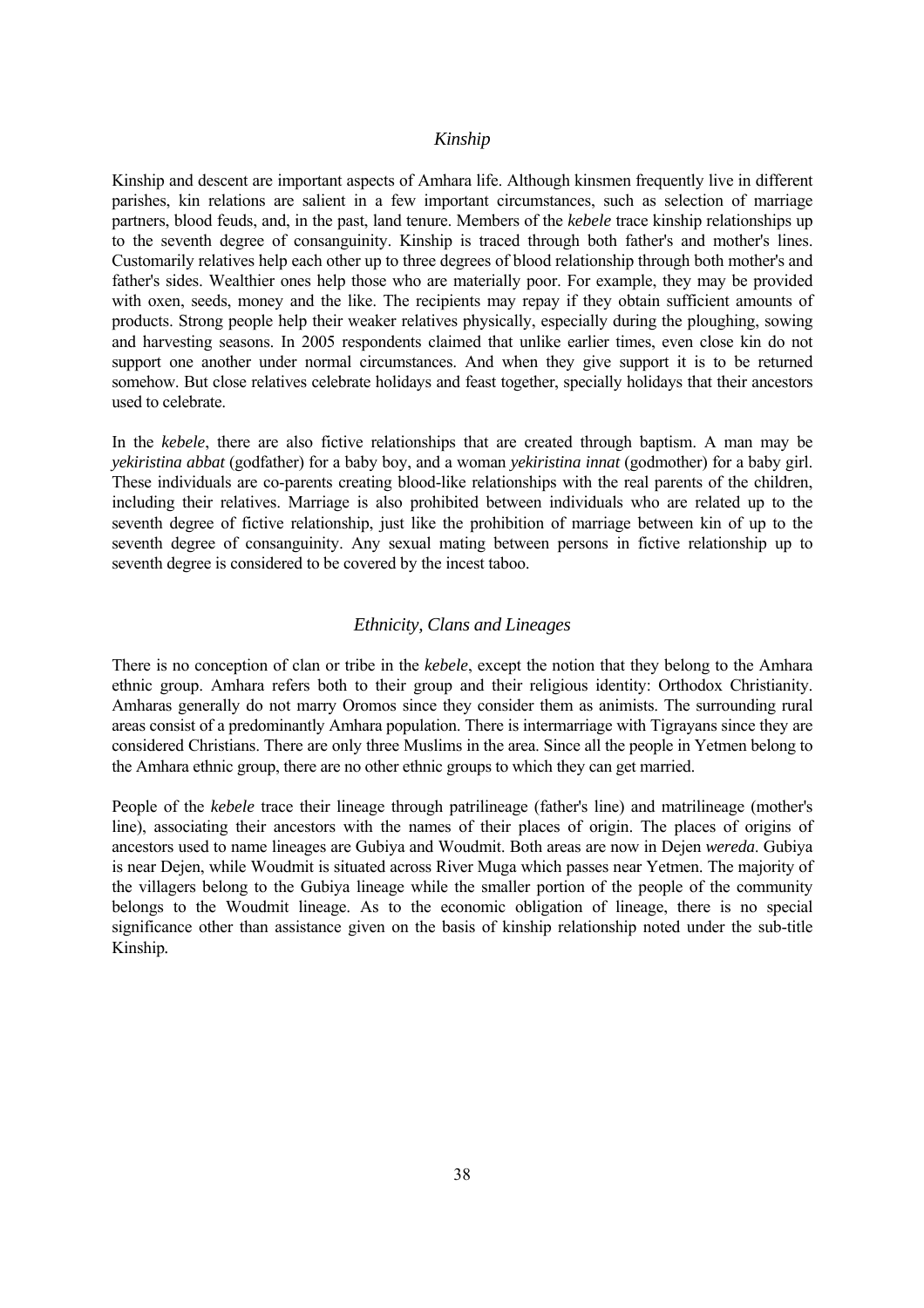#### *Life Cycle Changes and Rites of Passage*

<span id="page-38-0"></span>The following age distributions are recognised in Yetmen:

| 1. Aras         | babies up to six months                                            |
|-----------------|--------------------------------------------------------------------|
| 2. Hitsanat     | children up to six years                                           |
| 3. Leffo/Ligoch | boys and girls from seven to twelve                                |
| 4. Wettatoch    | youth which includes what they call Goremsa (male adolescents) and |
|                 | Koreda (female teenagers) and Konjo (girls aged 12-20)             |
| 5. Nefs awaki   | persons aged 20-30 of both sexes.                                  |
| 6. Afla         | persons aged 30-40 of both sexes                                   |
| 7. Ekul fire    | at age 40 of both sexes                                            |
|                 |                                                                    |

8. *Shimagilewoch* old people

Children are circumcised at the age of 7 days. There are no rites of passage and special indicators of age as there are among the Oromo and other ethnic groups.

Children who are less than six years old do nothing except playing and the care given for them is very good at this period. But children start to perform minor tasks at the age of seven. The girls start to help their mothers in household chores, while the boys start to look after the cattle of their parents. And it is at this age (seven), that children start to attend school if their parents enrol them. After the age of twelve boys start helping their fathers in farming while girls help their mother in performing major household chores. In the next stage they form their own families and start to live independently. Then their households become fully grown and start to marry off their children. Finally they become respected citizens as they become older.

#### *Friends and Neighbours*

People of the *kebele* are very friendly to each other and to strangers. There are friendly groups whose members establish a *mahiber* or *equb*, but there are no individual friendship contracts such as those found, for example, among the Gurage. There are a number of widely practised forms of voluntary personal relationships, such as godparent-child, adoptive father-child, guarantor-guaranteed, confessorconfessee relations.

#### *Citizenship*

There is a notion of citizenship in the *kebele* based on region. The villagers consider themselves as *Gojjame*, the adjective derived from Gojjam province. In addition they refer to themselves as *Yeyetmen Sew* (a person from Yetmen). But the most important citizenship identity for them is being an Ethiopian.

Those people who were born in Yetmen and grew up there have the right to live peacefully doing whatever they want as long as they do not violate and disrupt the rights of other people. Outsiders also have the same right as far as they conform to local norms. But they cannot obtain land by any means. The obligations of citizenship are adherence to cultural values, respecting elders and living peacefully. Otherwise they will be labelled as *feddala* which literally means arrogant.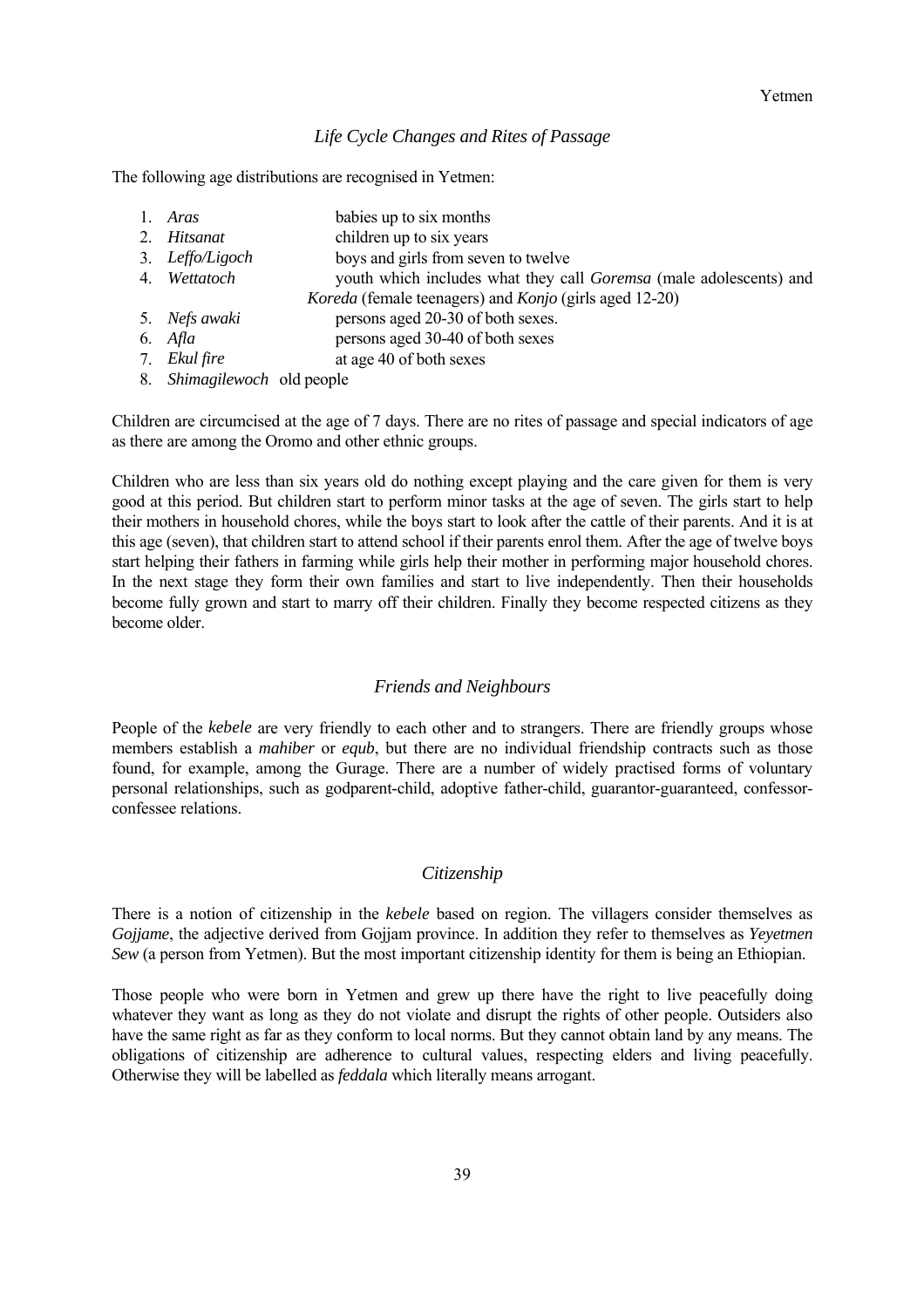#### *Markets*

<span id="page-39-0"></span>In the market of the *kebele*, there are standardised and traditional measurements for grains as described earlier; e.g. *dirib*. There is also a traditional weight for selling cotton. Otherwise the other measurements are modern ones, which are small and big weights. As for controlling prices and measurements, there is a sort of inspection of the market every six months by government professional controllers from the Ministry of Internal Trade. However, there is no local controlling mechanism of the market.

For consumption most of the people depend mostly on what they produce. And many of the people sell their surplus on the market using dishes (two dishes equal 3 kilograms), and those who buy them sell it in turn in quintals to the rich merchants, who fix prices for different grains and other outputs by making contact with other merchants in major towns. But they do not get together to fix the same price; the information spreads informally. However, sellers (of agricultural outputs) do not have any control at all on the price of their produce, it changes according to the interests of the merchants. These merchants have their own cars which take the agricultural outputs to towns and most of them return with other consumption goods to supply their own big shops, or else to others who have shops. So in most cases they are beneficiaries being middlemen in both transactions.

#### *Social Security*

In Yetmen, as in the other parts of the country, the role of *equb* (ROSCAs), *iddir* (funeral societies) and *mahiber* (religious feasting societies) is tremendous. *Equb* are established on the basis of (1) friendship (2) *iddir* and (3) *mahiber*. In 1994 there were several *equb* in the village. One *equb* had 50 members in which each of them contributed 200 *birr*. Another one had 38 members and each of them contributed 30 *birr*. Each member contributed 20 *birr* in an *equb* with 35 members. In addition, there were many *equb*  in which members' contributions were below 20 *birr.* There were 6 *iddir* in the village. The names of the *iddir* are associated with the names of saints. The number of members in each *iddir* and monthly contributions are indicated as follows. Even though members of the Michael *iddir* contribute more money than people in the other *iddir*, there is no discrimination in being a member of any *iddir*. That is, members may be poor or rich.

| Names of iddir  | No of members | Contributions (birr per month) |
|-----------------|---------------|--------------------------------|
| Michael         | 401           | $\overline{2}$                 |
| Bale-egiziabher | 45            |                                |
| Mariam          | 33            |                                |
| Abo             | 25            |                                |
| Yohannes        | 20            |                                |
| Gebriel         | 23            |                                |

*Table 6: Iddir in Yetmen in 1994*

In 2005 it was reported that *iddir* and *mahiber* were common with large memberships.. People can belong to two or more *iddir* at the same time while they usually belong to one *mahiber*. The contribution varies from one *iddir* to another, and it also may very from month to month. It increases when a member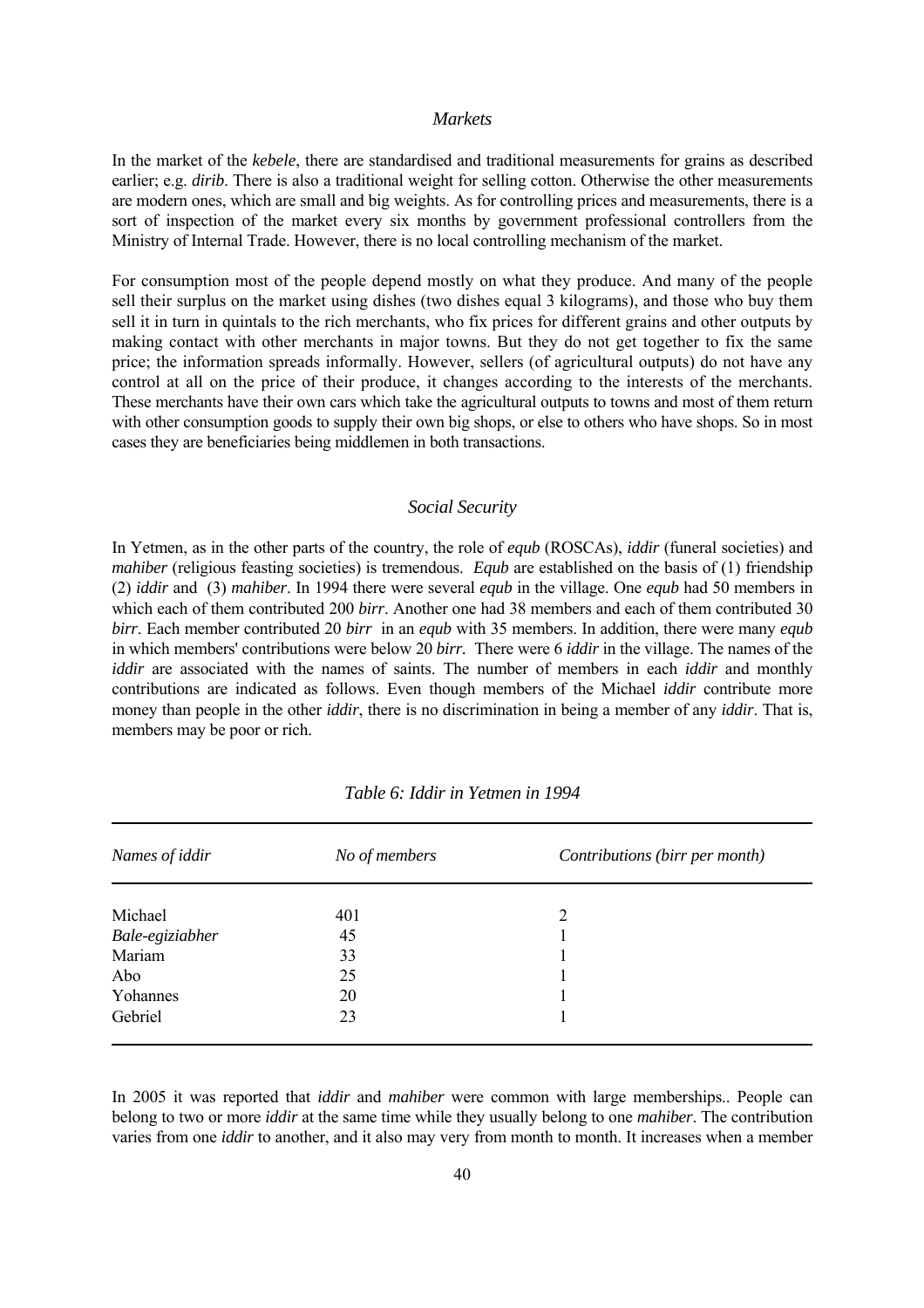<span id="page-40-0"></span>dies, because money is given to the other household members.

Some wealthy persons of the village lend money to those who are facing financial hardship. Generous villagers lend money without interest to persons whom they trust. However, individual lenders lend money with interest. In 1994 100 *birr* must be repaid with 100kg of *tef* (which cost 218 *birr* on the day of the interview). Anyone needing credit must provide a guarantor whose wealth position should enable him to settle the debt if necessary. It is preferred if the lender is cultivating the land of the debtor under a share-cropping agreement. Then, if the debtor fails to repay the debt, the lender can decrease the share of the harvest provided to the debtor. Typical reasons for a loan were to buy fertiliser, to buy an ox, or for seed, consumption, ceremonial expenditure or medical expenses. In 2005 money-lending took two forms. In the first type of agreement a borrower pays one quintal of *tef* for 100 *birr*. The price for one quintal of *tef* is currently 250 *birr*. In the second type, the borrower pays interest of 10 *birr* per 100 *birr*.

When a person suffers illness s/he borrows money if medical treatment is sought. But if the household head becomes ill at a critical time like during harvesting close relatives and members of the *mahiber* he belongs to help him in harvesting and other activities. And when someone dies, relatives support one another and *iddir* and *desh* members also take part in escorting the mourners and serving others who come to visit them until the mourning ends.

There is a different arrangement when an ox dies. When a farmer's ox dies the neighbours and relatives divide the meat (which is called *irtiban*) and promise to give the farmer a given amount of grain in the next harvest season so that the man at least covers part of the expense needed to buy an ox. If livestock are lost or stolen, friends, neighbours and relatives search for them. If they are not found they will help by providing oxen for ploughing until the household head gets his animals back. They will also contribute money so he can buy replacements. If someone is unable to get enough labour at the right time relatives, members of *mahiber*, neighbours and friends will work on his land as *debo*. During famines rich people will help those who are more vulnerable.

If someone's house catches fire, everyone in the area will go to the rescue of life and property, by helping to put the fire out and removing everything possible. If the house burns down neighbours, friends and relatives will help the household to reconstruct the house by providing materials and labour. They also give the household crops if the stock is destroyed, in the form of a gift, or a loan to be repaid during the next harvest. However, a household whose crops are affected by drought or by other harm has no choice except borrowing money or grains up to the next harvest season. Nothing can be done for a household that loses land since there is no spare land so that no one wants to provide them with land.

#### *Redistributive Mechanisms*

There are feasts involving sacrifices during major Orthodox Christian holidays. These major holidays are: *Kidus Yohannes* (new year commemoration), *Meskel* (the day for the commemoration of the finding of the True Cross), *Timket* (Epiphany), *Genna,* (Christmas), and *Fasika* (Easter). People slaughter animals for feasts in the belief that it will create happiness and joy. Everybody is invited to all holiday feasts. A few people slaughter animals in the months of January and June which are referred to as *Yetirdem* and *Yesene-dem.* This is linked with animistic beliefs which the overwhelming majority look down upon. They call it *Amliko-baad*. People who practice *Amliko-baad* rub the blood around their faces. The flesh of the slaughtered animal is only eaten by kin. Non-kin are not invited. In 1994 it was reported that during the major Christian holidays, the rich invite the poor to celebrate with them. In addition, food was redistributed to beggars at the Abo Church found in the *kebele*. However in 2005 during the major Christian holidays, and in other similar occasions, it was reported that it is only relatives who celebrate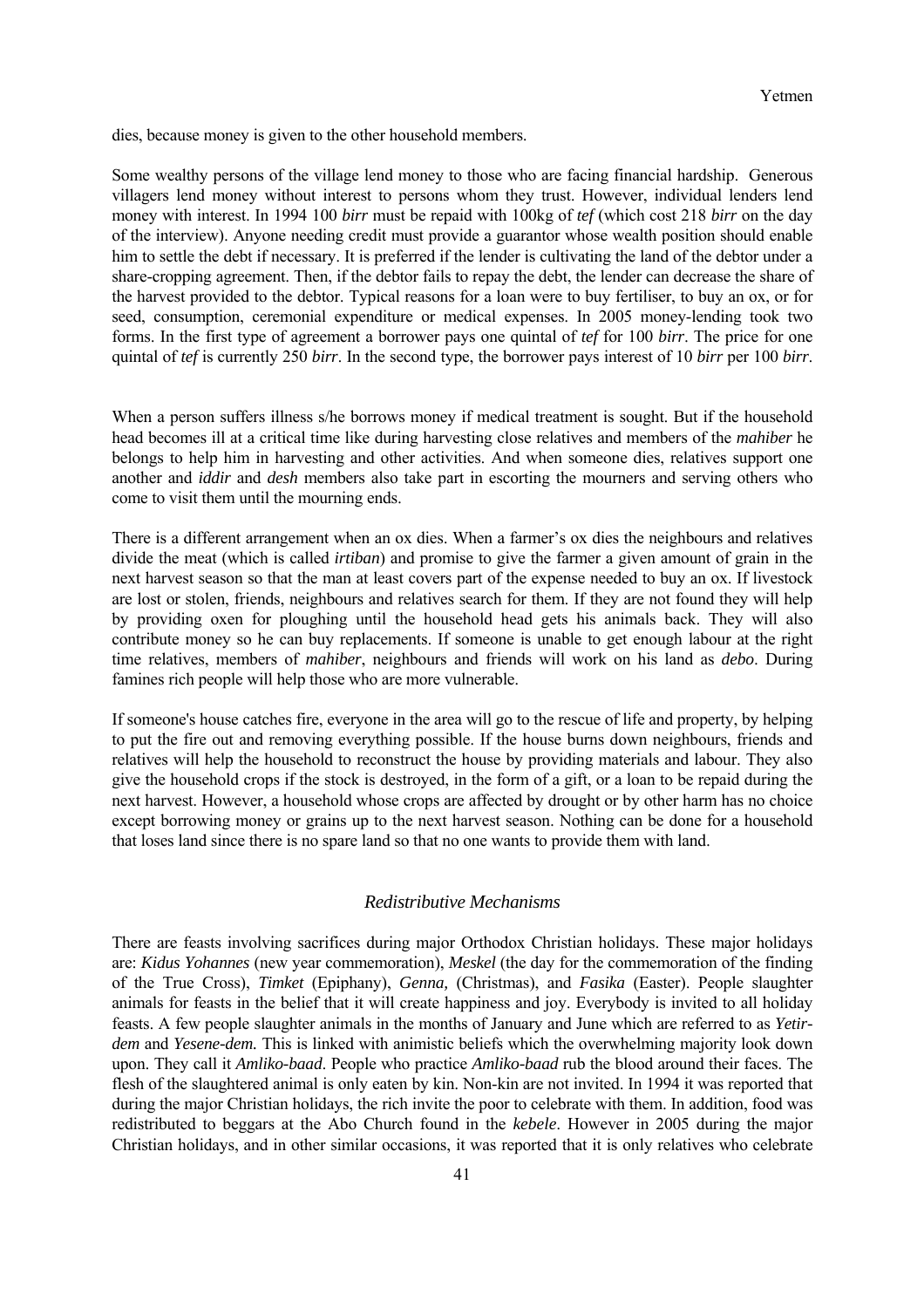<span id="page-41-0"></span>together. The previous culture of celebration with poor and redistributing food to beggars is now only history. In *Sene* there is a holiday when people take *injera* to the church to give to beggars.

#### *Local Organisation*

The community is tightly knit and orderly. There are a lot of social interactions among the members of the *kebele* and neighbouring people. The people are densely associated with each other within the various activities like *desh, iddir*, *equb*, *mahiber*, etc. During the harvest season, they undertake various tasks together in groups known as *debo* or *jige*. There is also cooperation through *wenfel.* This involves the lending of an ox or anything important for farming.

In 1994 a group in the community ranked local organisations in order of usefulness as follows:

- (1) *senbete* (4) *iddir*
- (2) *mahiber* (5) *equb*
- (3) *tsigie\**

*Tsigie* is a community-based religious festival held once in a year.

In 2005 many people in the rural site ranked local organisation in order of importance as follows

 (1) *desh\** (4) *senbete* (2) *iddir* (5) *equb* (3) *mahiber* 

*Desh* is an *iddir* to which all members of the community belong.

However, some people in the urban site emphasise the importance of *equb* because they are usually beneficiaries of the arrangement as they run different businesses.

#### *Disputes and Resolutions*

In 1994 it was said that disputes within households are usually resolved by neighbours. Most disputes are settled at this level. However, if neighbours cannot solve the problem, relatives get involved in arbitration. If the dispute is between husband and wife, the arbitrators are the relatives of both parties. If this level also fails the elders of the community get involved; a dispute between husband and wife will next be dealt with by the marriage committee (persons, usually father figures, who initially attended the marriage settlement). In 2005 if the two parties are not satisfied they can go to the kebele social court, which passes its decision based on what the elders say. Then the two spouses may get divorced and the property division takes place based on the decision of elders.

Respondents said in 1994 that disputes between households are first considered by neighbours and relatives of the two opponents and then by elders of the community. The villagers have local dispute settlement mechanisms. They are called *shimgilina* and *Fird-Shengo*. The institution of *shimgilina* is a traditional council that comprises respected elders who analyse complaints and reach decisions. Elders are respected and their decisions are considered to be just and moral. The *Fird-Shengo* is elected by the community to settle disputes in accordance with societal norms and traditional principles. It operates in compliance with government regulations. In 2005 the case might be taken to the *kebele* social court and the elders who were involved in trying to resolve the problem are called as witnesses. If one party is found to be guilty they are made to compensate for the loss incurred by the other. The other common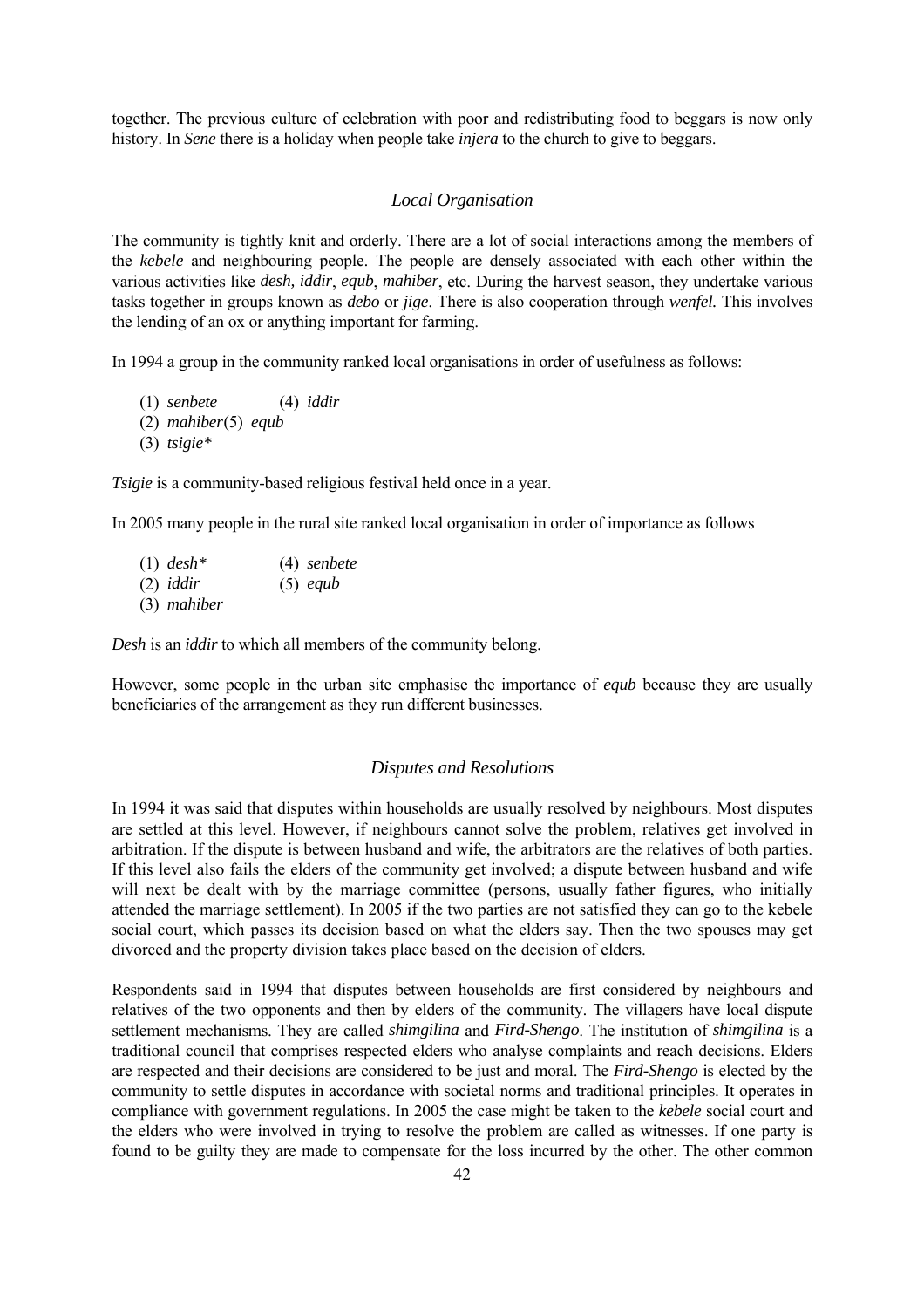<span id="page-42-0"></span>type of dispute is over land. In such kinds of disputes neighbours and friends are involved at the beginning. And then community elders might try to reconcile the parties, but if this fails again the case will be taken to the social court which finally resolves the conflict.

Arbitrators at all levels are usually respected, honourable and elderly people. The police are involved in cases that the community is unable, or does not want, to deal with, especially when violence and serious offences such as murder are involved.

In 1994 it was said that bewitching also has an important role to play in resolving conflicts in the community. First one of the disputants, usually the victim, will report the dispute to the sorcerer/ess,. The other party will be sent a summons to appear before the sorcerer/ess for mediation. When both appear they will be put under oath to tell the truth and will come to terms on conditions the sorcerer/ess decides, having sworn not to break up the mediation and to keep their allegiance to him/her. If the offender then does not follow instructions, the witch, using magic powers, inflicts a death penalty on him or her and the families. Usually the family is inflicted with diseases which are said to be insoluble and incurable by any means and die one by one after unbearable suffering. In 2005 bewitching is said to be still present still for resolving conflict, but the number of people who resort to it is decreasing. There is no sorcerer (locally known as *tenqway*) in Yetmen. People have to go to a neighbouring *kebele* called Dibissa or to a place called Tik, a village found at the junction of this gravel road with that of the asphalted road when heading to Dejen.

Anyone who breaks local rules is fined and warned. If he or she continues to err he/she will be denounced and segregated from the community. Eventual repentance and requests to the community for mercy will be decided upon by the community.

#### *Local Government Organisation*

Taxes are paid to the government by the villagers. In 1994 peasants were required to pay 20 *birr* per holding as were all other peasants. Traders paid taxes imposed by the government according to their income. Grain and money are contributed to those who serve the Church, as salaries.

Wealth was measured by the following items of property:

- the number of livestock
- the number of beehives
- the amount of grain produced which is measured in *chan* at the threshing field

Up to 1996 Yetmen was self-sufficient in administrative issues and it was a *kebele* on its own. But afterwards in the new administrative setting it was merged with Zebch and Yemrit to constitute Felegeselam *kebele* in Enemay *Wereda*. However, the urban part is a self-sufficient *kebele* now, directly connected to the *wereda*.

At the top of *kebele* administration is the chairperson with his six cabinet members. These people are chosen from 100 people, who were chosen by the people in the three respective *gott* Zebch, Yemrit and Yetmen. Fifty people are chosen from Zebch, while Yemrit and Yetmen choose 25 people each (according to their size) as *kebele* representatives. And they again select one *gott* chairperson for each of the three *gott*. Then under the chairperson there is one secretary and the local militia. And in Yetmen there are nine *Mengistawi Budin*, each consisting of about fifty households. Each *Mengistawi Budin* has three representatives, chosen by the people. All these people might not be changed, (and there are people who are serving in their post starting from the new administrative set up) as long as they serve the people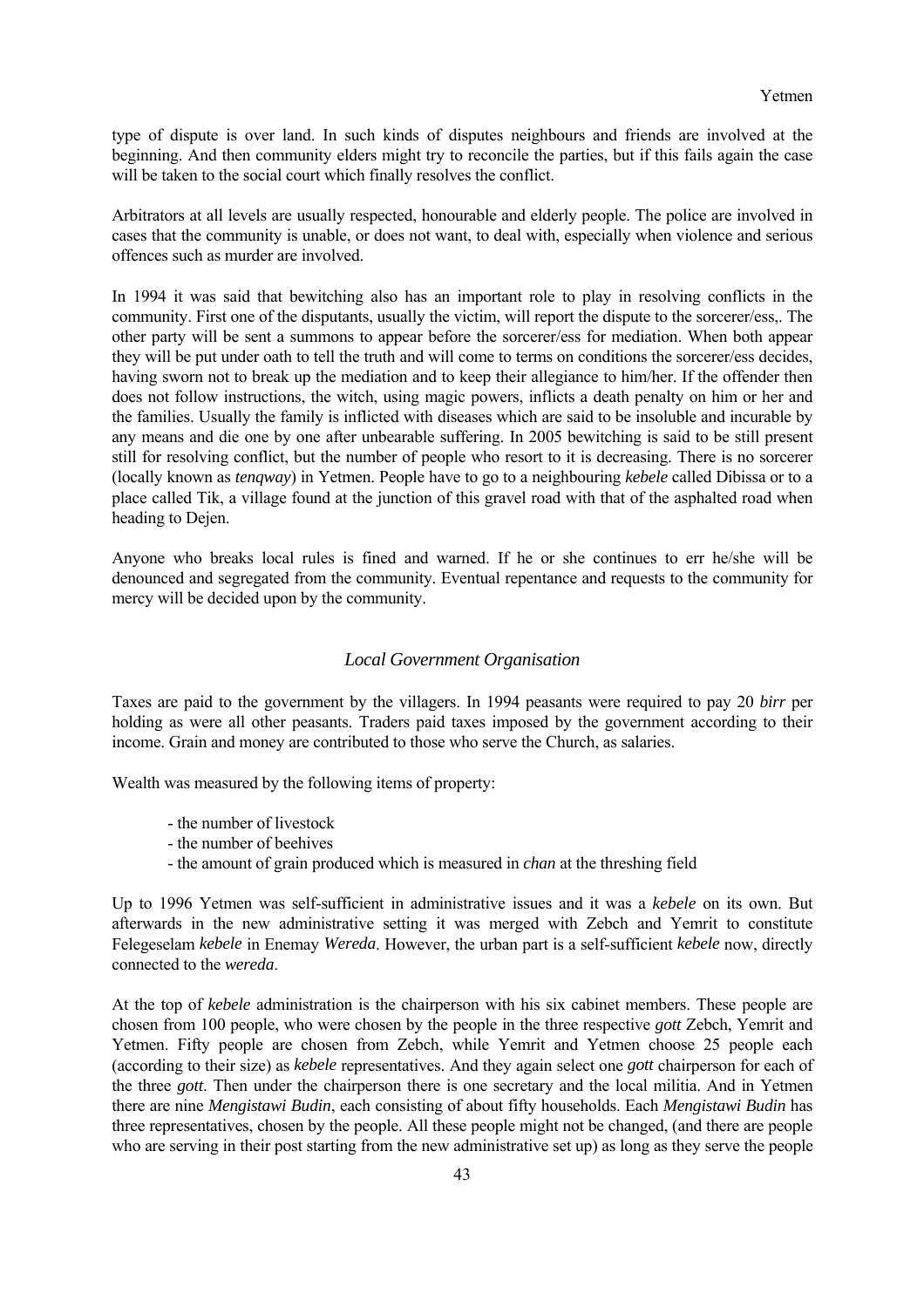<span id="page-43-0"></span>honestly. But they can be changed at any time if the people feel they are not satisfied with them.

In the last year government activities were minimal because much emphasis was given to the election that took place in May. Most of the administrative people were preoccupied with repetitive meetings related to the election. However, vaccination was conducted every month as usual, and the polio eradication campaign was carried out twice. The construction of a new health post was initiated and started last year, and ended in September 2005. The compounds and houses were measured by people who came from the *wereda*. As far as campaign work was concerned, the road to Zebch was maintained, terraces were built near the church where flood eroded the soil very much, and the compound of the police station was maintained. These things were done by coordinating each *Mengistawi Budin* whose representatives have the obligation to check who was present and who was not.

## 8. Social Inequality, Conflict and Politics

### *Poverty and Wealth*

The wealth of the community is better than the surrounding rural areas, due to its access to the main road, an urban site and a market which draws many people from the surrounding area. However, people in Sebshengo are better in wealth, because they have relatively large farmlands, large grazing land and large numbers of livestock.

In 1994 respondents said that the wealthiest people in the community were the owners, traders, moneylenders and those with special skills such as weavers, potters, blacksmiths, tailors, carpenters, and masons (especially those who also own farmland). They became wealthy through hard work, inheritance, craftsmanship, and good fortune. The wealthy were those people who had large amounts of livestock and who also had more than one *gota* of grain in store.

In 2005 respondents said that the wealthiest people in the community are those businessmen who buy agricultural products from the farmers for a lower price and sell it for a higher price in major towns. They also have big shops which provide consumer goods. So they benefit twice, and their wealth keeps increasing.. The urban wealthy include those who came from other areas in Gojjam and some from rural Yetmen. Rich people in the rural part may have two or more oxen and the same number of cows and sheep, and may rent additional plots of land to increase their income. Those people who have additional skills like weavers and blacksmiths are also better off. But as compared to the people who are merchants, their income is not that significant.

In 1994 poor people were identified as those hired to work for others for a daily wage. People with small amounts of livestock were regarded as relatively poor. Poor people might be landless, descended from a poor family, labourers (especially farm workers), handicraft men who own no land, widows, prostitutes, those who collect and sell firewood and dung-cakes, those who make and sell *tella*, *areke*, *kolo*, bread, and those who are disabled and unable to work, especially old people with no one to look after them. People are poor because they did not inherit anything, because of laziness, or through bad luck. It is possible for children of poor people to become rich if they get employment from a young age and save. Poor people compare themselves with rich people, particularly with regard to the ability to make ceremonial expenses. e.g. for weddings and holidays. In 2005 respondents said that the poor are those who have no land or no ox to work on their land and who are forced to give their land for a sharecropper or to rent it out. And there are also some people who earn their subsistence through daily work. Older people might get poor especially when their children do not live in the neighbourhood and support them by handling farm activities and household management. However, the poorest of the poor are those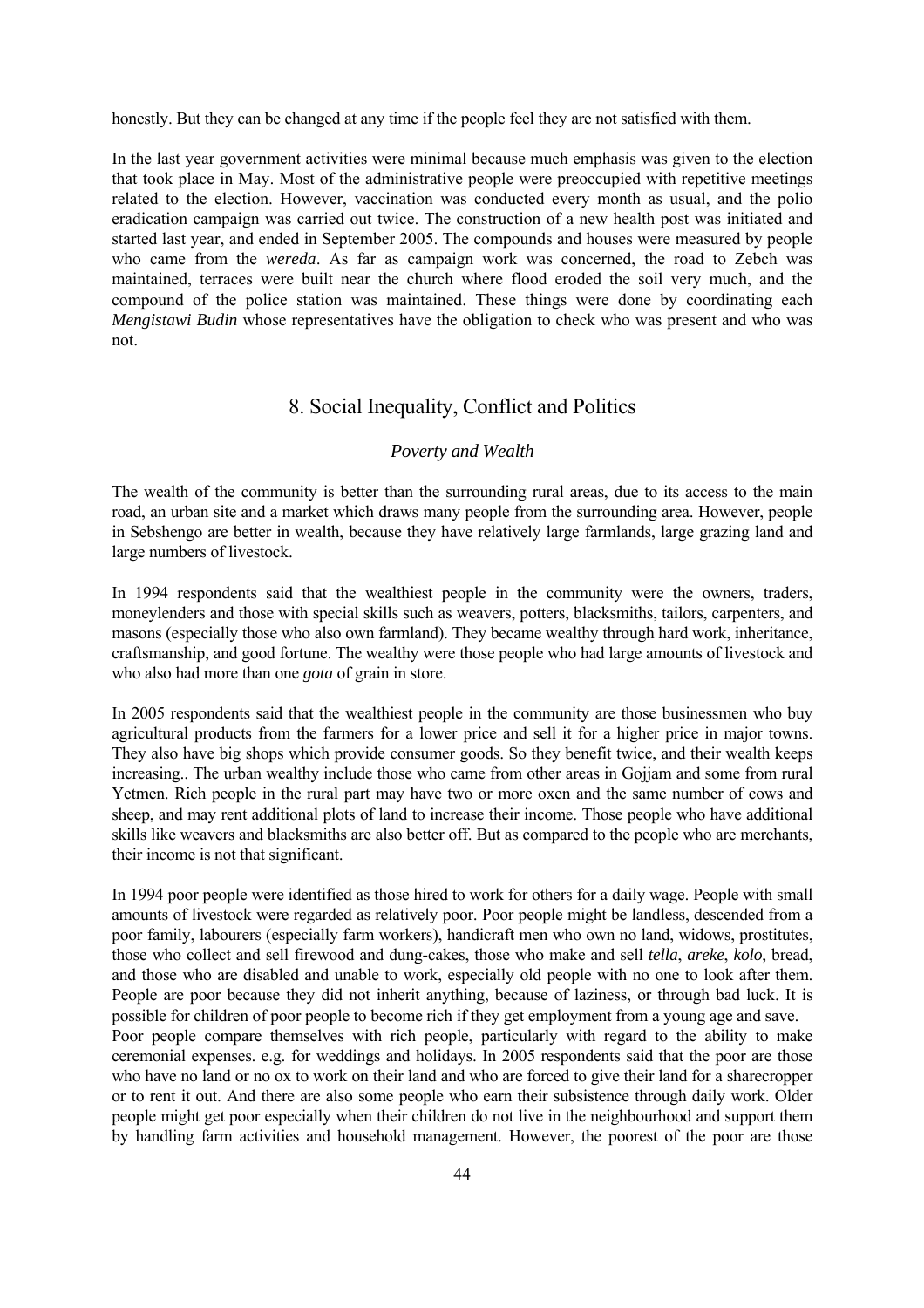<span id="page-44-0"></span>people who are disabled and who have no supporter, but who make their livelihood by begging.

Rich people in the urban site are getting wealthier because they are engaged in a very lucrative business. But the rest including richer people in the rural part are getting poorer because the price of fertiliser is increasing, the farmland is getting more and more fragmented and the weather is not as it was before.

During the *Derg* regime 13 people from the *kebele* were imprisoned and their properties were confiscated. This was because they were rich and considered to be against socialism. As a result, some other individuals who were not rich got the opportunity to replace the former ones. People nowadays want to live the same lifestyles as their richer neighbours without considering their own economic capacity to do so. And this is one of the reasons for the decreasing in household standard of living in Yetmen.

#### *Economic Mobility*

In 1994 it was said that wealthy farmers tend to be children of wealthy farmers and poor farmers tend to be the children of the poor. There is no considerable change between generations in terms of wealth or social mobility. A poor peasant may be upwardly mobile if he undertakes off-farm activities like trading. Parents try to help their sons and daughters who are becoming poor by providing them with the necessary materials for their livelihood; i.e. farming.

In a wealth-ranking exercise in 1994 three respondents sorted community members into three groups. Movement down from category 1 (wealthy) to 2 is not very frequent, while movement from 2 to 3 is frequent because households in category 2 are more vulnerable. One respondent ranked typical reasons for movement as follows:

| from Category 1 to 2 | recurrent death of livestock<br>shortage of cultivable land<br>an increase in the price of fertiliser                   |
|----------------------|-------------------------------------------------------------------------------------------------------------------------|
| from Category 2 to 3 | unable to use fertiliser or failure to obtain money to buy it<br>death of livestock<br>large family<br>shortage of land |

Other reasons given by other respondents included loss of land, recurrent ceremonies (especially weddings of children), old age, divorce, laziness, death of husband, illness, extravagance (e.g. drunkenness), sharecropping land out due to death of husband, lack of oxen, shortage of grazing land, little availability of other income sources, lack of labour in the household.

Two respondents claimed movement up from category 2 to 1 was rare while the third reckoned movement up from 2 to 1 was greater than movement down from 1 to 2. While the first two respondents claimed movement from 3 to 2 was frequent, the third did not agree. One said that households moving from 3 to 2 tended to be recently married young households and the reasons included good provision at marriage by parents and kin, very hard working, saving money, managing well, and the absence of requirements for ceremonial expenses. He said that households in category 2 are mostly middle-aged households and at this level because of the problems of large families, ceremonial expenses, the problem of being physically older, and the loss of important labour and ploughing oxen through marriage, it is harder to be upwardly mobile. The ones that do tend to be upwardly mobile are those that are relatively young and strong, who do not incur much for ceremonial expenses, those who sharecrop much land and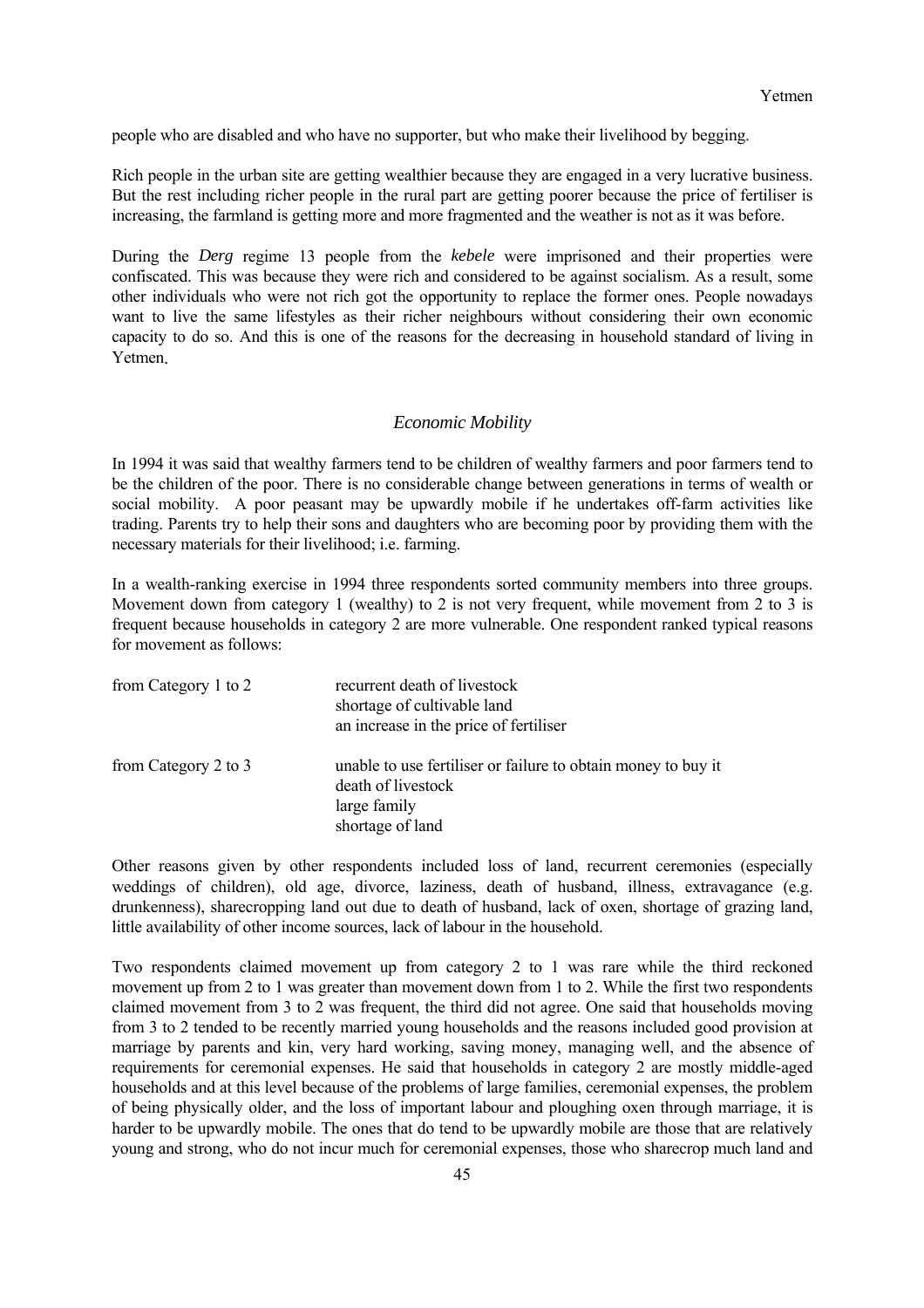<span id="page-45-0"></span>are able to use enough fertiliser, those who save, and those who lend. Additional reasons given by the other respondents were economising and innovativeness.

Generally, people become wealthier through restricting family size and ceremonial expenditures, saving and lending money, sharecropping in as much land as possible, working very hard, inheritance or help or gifts from rich parents, marrying into a rich family, good home management, a good wife, good cooperative children, good management of time, off-farm employment and business activities, and wise consumption including refraining from drinking.

People become poor through laziness, extravagance, poor home management, bad and/or extravagant wife and children, bad luck (e.g. sickness, regular death of livestock, land loss, death of husband) old age and helplessness, and the related inability to cultivate one's own land requiring it to be sharecropped out.

In 2005 respondents said that nowadays it is not common for the children of wealthy people to be wealthy. This is due to the shortage of the basic resource - land. If children are to maintain their parents' wealth status they have to engage in trading besides working on their own land or on their parents' land. Thus downward inter-generational mobility is now common. The wealth status of people may decline for many reasons. The major cause is the shortage of cultivable land especially when children must be selfsufficient. Bad weather, crop and animal diseases may also play their role to decrease the wealth status of people significantly.

A particular cause for the decline identified in 2005 is expensive ceremonial expenses for weddings and for commemoration. While the wealth status of some people might be improved, it is rare, compared with the decline. People who were poor and who were engaged in trading may rent land for farming, at the same time while trading. And each harvest season they may rent additional plots of land, which finally leads to improved income, hence a better wealth status.

#### *Status*

The bases of status reported in 1994 were occupation, wealth, age, war service and charisma. Elders, priests, rich people, development agents, health workers and teachers were respected. A hard-working peasant was respected. Wealthy individuals like traders and moneylenders had greater status as opposed to other commoners. Charismatic people who spoke at public gatherings and who could convince others were given respect. Those people who gave war services in the earlier days who are generally called *neftengna* have titles. These are: *Hamsa-aleka* (Sergeant), *Meto-aleka* (Lieutenant), *Shambel* (Captain) and *Shaleka* (Major). Individuals with these ranks may not have modern military training; elders simply give them such positions.

The bases of status in 2005 were identified as occupation, wealth and age. War service is not a basis of status now as no one honours these people nowadays, unlike the earlier times. Elders, priests, rich people, development agents, health workers and teachers are respected.

In the *kebele*, there are also "caste" groups; blacksmiths, potters, tanners, weavers and *baria* (the descendants of ex-slaves) who have become servants. The term *baria* has been replaced by a descent name called *agelgay* which simply means obedient and trustworthy servant. The poorest people have resorted to handicrafts such as weaving, pottery and blacksmithing and due to demand they have received a favourable income. The people despise these people and are envious of them because with their income they have been able to buy livestock and cultivate their own land.

In 1994 respondents said that as the village was increasing in size and new occupations were mushrooming, there were urban status symbols. But there were no luxury goods. In 2005 in the urban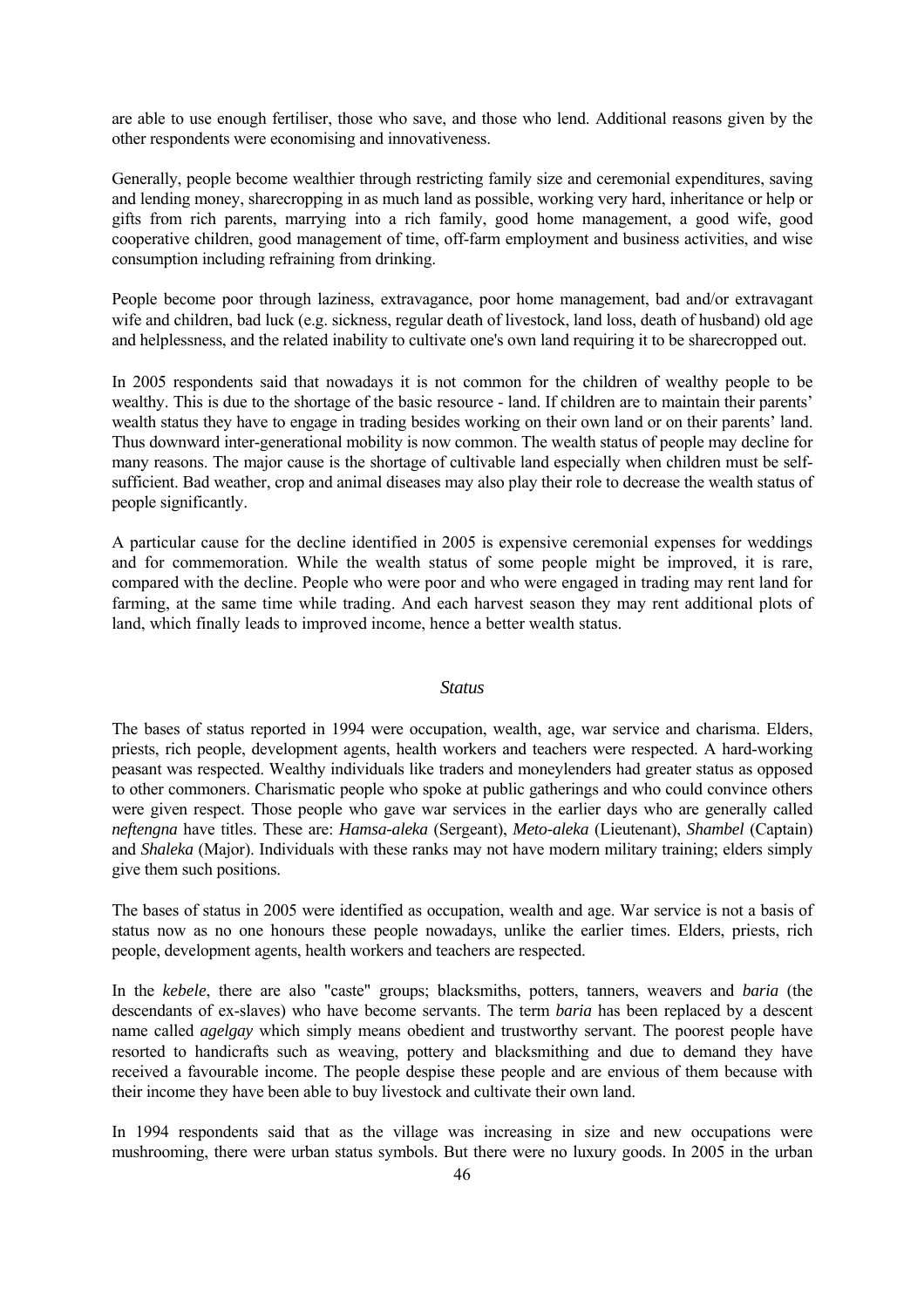<span id="page-46-0"></span>site there were people with TVs, video players, fridges and even satellite dishes (around 10), although they were few in number.

#### *Social Stratification*

In 1994 respondents said that the local elite are those who have wealth, education and are able to organise the people. Kinship plays a role in wealth. They include elders, committee members, the wealthy and priests. Wealth, status and power are highly correlated. There was some evidence of incipient class formation in the *kebele*. Those people who have greater amounts of money are given higher status. Wealthier individuals are those who trade grain by supplying to major towns; especially to the capital. Hard-working peasants who usually obtain good harvests also have greater status next to the fully-fledged grain traders. Then come commodity traders who have greater status than other commoners (poor peasants and poor traders). Tanners, blacksmiths and weavers are considered as outcasts who have least or no status at all.

In 2005 the local elites were identified as those people who have political power, wealth and education. Priests are also considered to be elites. And their eliteness is based on their wealth and their capacity to influence other people. Those people who are wealthy and who have political position may get status in the community. But a wealthy person cannot get political power just because of his wealth, and equally, those with political power cannot obtain wealth just because of their political position. In addition people who have education are accorded good status: teachers, development agents, health workers and priests. And since most of the people in the community are not educated the formal education of these people gives them authority in their respective areas.

One respondent in 1994 argued that the elites will keep their position since they are being reasonable, decent, fair to everyone without discrimination, and respectful of customs, rules and principles accepted by the community. Another respondent said the elites are getting wealthier by being hardworking and because they can get either labour or material help from others whenever they want. A third respondent suggested the local elites are under the government and some are politically connected to the central government. They are not able to derive power, but they are able to help and be helped by their kin, as a result of the voting system.

#### *Social Conflict and Politics*

There are no social conflicts between groups in the community; the people live cohesively and peacefully. This is because there are no clearly differentiated social groups with opposing interests. There is no unusual gender-based conflict in the community. If there is a dispute between husband and wife they usually get divorced. People from Yemrit who come to sharecrop cheated them so they decided not to sharecrop with them in future.

There was a clash between the *Derg* and EPRDF forces in April 1991. During the time of the research in 1994 the people commented on the operation of the EPRDF forces with contempt. Members of the *kebele* complained that they were interrogated, harassed and imprisoned. The people complained that EPRDF gunmen with unknown forces frightened them during evenings. There were no signs of political dissent beyond this. It was reported that the community members seem to have one political stand; i.e. they seek democracy. In was reported that, due to the regionalisation policy of the EPRDF, former members of the community who used to live in other parts of the country have been evicted. Hence, they have come back to their original place. The villagers resented this government policy.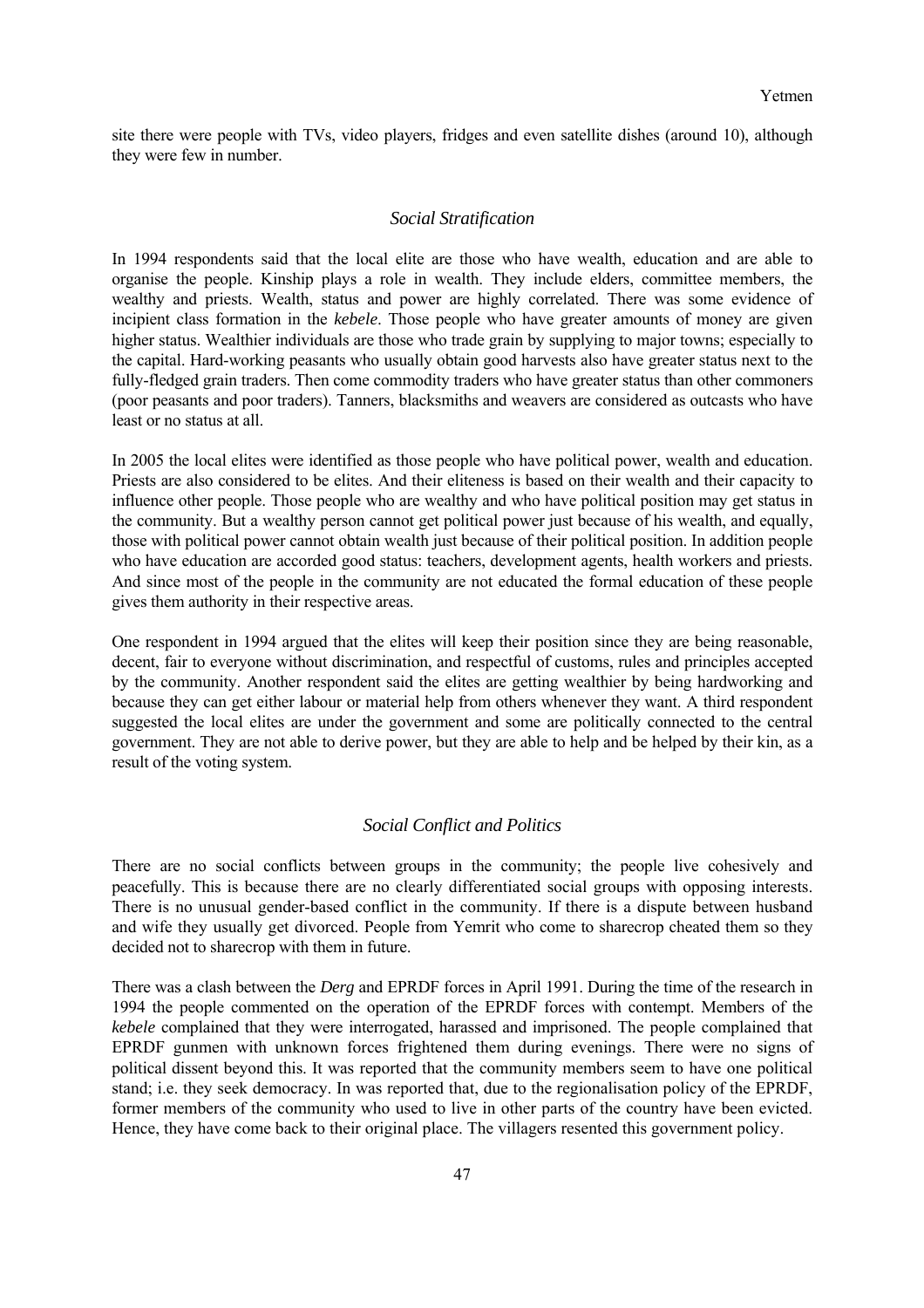In 1994 people felt that the taxation was not fair. This is because the tax for a holding was increased from 7 *birr* to 20 *birr*. The relationship between leaders of government institutions and traditional leaders was not positive. According to the informants, the elected *kebele* officials and some other people were imprisoned during the time of the research in 1994.

In 2005 it was reported that in 1997 when land was redistributed many people were involved in disagreement and fighting, especially those whose land was taken, (who were officials during the previous government) and those who were given this land. And some of the people whose land was taken, together with people from other areas with a similar problem, tried to go to Bahir Dar and appeal to different regional offices, but they were unable to effect any change.

In 2005 most of the people were of the idea that the current government is not doing much for their benefit, and this was seen by the result of the election. But a few people prefer the status quo since they fear that the transition may result in chaos and insecurity. Besides, even if the government might be changed the promised changes might not happen as most people expect. On the way to Bichena there are *shifta*; the researchers were told not to go that way during the night.

In 2005 the rural people paid taxes for their land while the urban people who had businesses paid according to their capital. But both groups of people complained that the tax was not fair. The farmers paid the following amount of tax according to their land holding.

| Amount of land (in 'gemed' <sup>9</sup> ) | Tax (in <i>Birr</i> ) |
|-------------------------------------------|-----------------------|
| $1 - 2$                                   | 20                    |
| $3 - 4$                                   | 25                    |
| $5-6$                                     | 30                    |
| $7 - 8$                                   | 35                    |
| $8-10$                                    | 40                    |
| $11 - 12$                                 | 45                    |

In 2005 there were no manifest political conflicts, but there was tension between administrative officials who are supporters of the ruling government and other people who support other political parties. According to people in administrative positions the election was very democratic and fair starting from the agitation period. They cite the CUD victory in Yetmen by a significant margin as proof of this. However, many people and those who were active supporters of CUD do not accept this. According to this group of people the election was not fair starting from its agitation and the CUD victory was in spite of its unfairness. The people were told to vote for candidates of the ruling party on many occasions, and were asked who they were going to vote for. The people had no choice but to conform to their expectations in meetings. However, it turned out to be the opposite on the Election Day. In addition, candidates of other parties were interrogated and harassed. And according to them what was amazing was that after the election people from the *wereda* came and asked the people at a meeting why they did not vote for their candidates and if there were any reforms they wanted to be made. But these things must be done regularly and not after they have lost the trust of the people.

Government activities trying to abolish commemorative ceremonies are very unpopular among most members of the community. And community elders argued with government officials at different meetings held to convince the people. But when some *Kebele* officials tried to impose this idea and to enforce it, the people defended their right through open protest. And now this endeavour by the government is no longer strongly pursued.

<span id="page-47-0"></span> $9^{9}$  1 *gemed* = 50m by 50m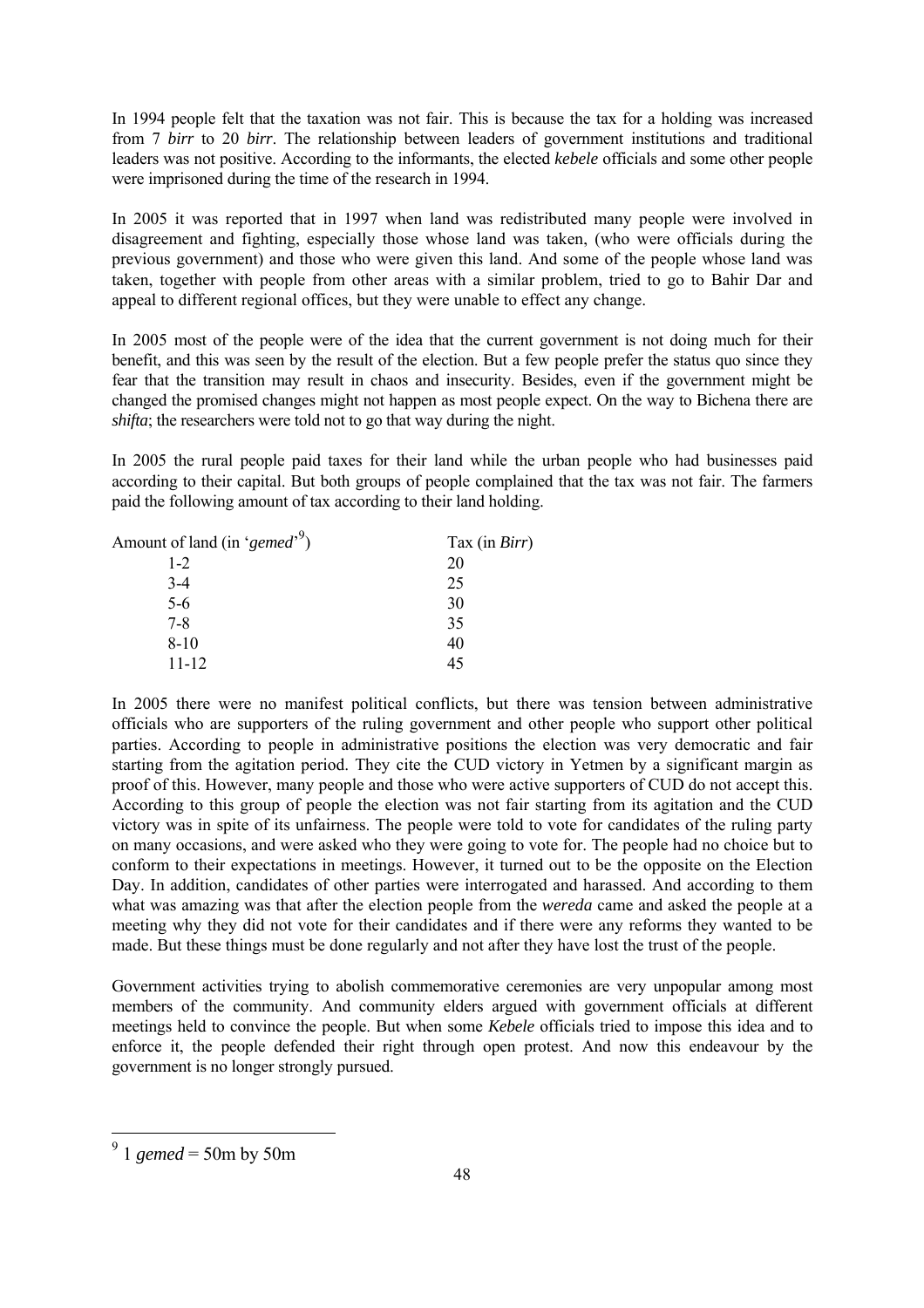### 9. Beliefs and Values

#### <span id="page-48-0"></span> *Land*

People of the community are buried in the compound of the Church. The villagers prefer burial sites to be near their ancestors. This is because they feel that kinship bonds can be maintained this way until the life after. The people regard land as sacred. This is chiefly because they produce grain from land and they are buried in the land. Also, people believe that human beings are created out of mud. In 1994 it was said that people of the community want to possess land privately. In 2005 it was also said that most of the people want the land to be owned privately so that they can do whatever they want with their land including selling part or all of it, or renting it out without being anxious that it will be taken by the government, or the fear of engaging in conflict and dispute with those who rent the land. However, there is also what seems to be a contradictory perspective on redistribution with most people agreeing that it should not be a one-time happening but a continuous process which takes place within a given interval so that a fair distribution of land exists. However, some people argue that this is virtually impossible, while others say it is very difficult to implement as it creates continual disagreement and conflict.

#### *Religion*

There are no people from religions other than Orthodox Christianity who are permanent residents in rural Yetmen, though there are five or six Muslim households who work and lived in the urban site. However, they are not permanent residents and they do not have a burial site. These people have close relatives in the nearby urban centres like Bichena and Dejen and they may also have a permanent residence there.

Each Amhara household has obligations to the local church. The focal point of parish life is the Ark of the Covenant (*tabot*). Each household in a parish is obliged to contribute a certain amount of grain each year and supply labour and materials as needed for the construction and repair of church buildings. Parishioners baptise their children and bury their dead at the local church. The villagers are devoted Christians even though there are a few individuals who practice remnant beliefs of animism as well. They believe that God is the creator of the world and every living and non-living thing. God is named as *Egziabher,* denoting that He is everything and He is Omnipresent and Omnipotent. People of Yetmen consider that God is close to the clergy. Each of them has a religious father called *yenefs abbat* (soul father). They obey whatever this priest orders. When a person feels that s/he has committed a sin, s/he reports to his or her religious father to be redeemed from the sin.

People attribute all natural calamities (e.g. plant and livestock diseases, drought, heavy frost, storms, etc) to God's wrath against sinners. For instance, it is believed that a peasant who cultivates crops on holy days will have his crops destroyed. In times of such crisis the priests summon the community to hold a communion with God in prayer for his forgiveness. In addition the people of Yetmen believe that various saints protect them from troubles. Hence, each villager has a Christening name that is associated with the name of one of these sacred figures.

In 1994 it was reported that people of the community go on pilgrimages to the following churches: Lalibela, Gishen, Ziqwala Abo, Jirru Gabriel, Bahir Dar, Kristos Samra, and Dima Giorgis. These pilgrimage places are between 50 and 350 km from the *kebele*. Some go on pilgrimages to these churches on foot and others by car; the latter is obviously expensive. In 2005 pilgrimages were not as common as they used to be. But people may go to different churches to attend *tsebel* (holy water) when they are ill. And they go to a church famous for its *tsebel* for healing specific diseases.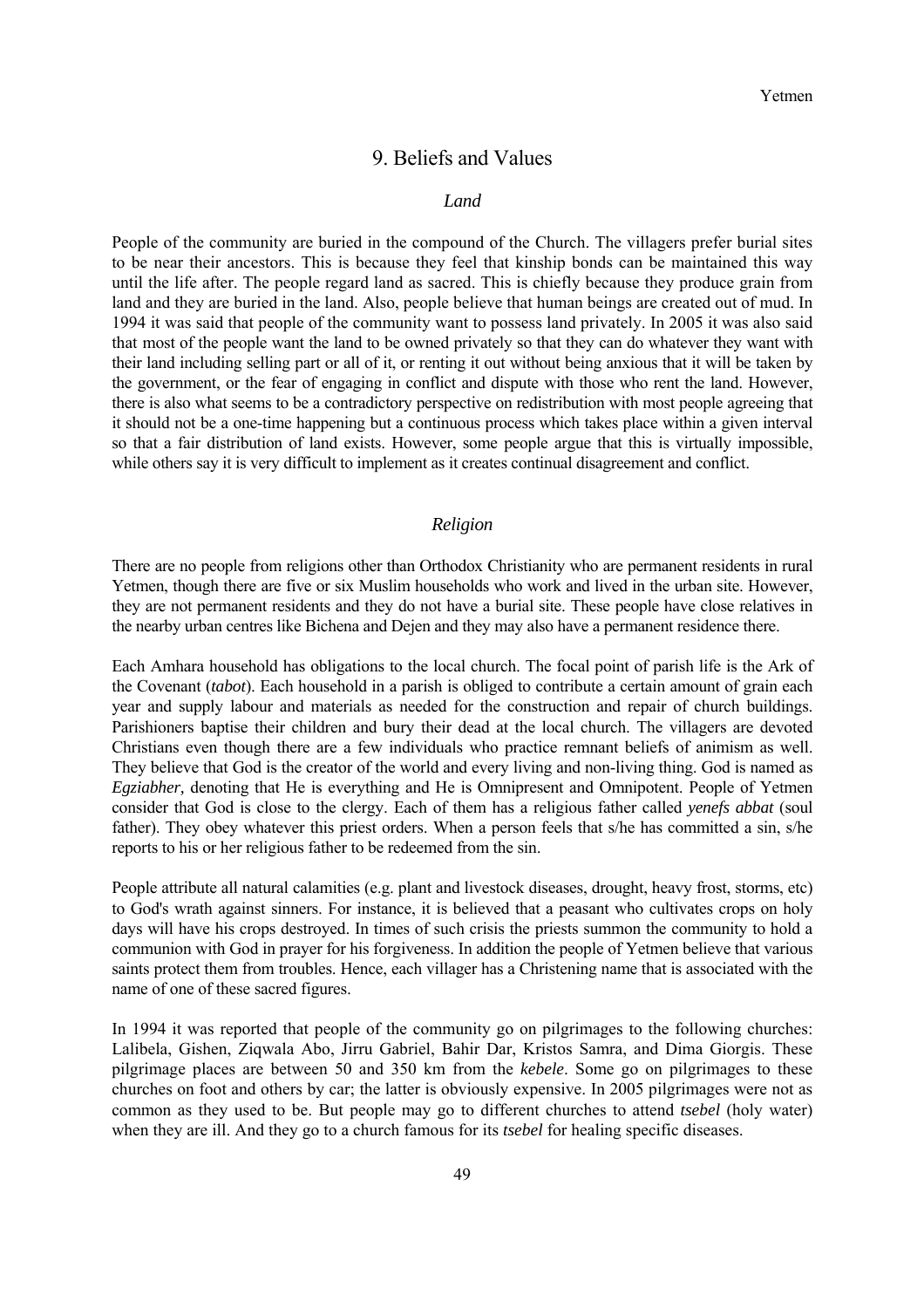<span id="page-49-0"></span>In times of crisis the Orthodox Church organises and leads the community in solving the problems. The clergy also teach the commands of God and entreat people to obey the law. They make and enforce rules for the proper regulation of the community. Excommunication from the community and church is the final punishment of the community. The priests in the church tell the people when to fast and about non-working holidays. And sometimes they can also prohibit working on other days called *gizit*. If a person is found working on these days, he will be contacted by his religious father and will be forced to pay some amount of money for the transgression. Religious leaders in the church are people who attended church schools and who have a good reputation for being good examples for others. These people are not supposed to come from specific sections of the community, as there are some priests who serve the church who come from other areas.

#### *Explanations of Misfortune and Illness*

The people link sorcery with the work of the Devil and frown upon it. They think that the sorcerer communicates with the devil, who is locally called *Saytan* or *Aganint,* to cause someone to become ill or to experience misfortune. They also regard witchcraft or the evil eye as caused by a curse. An evil-eyed person is known as *buda*. They say that an individual *buda* turns into a hyena in the night to eat whatever a real hyena eats. They also believe that a *buda* person rides a hyena in the night to get whatever a hyena eats. Their belief in spirits is associated with the Devil, who is a spirit that interferes in one's life and causes wicked deeds e.g. homicide. They also relate misfortunes with sin. For example if a person works on holidays, God may punish the person, his family or the community for the transgression. And that is why the people are very keen on observing holidays and they do exactly what their religious leaders tell them.

Sorcerers/esses can cure diseases, tell fortunes, make fortunes, and punish the disloyal. There are also *debtera*. They can control rain, make heavy falls of hail, and are capable of causing trouble for anybody who opposes them. For example, they can get pieces of furniture to rise and kick each other, they can fill people's houses with horrible smells, insects and worms, and they can make people sicken and die.

There is no ancestor worship. But in their prayers, they speak of *Yeabate amlak chigir indaygetmegn irdagn* (may the lord of my father protect me from facing hardship).

#### *Community Values*

In 1994 it was reported that ritual ceremonies and giving offerings to *Kolle* and *Adbar* were on the verge of extinction. When a member of a community died, the mourning did not last more than a week. The mourning tent was not taken down until the 8th day. Members of the *iddir* spent their time in the tent and escorted the relatives of the deceased person who went to church to mourn for a week. The mourners wore sack clothes for between six months and a year to demonstrate their affection for the deceased person.

However in 2005 respondents said that ritual ceremonies and the giving of offerings to *Kolle* or *Zar* and *Adbar* are still practised by families whose past generations used to do the same thing. Otherwise, they think that they can get ill or even they may die if they fail to give the usual offerings. Now when a member of a community dies, the mourning is for three days and the mourning tent is also taken down on the third day. Members of *desh* and *iddir* spend time escorting and serving those people who come to escort the mourners. Women mourners wear black clothes while men wear a black cap from six months to a year according to their closeness to the deceased person.

During the *Derg* period the people were forced to work on holidays and to give less emphasis to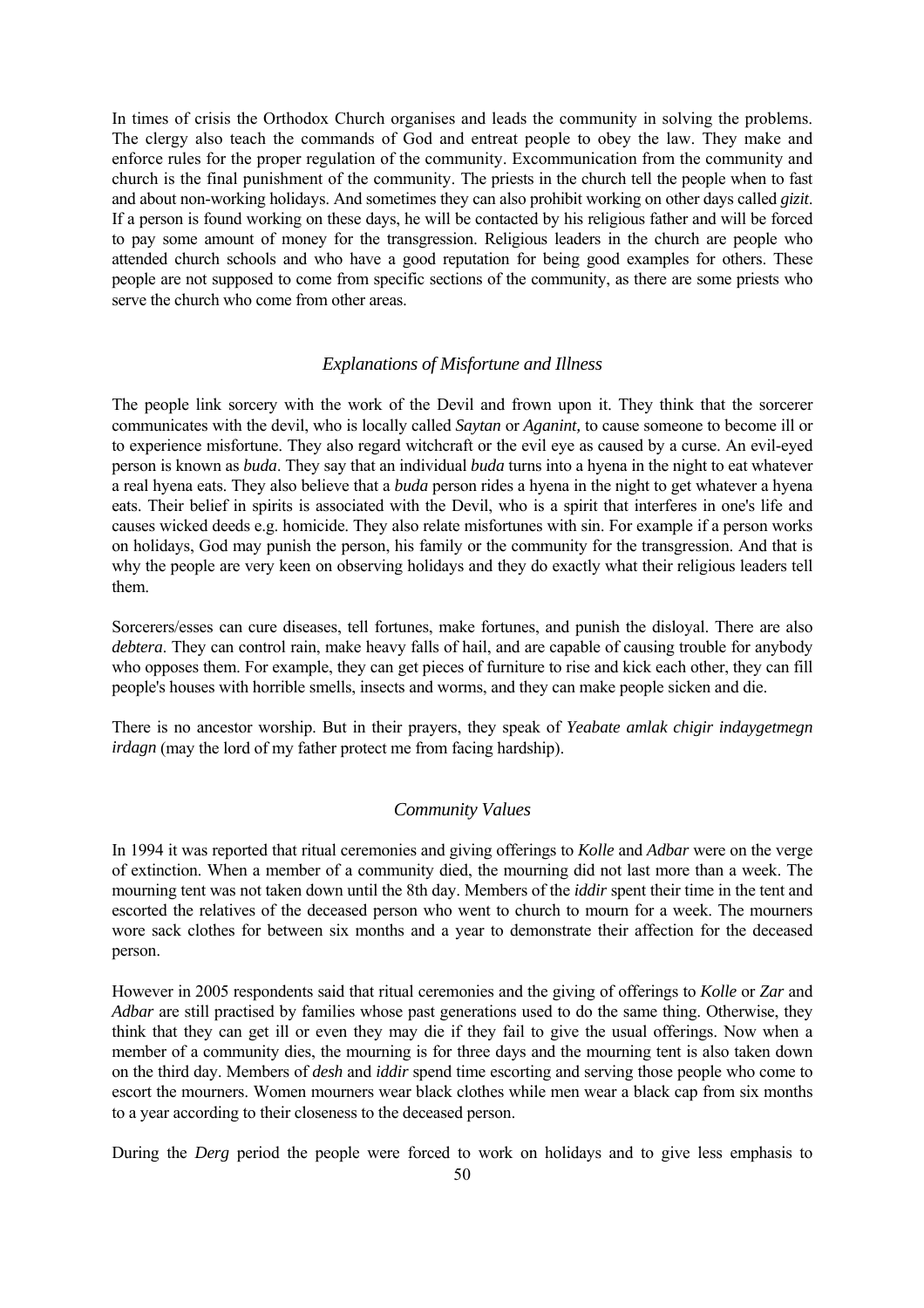<span id="page-50-0"></span>religious activities. But this failed to achieve the expected results as it was unpopular among the people. The endeavours to convince the people has also failed recently to reduce the number of holidays and to abolish commemorative ceremonies. But external religions have no impact yet in the community. And the media influence is not that widespread in the community to impose 'western' values.

The people do not reconcile traditional and modern beliefs. They do not accept the harmfulness of such practices as female circumcision. But, because their importance has been proved they are using modern agricultural inputs such as fertilisers, herbicides, pesticides, etc.

The villagers are willing to answer questions such as those in the economic survey. On the whole, they give accurate responses if one persuades them respectfully. Questions asked in this manner would not be answered wrongly. They think that the economic survey may result in some changes like increasing the size of land holding, decreasing the prices of inputs and taxes, giving new or better employment opportunities for the unemployed and the underemployed and cancelling the debt borrowed from a government bank.

#### *Political Beliefs and Attitudes*

As one would expect political beliefs vary. So in 1994 one respondent claimed that no one could tell what people think of current policies since the community was not interested in discussing political issues. Most people did not want to share their views with regard to regionalisation. However, some, especially the rich and religious elite and the younger generation, thought that regionalisation would bring about disunity among the Ethiopian people.

Another respondent suggested the people had negative attitudes towards the elections and constitutional exercises. They regarded the EPRDF as favouring the people of one ethnic group. During the research time (1994) some of the villagers reported that they were harassed, interrogated and imprisoned. They said that if the government is to be accountable, it must be popular, and institutions like the police substation and the local administration of the *kebele* should not be mechanisms for reinforcing and promoting a one party government's ideology. The villagers were anxious to get pumped water and hydro-electric supplies, a clinic, job opportunities for school drop-outs, etc. They thought that these would be fulfilled by democratic government policies. Members of the community were accountable to the local leaders who were imprisoned. They would be happy if the size of land holdings was increased.

In 2005 most people agree that the government should be strong in maintaining peace and order in the area and providing necessary amenities for the people. But the other things must be left for the people so that they can do whatever they want if it is said there is democracy. Otherwise, if the government tries to interfere in every sphere of life, the people will have no autonomy, hence, putting democracy in question. The majority of the people do not agree that there is democracy and think the election was not conducted in a free and fair manner as the people in the ruling party claim and thought CUD won the election in the community with a significant margin. Many of the residents want a change of government at any price. But some people are afraid the transition might be very costly. And violence and insecurity might prevail instead of what most people expected it would result.

The people did not organise for the election, as the influence of the people in the ruling party was very strong. And people supporting other opposing parties were harassed in a very subtle way in the community, while it was more open in other rural areas. Besides, the people were told to vote for the candidates of the ruling party on many occasions and at meetings. The people seemed to be on the side of the ruling party because of the continued pressure. But on the election day the majority of the people voted for CUD, and this party won the election in Yetmen, getting the majority of the votes. However, a few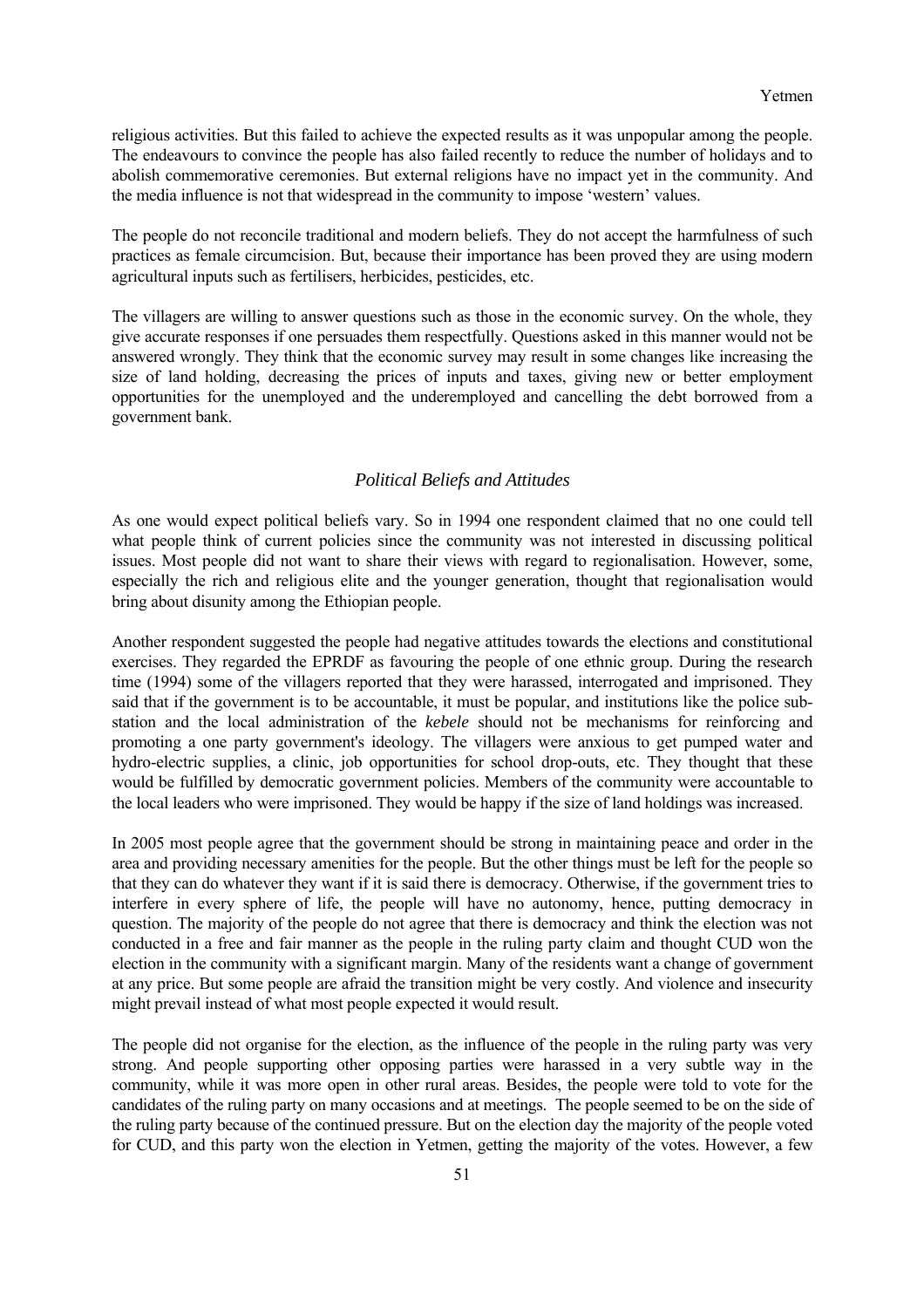<span id="page-51-0"></span>people who are in administrative positions and some people who were intimidated to vote for the ruling party cast their ballots in favour of candidates of the ruling party.

#### 10. Relationship with Other Communities and the Wider Society

#### *Ethnic Groups and Clans*

Clans or tribal feelings are non-existent in the *kebele*. Hence, they have no impact on the life of the villagers. And they do not have any special linkage with other clans and/or ethnic groups outside their community.

#### *Relations with Other Communities*

People of the surrounding *kebele* come to Yetmen for trade. They sell grain to the merchants of Yetmen and buy commodities in the shops and market of the village. The detail of relationships with surrounding *kebele* and towns is described in Map 2. They are also interconnected through marriage, and hence they share common farmland. They also share common grazing land. So the people have a very strong linkage with the surrounding rural communities.

#### *Relationships with wider Ethiopia*

People of the *kebele* have no traditional enemies. They have a positive relationship with the neighbouring *kebele*. The people consider themselves Ethiopian. Their commitment to Ethiopia is very high.

#### *Effects of Government Policies*

It was reported in 1995 that current economic and social changes were affecting the poorest members of the community to a great extent. People were worse off, because unemployment had risen and some of the people in the farmers' association did not have land. The end of marketing boards has been advantageous for some peasants, because they became able to sell grain to anyone at unregulated prices. This was good for those with *tef* to sell but problematic for the poorest people. Due to the effects of the devaluation the villagers, especially the poor ones, were not able to buy day-to-day consumer goods because of their reduced purchasing power. Those individuals who make their daily bread by selling local drinks or daily wage labour suffered from this problem. Generally, the economy of the community was highly affected. That is, the prices of food, inputs, crops, and the like increased. The price of fertiliser from private merchants was much higher.

The dismissal of the party aristocracy was welcomed. Peace was better and in particular the return of sons from the army was appreciated. The community was reported as better off because there was no Agricultural Marketing Corporation (AMC) quota, price regulation or PC and the price of *tef* more than doubled since 1991. There was no contribution for different community and government organisations, and there was no forced requirement for military service. Many people in the *kebele* did not think that productivity, crop yield, and innovation were either high or satisfactory during the time of the PC. They believe that the PC would have been good had it not been a means to attain political objectives. The unspeakable corruption which made life very difficult for the peasants is the other thing that obsesses people's minds and is associated with fear of anything associated with the idea of PC. A number of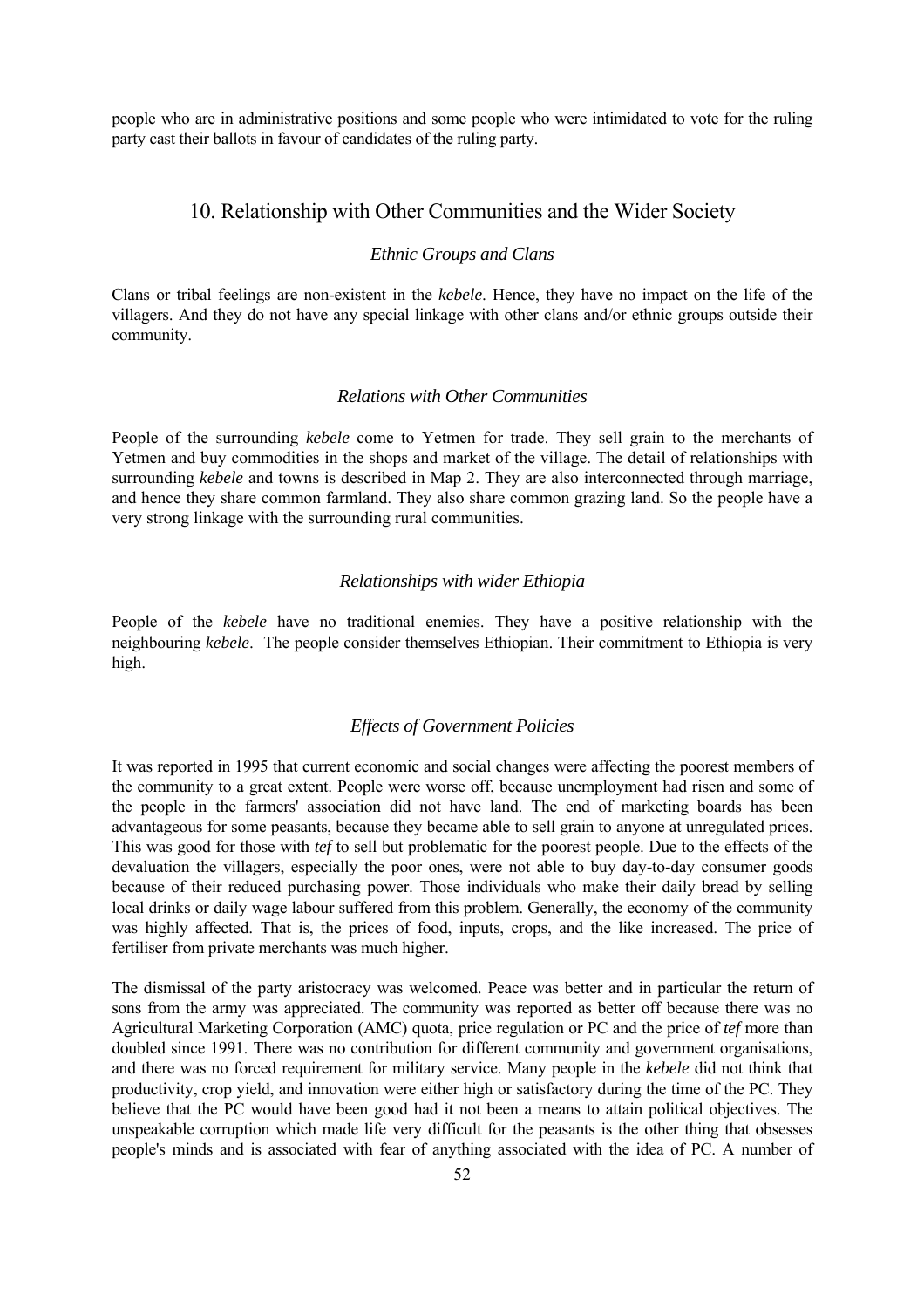respondents argued that people are better off because they work harder for themselves than they did for the PC. The worst problem is the shortage of land. One consequence of this is that a lot of people (especially young ones) want to migrate to work but they fear other ethnic groups. Some people expected that land would be reallocated in the future.

Some respondents said that most people did not know much about regionalisation but returned soldiers and those who are educated thought it was a bad policy since it was resulting in ethnic conflicts. They also thought there would not be any improvement since there was no longer mutual aid between regions and exchanges of knowledge between peoples of each region. Another respondent said that the people do know about regionalisation, as they have heard about the problem from those who have been to other regions and described the restrictions imposed on them. Some people expected there will be conflict or war among the once-Ethiopian people.

Nobody knew much about the Constitution. They thought it was just a kind of bureaucratic procedure regularly performed by this and the previous government. So they did not think that it would affect them much. With regard to democracy, one respondent suggested that while most people know the word "democracy" they did not know its real meaning. The people have been hearing the word since the fall of Haile Selassie and some think it a means to act in a dishonest way and to take advantage of the people. One respondent said that people do not know what is meant by democracy except people who are educated. Those people know that one has the right to choose, to be chosen and to nominate another to be chosen, and one has the right to do anything that does not affect other people's rights. Some said that nowadays (1994) a man is more afraid to speak his mind at meetings than he was before Mengistu left. In 1994 one respondent said that there was no security problem.. The worst security problem was cattle theft. Another said there was a security problem in the locality without exact information; people have been arrested.

In 1994 economic conditions were reported as better but political conditions as much worse than before, particularly with regard to the law courts. Government policies gave most attention to the remnants of the *Derg*. This policy has allowed the development of banditry, particularly robbers who stole farmers' cattle from their houses during the night, leading to conflict among the people.

The land redistribution reform carried out in 1997 had a great impact on many people. Land from people who were serving in the previous government, was taken and they were forced to support their family on small plots of land. These people are the ones who have utmost resentment of the current government. Besides, due to land fragmentation and the decrease in size of holding per farmer the economic situation of many farmers is getting worse. However, the situation of rich merchants in the urban site is improving although they repeatedly complain about the unfair tax imposed upon them. In 2005 relating to what the government claims about democracy and the election, many people have reservations. They say that democracy works only on paper and not in reality.

The people were afraid of insecurity problems starting from the election because violence may arise at any time and long term conflict may be the result. They were also afraid of thieves and robbers who might want to take advantage of such times. During the election many people purchased commodities for household consumption and they also ground grain for more than a month, for fear of not getting such services if violence and insecurity arose. It was observed that economic conditions are not better now, but political conditions seems a little better, although the concept of democracy is not yet as the people appreciate. And for some people democracy is not existent at all.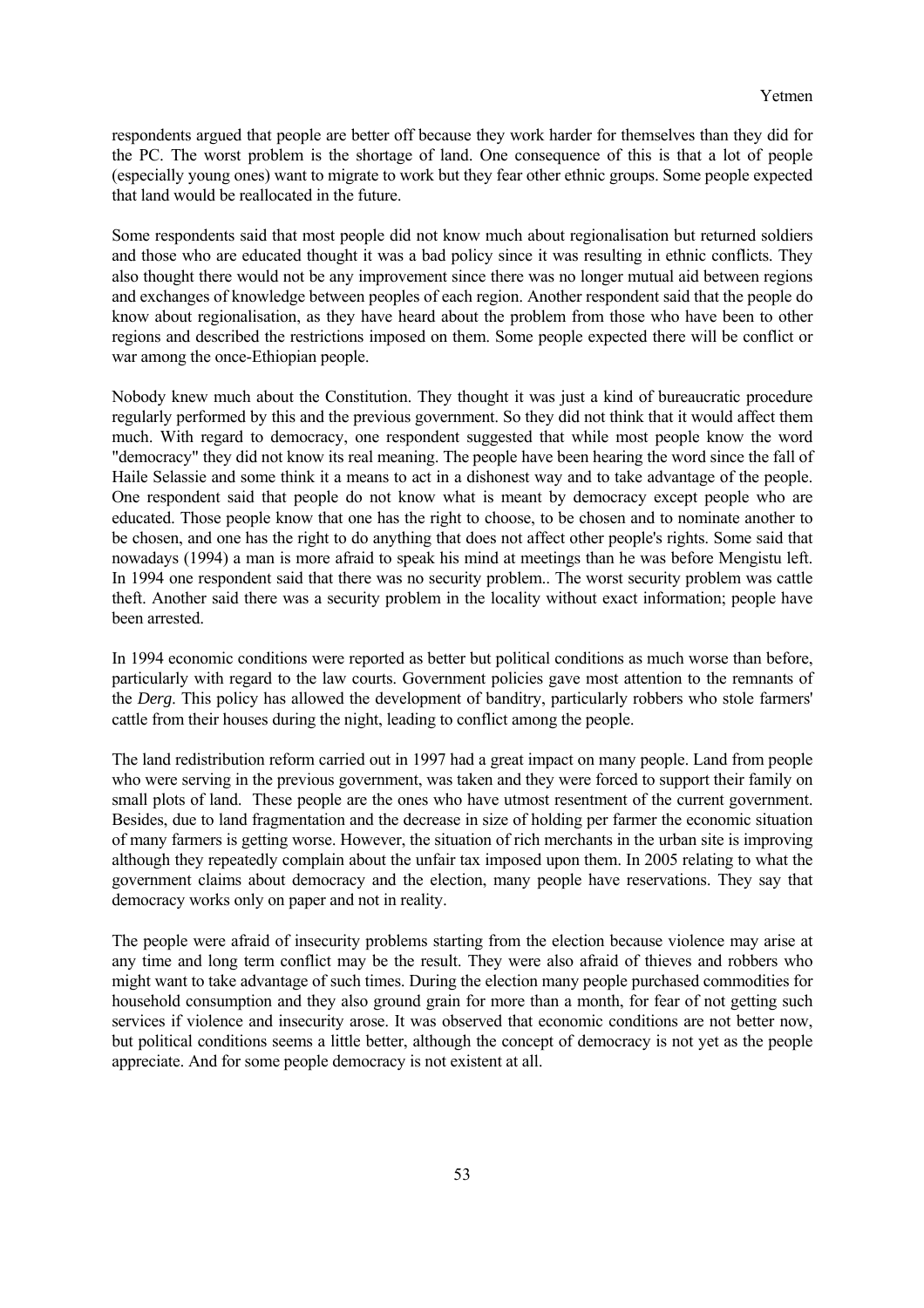#### *Government Development Activities in the Community*

<span id="page-53-0"></span>In 1994 a group of men ranked government activity in order of usefulness as follows:

- (1) agricultural extension advice
- (2) veterinary services
- (3) health services
- (4) teaching

In 2005 as number (5) the telecommunication service was added, although it is out of service repeatedly.

#### *NGO Activities in the Community*

There are no NGO activities in the community.

#### *The Future*

In 1994 the major problem reported was the shortage of land, which was a source of other problems too. Problems relating to access were being partially resolved by redistribution of already cultivable land and, though insignificant, turning part of communal land (grazing land) into farmland. There was an increasing number of landless people and others with excess labour who were entering share-tenant arrangements or renting land for cash.

In 2005 the major problem in the area is still shortage of land. Since 1997 there has been no large-scale land redistribution, although land owned by dead parents whose children already have their own land was being given to those who have no land. However, this was insignificant compared to the demand for land. The number of people who have no land is ever-increasing as children grow and form their own households. The people are forced to engage entirely in small-scale trading in grain or renting land for cash or as a sharecropper.

Landless households, and those capable of farming on their own but living with their parents as they are landless, do want land reallocation in the future. Landholders do not want any redistribution in the future because any reallocation is likely to be at their expense. There is no uncultivated land at present and the only alternative is the communal land which is already of minimal size. Landless people resort to wage labour, and trading. If you have no oxen you must give land to the richest in a sharecropping agreement. The problem is bad for old people, especially when they have no one working for them. They have to give their land to a share-cropper or rent it out for cash. But since they cannot control or supervise their land the sharecropper usually cheats them.

There has also been a decrease in land fertility which means that people need more land to grow the same amount as earlier. The fertility of the land is decreasing very much, as the same land is tilled every harvest season, without or with less crop rotation. Thus, the farmers need more land or more fertiliser to grow the same amount as earlier.

To the delight of many people there is a plan to upgrade Yetmen into a municipal town. Many people think that this will improve the lives of the people including the farmers. There will be opportunities for non-farming activities, thus enabling the people to entertain a better standard of living. However, some people are pessimistic in that they might be evicted from their land and the final outcome might not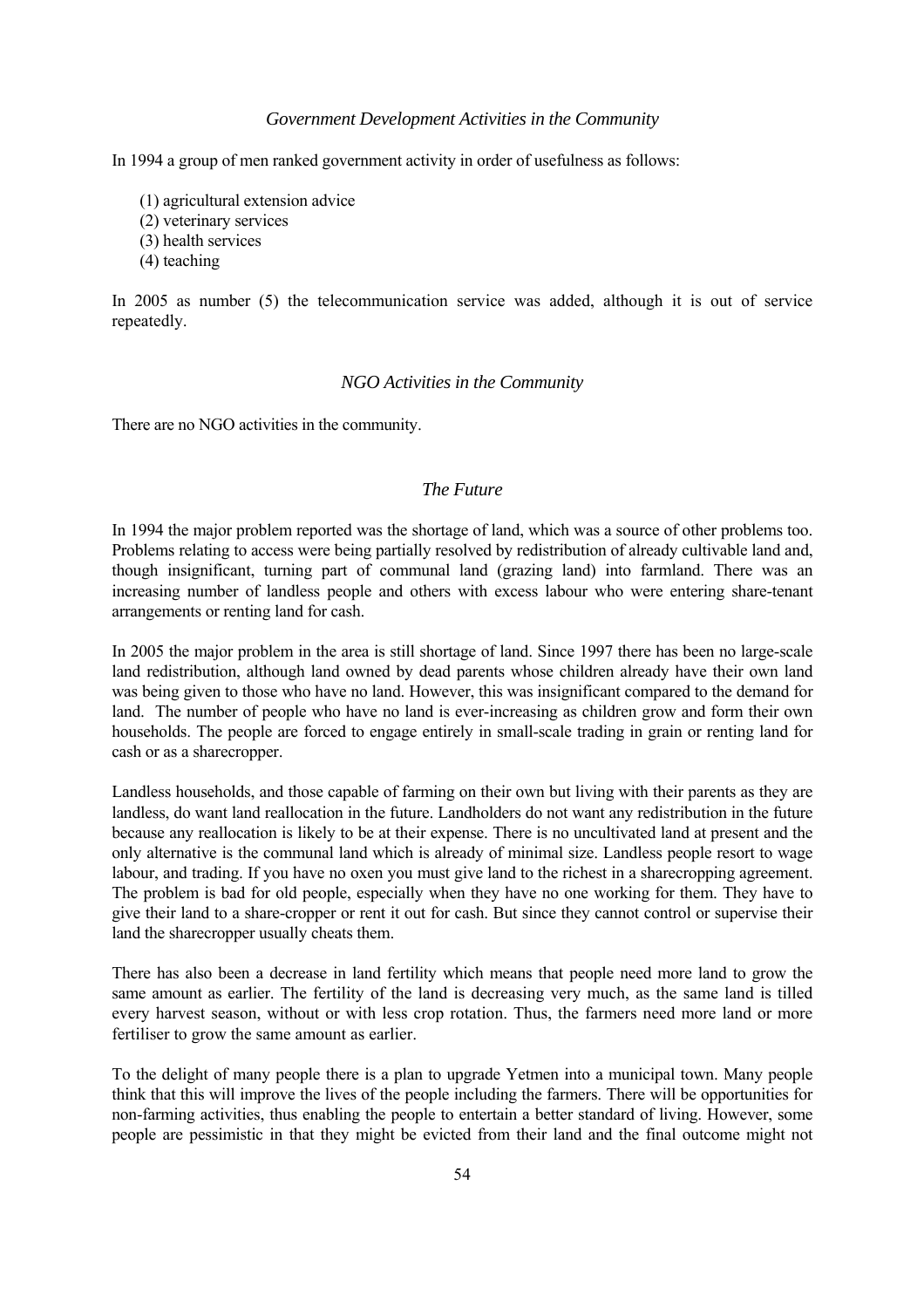benefit the majority.

Yetmen has a great potential for growth and development and even more for poverty reduction if careful development programmes are introduced. While there are a wide range of possibilities one respondent in 1994 suggested that the three most important are: a credit scheme; an irrigation scheme; and a reforestation programme. Another suggested that it was necessary to increase crop productivity; there should be special treatment for agriculture before everything. Fertiliser was too expensive and the supply was untimely. More off-farm income opportunities were needed. The poor needed oxen.

In 2005 if things are allowed to go as they are now, most people believe that the situation will be even worse. Thus, they continually reveal their ideas to government people from the *Wereda*, so that the government might do something about land and fertiliser. They also want NGOs and other donors to engage in various development activities in the community, as they do in some other communities, so that the lives of the people might be changed for the better.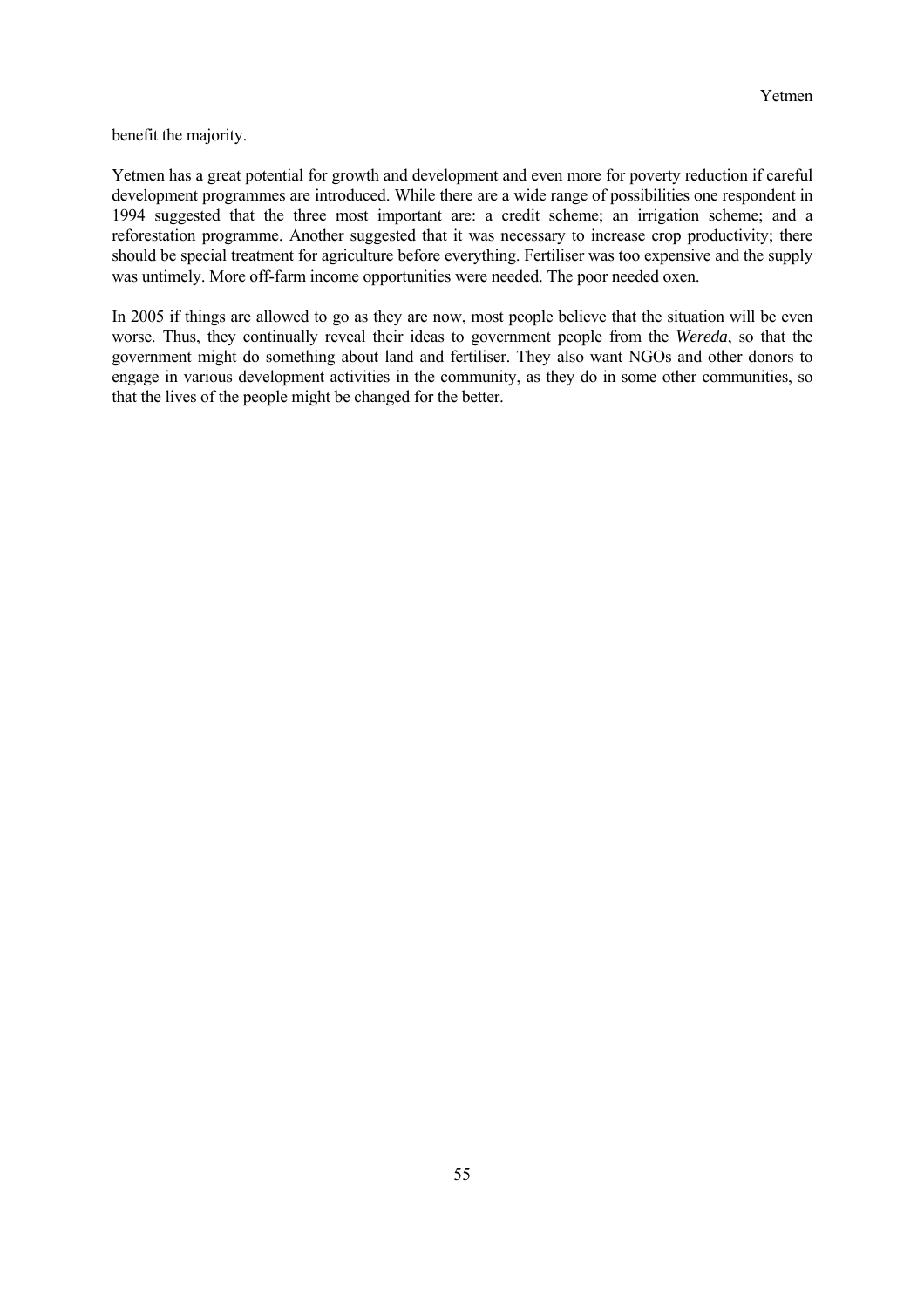# *Bibliography*

<span id="page-55-0"></span>Report on the 1984 Population and Housing Census, 1990

Dessalegn Rahmato, *Agrarian Reform in Ethiopia*, Scandinavian Institute of African Studies, Uppsala, 1984

Hoben, A, *The Role of Ambilineal Descent Groups in Gojjam Amhara Social Organization*, University of California, Ph D, 1963

Hoben, A, *Land Tenure Among the Amhara of Ethiopia: the Dynamics of Cognatic Descent*, Chicago University Press, Chicago, 1973

McCann, J, *From Poverty to Famine in Northeast Ethiopia: a Rural History 1900 - 1935*, University of Pennsylvania Press, Philadelphia, 1987

# *Glossary*

| Akmada:   | Leather bag for grain transport.                                                                                             |
|-----------|------------------------------------------------------------------------------------------------------------------------------|
| Areke:    | A distilled spirit.                                                                                                          |
| Belg:     | The short rainy season usually occurring during February/March/April. The harvest                                            |
|           | from this season takes place in July and August.                                                                             |
| Birr:     | The currency of Ethiopia (15 birr = approximately £1).                                                                       |
| Birz:     | Non-alcoholic mead.                                                                                                          |
| Debtera:  | A person with some religious training who may participate in church ceremonies or                                            |
|           | religious education.                                                                                                         |
| Dega:     | The cool highlands.                                                                                                          |
| Derg:     | The name of the military government which ruled Ethiopia from 1974-1991.                                                     |
| Fasika:   | Easter                                                                                                                       |
| Gann:     | Large clay pot for brewing beer.                                                                                             |
| Genna:    | Christmas.                                                                                                                   |
| Guaya:    | Chickling peas.                                                                                                              |
| Gult:     | System of land taxation under Haile Selassie.                                                                                |
| Injera:   | Ethiopian flat bread.                                                                                                        |
| Kalicha:  | Traditional religious leader associated with spirit possession.                                                              |
| Kebele:   | A political boundary marking a village, an association of villages or an urban                                               |
|           | dweller's association.                                                                                                       |
| Kiremt:   | The rainy season between June and mid-September.                                                                             |
| Kolo:     | Roasted grain.                                                                                                               |
| Kubet:    | Animal manure used as a source of fuel.                                                                                      |
| Mechagna: | Leather rope.                                                                                                                |
| Meher:    | The main rainy season - from June to mid-September. Crops sown during this period<br>are harvested from October to December. |
| Meskel:   | the day for the commemoration of the founding of the True Cross                                                              |
| Mesob:    | A large basket on which food is served.                                                                                      |
| Neftegna: | Literally "gunman". Historically the name for those who settled the South of Ethiopia as                                     |
|           | landlords during the 19th and 20th centuries.                                                                                |
| Rist:     | A form of land holding based on descent groups.                                                                              |
| Safed:    | Basket.                                                                                                                      |
| Senbete:  | A Sunday association which meets on the grounds of a church. Members take turns                                              |
|           | providing refreshments.                                                                                                      |
| Silicha:  | A leather bag made from the skin of a cow or ox.                                                                             |
| Tef:      | A millet-like cereal.                                                                                                        |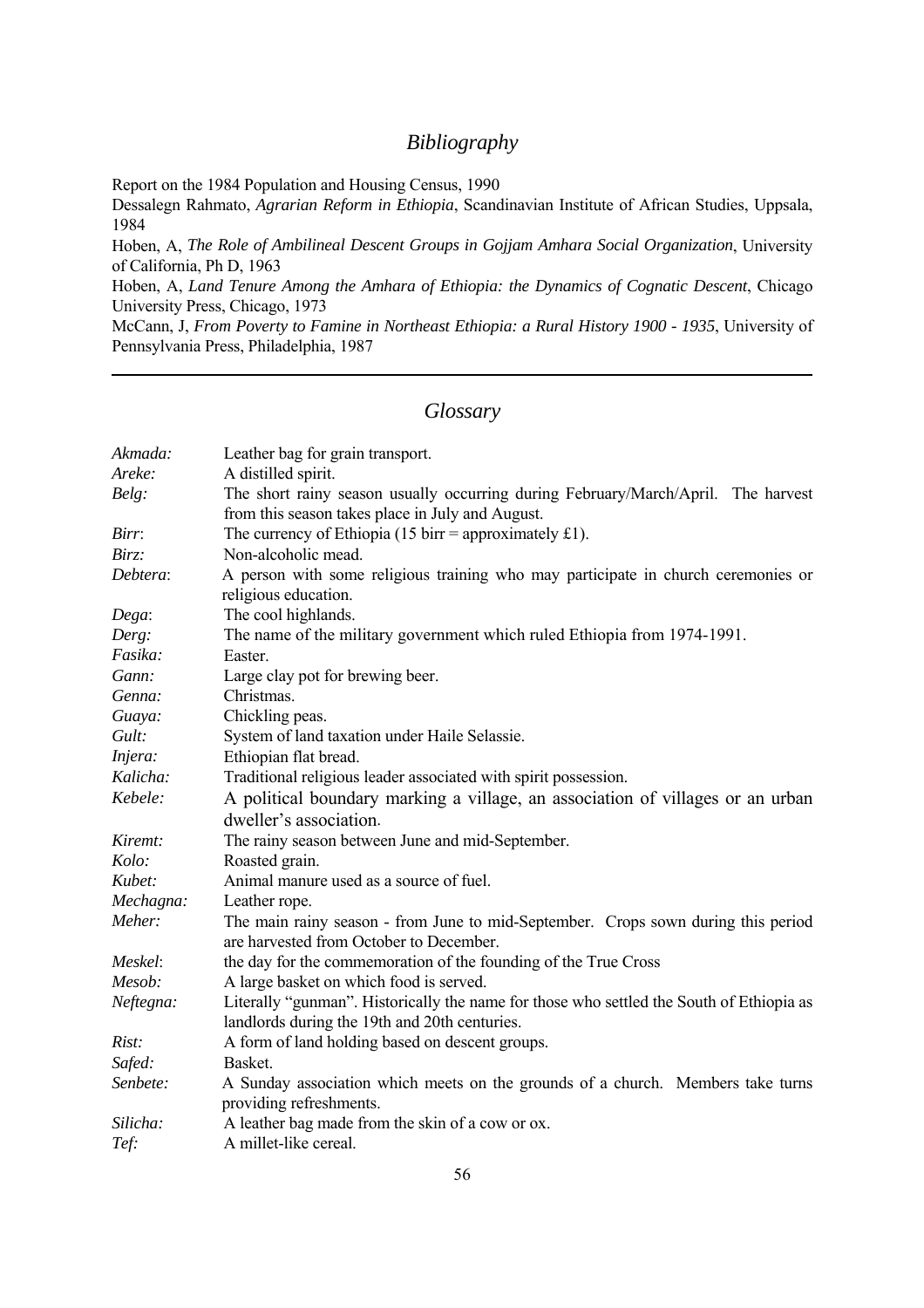<span id="page-56-0"></span>

| Tej:        | Alcoholic mead.                              |
|-------------|----------------------------------------------|
| Timket:     | Epiphany.                                    |
| Wenfel:     | Reciprocal labour exchange                   |
| Wenfit:     | Sieve.                                       |
| Wereda:     | An administrative division above the kebele. |
| Weyna dega: | The warm midlands.                           |
| Wot:        | Stew eaten with Ethiopian flat bread.        |
| Wurch:      | The coldest highlands.                       |

# *Acronyms*

| $AMC$ : | <b>Agricultural Marketing Corporation</b>         |
|---------|---------------------------------------------------|
| CUD:    | Coalition for Unity and Democracy                 |
| EPRDF:  | Ethiopian People's Revolutionary Democratic Front |
| MoA:    | Ministry of Agriculture                           |
| PC:     | Producers' Cooperative                            |
| ROSCA:  | Rotating Savings and Credit Association           |
| TB:     | Tuberculosis                                      |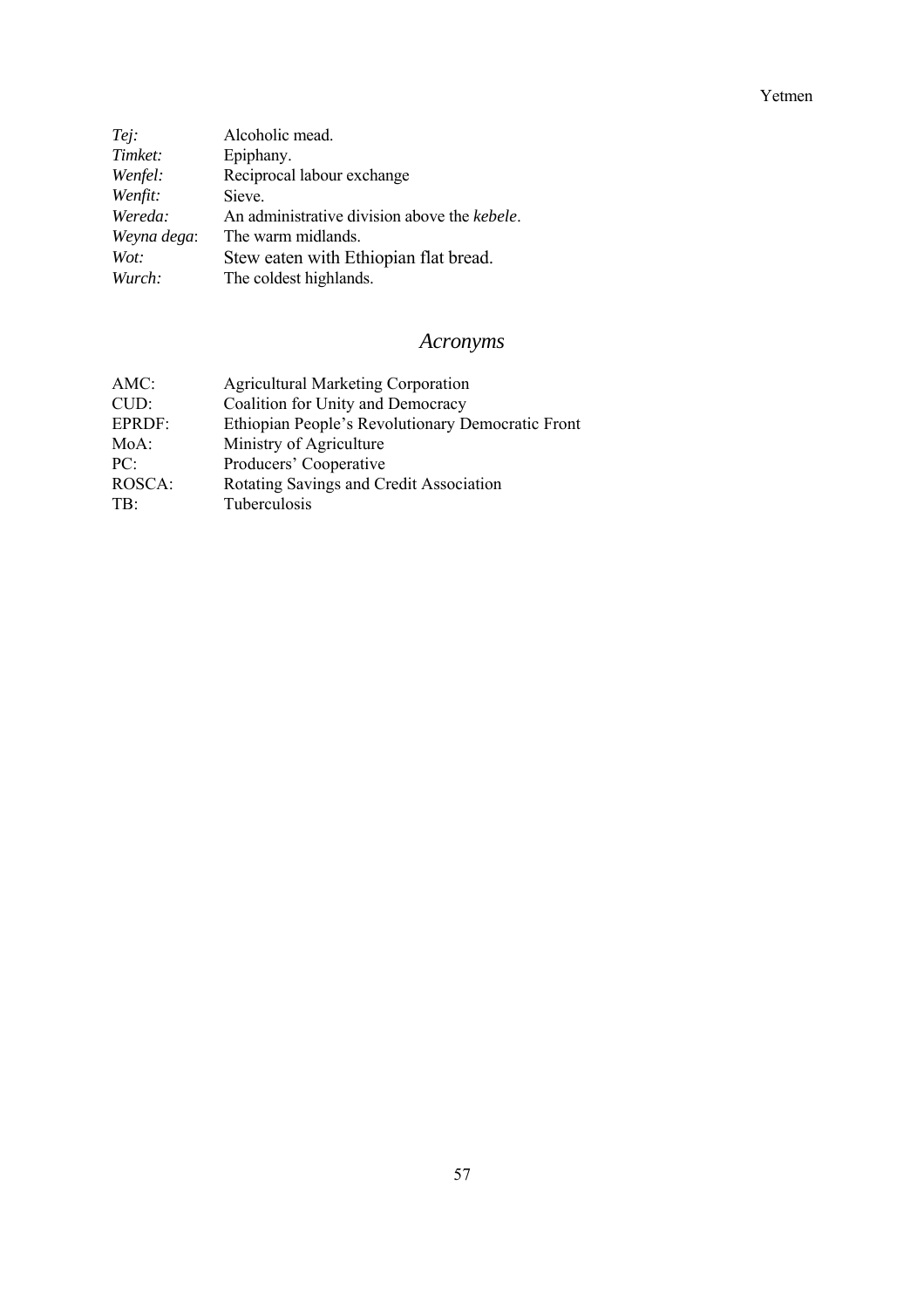<span id="page-57-0"></span>

| <b>Ethiopian Month</b> | Gregorian calendar starting date in 2005 |
|------------------------|------------------------------------------|
| Meskerem               | 11 September                             |
| Tikimt                 | 11 October                               |
| Hidar                  | 10 November                              |
| Tahsas                 | 10 December                              |
| Tir                    | 9 January                                |
| Yekatit                | 8 February                               |
| Megabit                | 10 March                                 |
| Miyazia                | 9 April                                  |
| Ginbot                 | 9 May                                    |
| Sane                   | 8 June                                   |
| Hamle                  | 8 July                                   |
| Nehase                 | 7 August                                 |
| Pagume                 | 6 September                              |

There are 13 months in the Ethiopian calendar, 12 of 30 days and the last one, Pagume, of 5 or 6 days depending on whether it is a leap year. The above table provides the starting date for the Ethiopian month in the Gregorian calendar for 2005.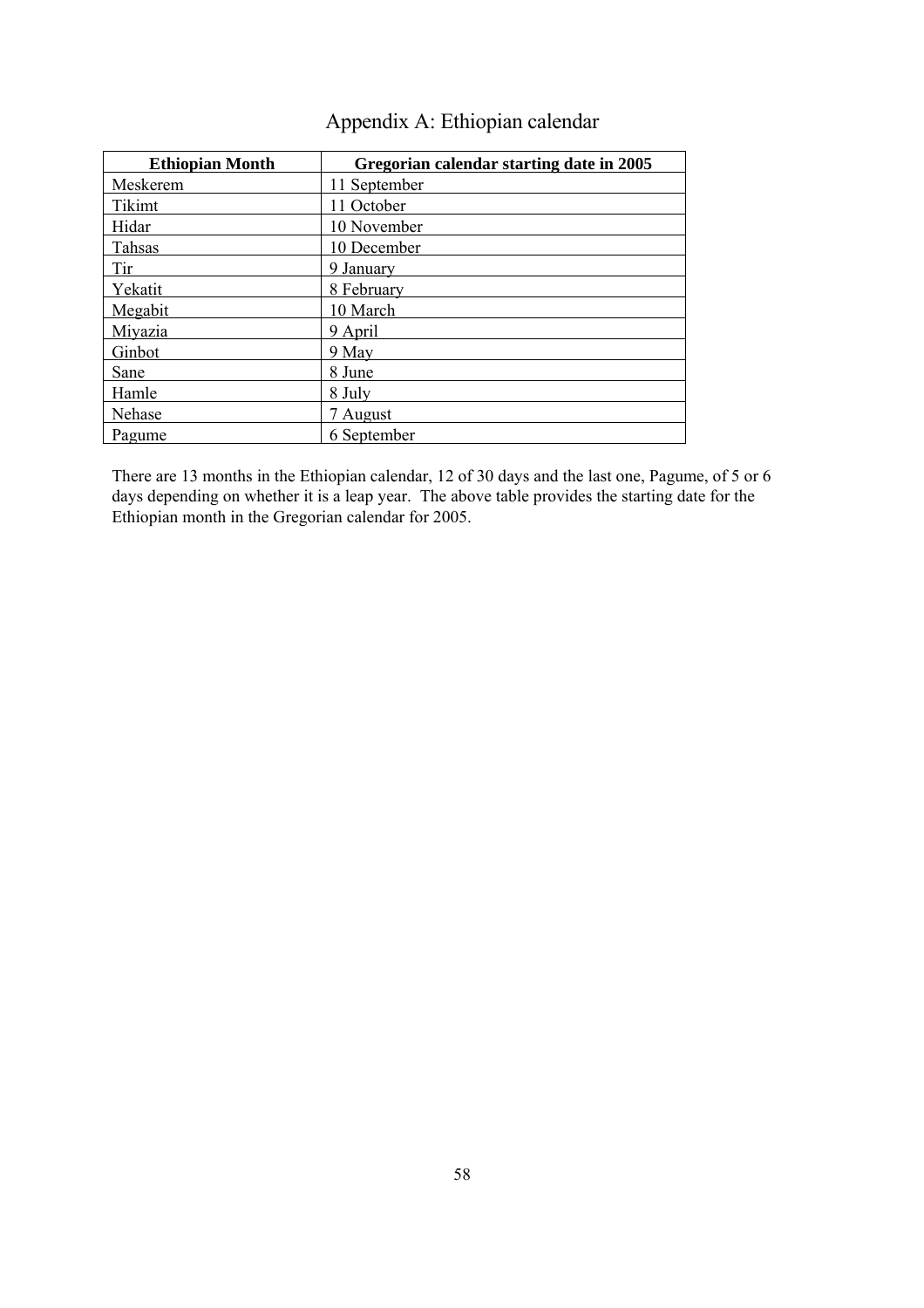# Appendix B: Seasonal Calendars

<span id="page-58-0"></span>

| Women's<br>activities          |              |                 |               |              |        |            |         |         |         |        |          |       |         |
|--------------------------------|--------------|-----------------|---------------|--------------|--------|------------|---------|---------|---------|--------|----------|-------|---------|
|                                |              |                 |               |              |        |            |         |         |         |        |          |       |         |
|                                |              | <b>Meskerem</b> | <b>Tikimt</b> | <b>Hidar</b> | Tahsas | <b>Tir</b> | Yekatit | Megabit | Miyazia | Ginbot | Sane     | Hamle | Nahase  |
| <b>Women's</b><br>agriculture  |              |                 |               |              |        |            |         |         |         |        |          |       |         |
| Men's fields                   |              |                 |               |              |        |            |         |         |         |        |          |       |         |
|                                | Teff         |                 |               |              |        |            |         |         |         |        |          |       |         |
|                                | <b>Wheat</b> |                 |               |              |        |            |         |         |         |        |          |       |         |
|                                | Chick pea    |                 |               |              |        |            |         |         |         |        |          |       |         |
|                                |              |                 |               |              |        |            |         |         |         |        |          |       |         |
|                                |              |                 |               |              |        |            |         |         |         |        |          |       |         |
|                                |              |                 |               |              |        |            |         |         |         |        |          |       |         |
|                                |              |                 |               |              |        |            |         |         |         |        |          |       |         |
|                                |              |                 |               |              |        |            |         |         |         |        |          |       |         |
|                                |              |                 |               |              |        |            |         |         |         |        |          |       |         |
|                                |              |                 |               |              |        |            |         |         |         |        |          |       |         |
|                                |              |                 |               |              |        |            |         |         |         |        |          |       |         |
|                                |              |                 |               |              |        |            |         |         |         |        |          |       |         |
|                                |              |                 |               |              |        |            |         |         |         |        |          |       |         |
|                                |              |                 |               |              |        |            |         |         |         |        |          |       |         |
|                                |              |                 |               |              |        |            |         |         |         |        |          |       |         |
| <b>Women's</b><br><b>crops</b> |              |                 |               |              |        |            |         |         |         |        |          |       |         |
|                                | <b>Abish</b> |                 | Harvest       |              |        |            |         |         |         |        | Sowing   |       | Weeding |
| <b>Spices</b>                  | Dimbilal     |                 | Harvest       |              |        |            |         |         |         |        | Sowing   |       | Weeding |
|                                | Besobila     |                 | Harvest       |              |        |            |         |         |         |        | Sowing   |       | Weeding |
|                                | Garlic       |                 | Harvest       |              |        |            |         |         |         |        | Planting |       | Hoeing  |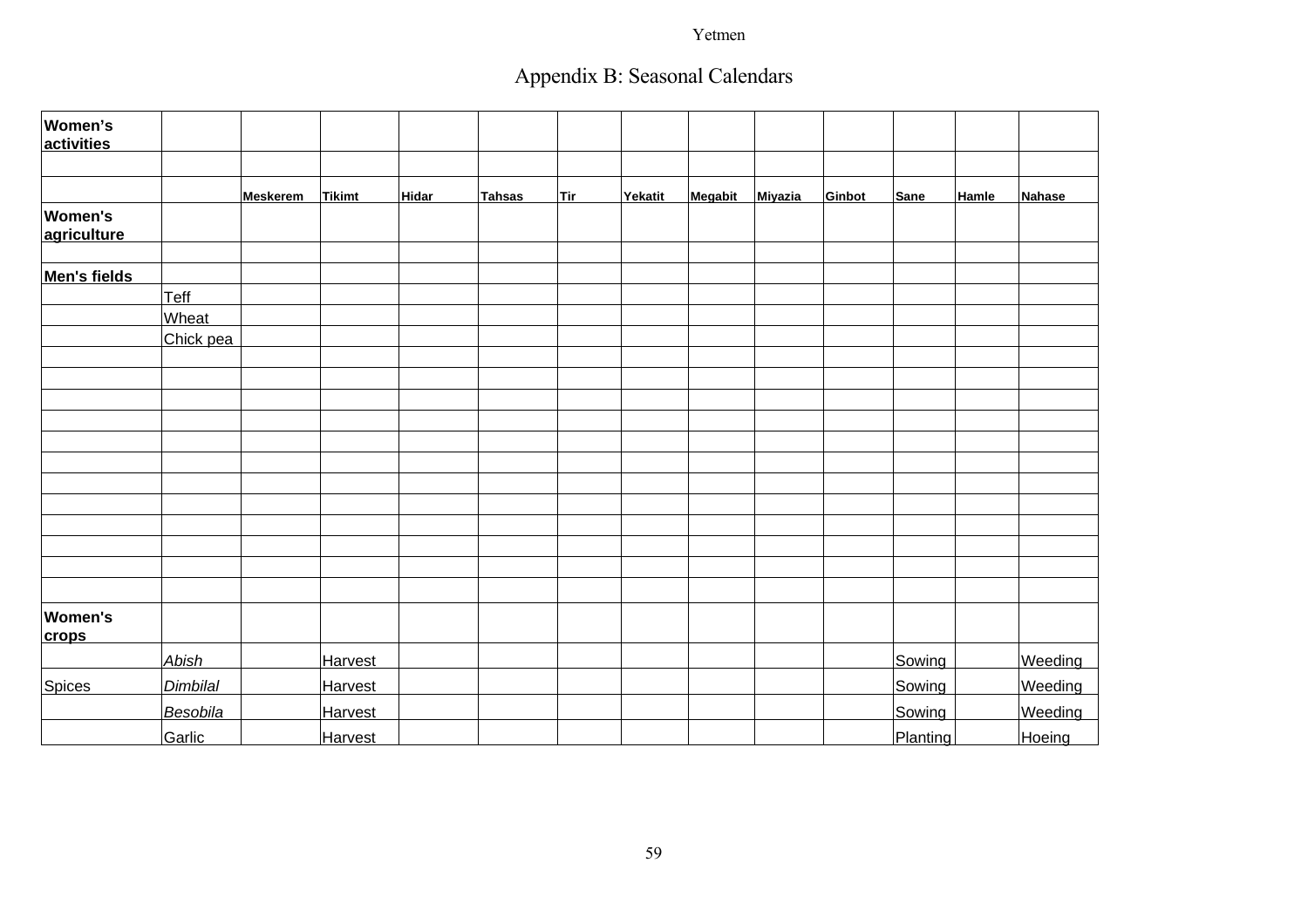| <b>Off-farm activities</b> |                  |                        |                                                |               |            |         |         |                |        |             |       |               |
|----------------------------|------------------|------------------------|------------------------------------------------|---------------|------------|---------|---------|----------------|--------|-------------|-------|---------------|
|                            |                  | <b>Meskerem Tikimt</b> | <b>Hidar</b>                                   | <b>Tahsas</b> | <b>Tir</b> | Yekatit | Megabit | <b>Miyazia</b> | Ginbot | <b>Sane</b> | Hamle | <b>Nahase</b> |
| <b>Men</b>                 | building houses  |                        |                                                |               |            |         |         |                |        |             |       |               |
|                            | making furniture |                        |                                                |               |            |         |         |                |        |             |       |               |
|                            | migration        |                        |                                                |               |            |         |         |                |        |             |       |               |
|                            |                  |                        |                                                |               |            |         |         |                |        |             |       |               |
| <b>Women</b>               | trading          |                        |                                                |               |            |         |         |                |        |             |       |               |
|                            |                  |                        |                                                |               |            |         |         |                |        |             |       |               |
| <b>Livestock sales</b>     | ox               |                        |                                                |               |            |         |         |                |        |             |       |               |
|                            | <b>COWS</b>      |                        |                                                |               |            |         |         |                |        |             |       |               |
|                            | sheep            |                        |                                                |               |            |         |         |                |        |             |       |               |
|                            | qoats            |                        |                                                |               |            |         |         |                |        |             |       |               |
|                            | donkey           |                        |                                                |               |            |         |         |                |        |             |       |               |
|                            |                  |                        |                                                |               |            |         |         |                |        |             |       |               |
| <b>Livestock diseases</b>  |                  |                        |                                                |               |            |         |         |                |        |             |       |               |
| Mogne bagegne              |                  |                        |                                                |               |            |         |         |                |        |             |       |               |
| black leg (ox)             |                  |                        |                                                |               |            |         |         |                |        |             |       |               |
| ? (donkeys)                | Worchidacalues   |                        |                                                |               |            |         |         |                |        |             |       |               |
| nameless (sheep)           | <b>Beret</b>     |                        |                                                |               |            |         |         |                |        |             |       |               |
| nameless (goats)           |                  |                        |                                                |               |            |         |         |                |        |             |       |               |
| <b>CBPP</b> (ox and cows)  |                  |                        |                                                |               |            |         |         |                |        |             |       |               |
| Maget (cow and ox)         |                  |                        |                                                |               |            |         |         |                |        |             |       |               |
| <b>Fuel Availability</b>   |                  |                        |                                                |               |            |         |         |                |        |             |       |               |
|                            | wood             |                        |                                                |               |            |         |         |                |        |             |       |               |
| kera (maize)               | Korokonda        |                        |                                                |               |            |         |         |                |        |             |       |               |
| kera (sorghum)             |                  |                        |                                                |               |            |         |         |                |        |             |       |               |
| guto (maize)               |                  |                        |                                                |               |            |         |         |                |        |             |       |               |
| guto (sorghum)             |                  |                        |                                                |               |            |         |         |                |        |             |       |               |
| <b>Dungcakes</b>           |                  |                        |                                                |               |            |         |         |                |        |             |       |               |
| gind (maize)               |                  |                        |                                                |               |            |         |         |                |        |             |       |               |
| gind (sorghum)             |                  |                        |                                                |               |            |         |         |                |        |             |       |               |
| <b>Niger seed</b>          |                  |                        |                                                |               |            |         |         |                |        |             |       |               |
| <b>Water availability</b>  |                  |                        |                                                |               |            |         |         |                |        |             |       |               |
| Well                       |                  |                        | with varying volume depending with rain season |               |            |         |         |                |        |             |       |               |
| river                      |                  |                        | with varying volume depending with rain season |               |            |         |         |                |        |             |       |               |
| <b>Tap</b>                 |                  |                        |                                                |               |            |         |         |                |        |             |       |               |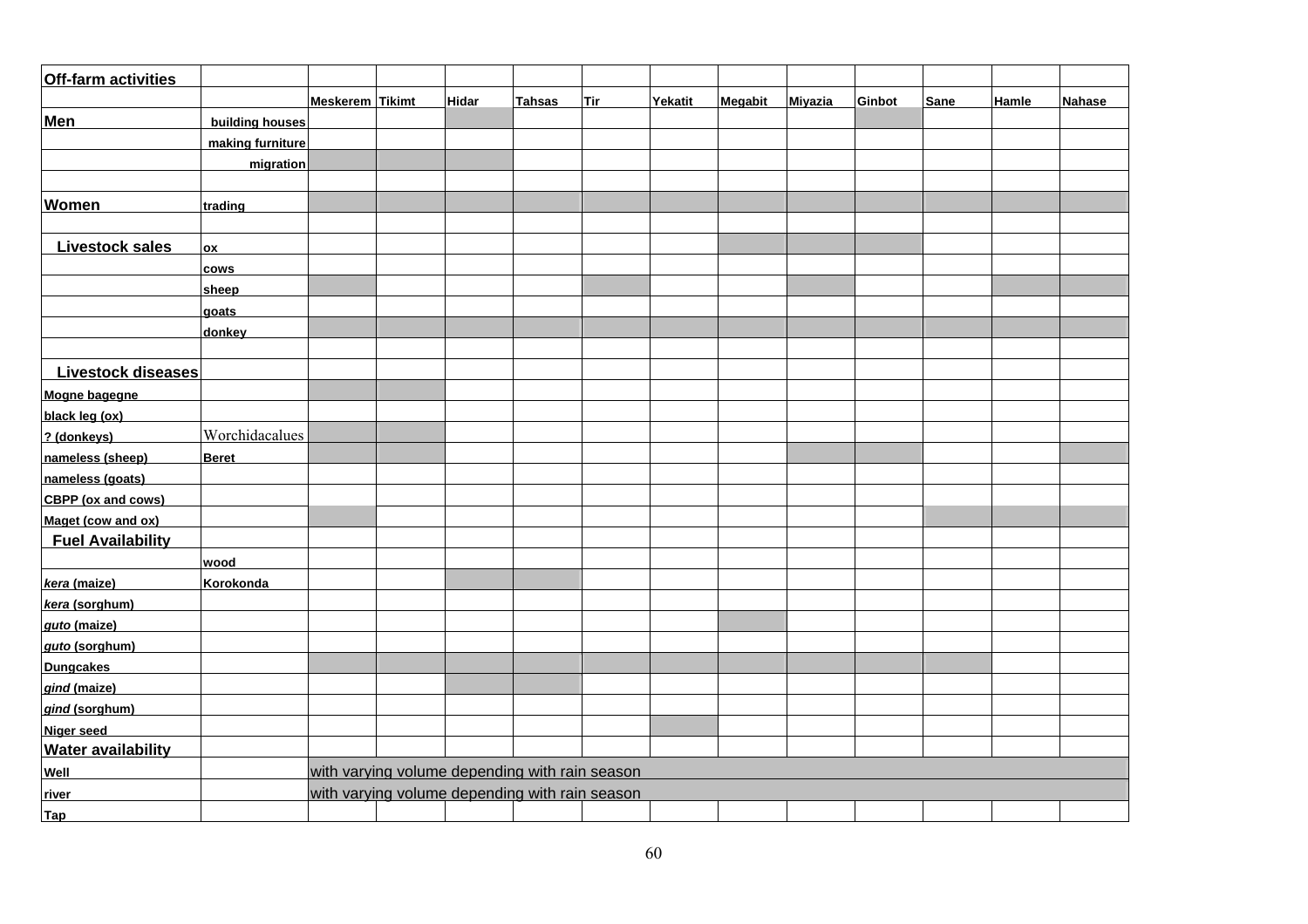| Children's<br>Labour |                      |                 |               |              |               |            |         |         |         |        |      |              |               |
|----------------------|----------------------|-----------------|---------------|--------------|---------------|------------|---------|---------|---------|--------|------|--------------|---------------|
|                      |                      | <b>Meskerem</b> | <b>Tikimt</b> | <b>Hidar</b> | <b>Tahsas</b> | <b>Tir</b> | Yekatit | Megabit | Miyazia | Ginbot | Sane | <b>Hamle</b> | <b>Nahase</b> |
| <b>Boys</b>          | Weeding              |                 |               |              |               |            |         |         |         |        |      |              |               |
|                      | Harvesting           |                 |               |              |               |            |         |         |         |        |      |              |               |
|                      | Threshing            |                 |               |              |               |            |         |         |         |        |      |              |               |
|                      | Ploughing            |                 |               |              |               |            |         |         |         |        |      |              |               |
|                      | Sowing               |                 |               |              |               |            |         |         |         |        |      |              |               |
|                      | Looking after cattle |                 |               |              |               |            |         |         |         |        |      |              |               |
|                      | Going to school      |                 |               |              |               |            |         |         |         |        |      |              |               |
| <b>Girls</b>         | Household chores     |                 |               |              |               |            |         |         |         |        |      |              |               |
|                      | child care           |                 |               |              |               |            |         |         |         |        |      |              |               |
|                      | fetching water       |                 |               |              |               |            |         |         |         |        |      |              |               |
|                      | fetch dung           |                 |               |              |               |            |         |         |         |        |      |              |               |
|                      | making sefet         |                 |               |              |               |            |         |         |         |        |      |              |               |
|                      | weeding              |                 |               |              |               |            |         |         |         |        |      |              |               |
|                      | going to school      |                 |               |              |               |            |         |         |         |        |      |              |               |
|                      |                      |                 |               |              |               |            |         |         |         |        |      |              |               |
| <b>School</b>        |                      |                 |               |              |               |            |         |         |         |        |      |              |               |
| terms                |                      |                 |               |              |               |            |         |         |         |        |      |              |               |
| modern               |                      |                 |               |              |               |            |         |         |         |        |      |              |               |
| Quran                |                      |                 |               |              |               |            |         |         |         |        |      |              |               |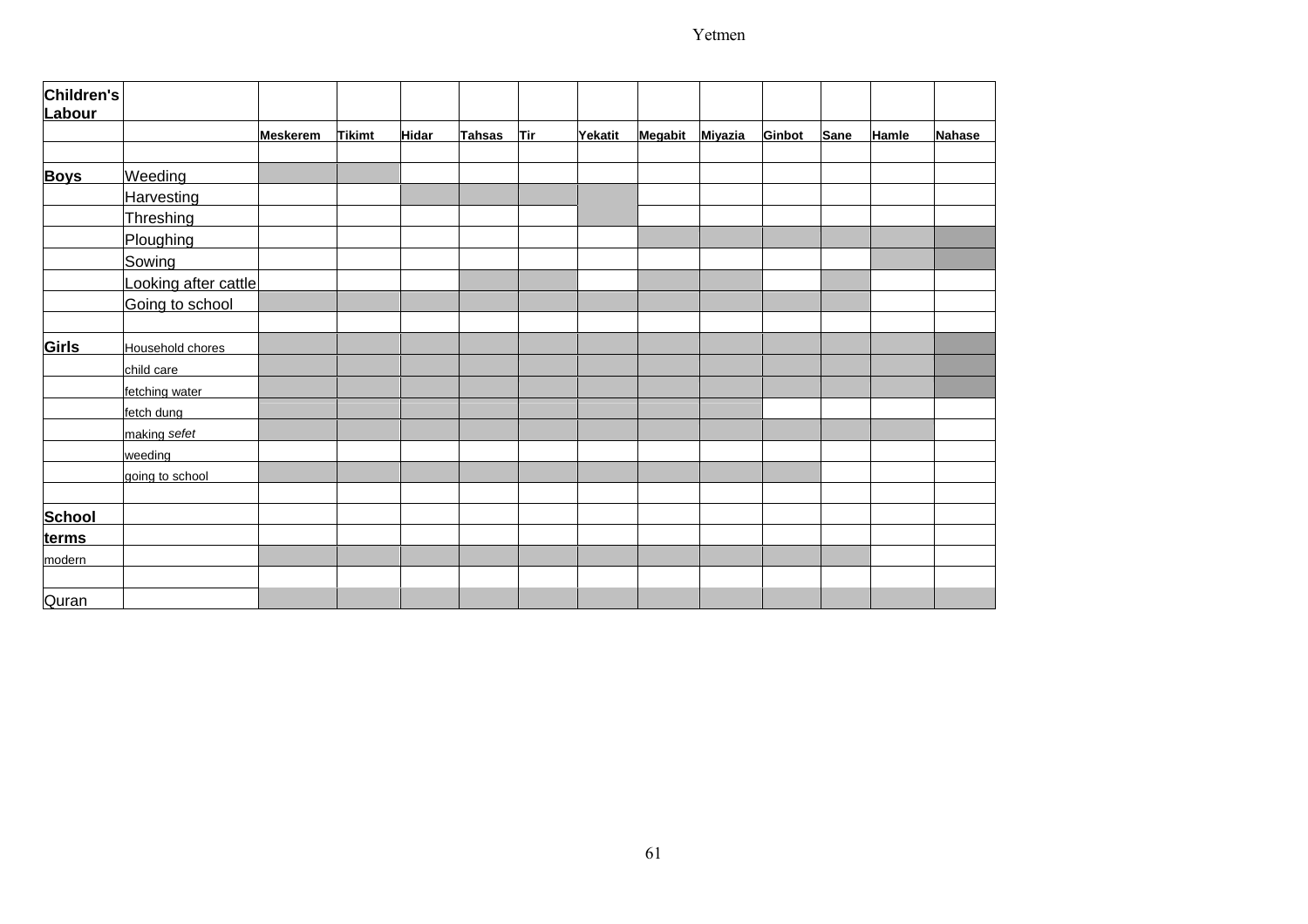|                             | <b>Consumption, harvesting and credit</b> |                 |               |              |               |       |         |         |                  |        |             |         |               |
|-----------------------------|-------------------------------------------|-----------------|---------------|--------------|---------------|-------|---------|---------|------------------|--------|-------------|---------|---------------|
|                             |                                           |                 |               |              |               |       |         |         |                  |        |             |         |               |
|                             |                                           |                 |               |              |               |       |         |         |                  |        |             |         |               |
|                             |                                           |                 |               |              |               |       |         |         |                  |        |             |         |               |
|                             |                                           | <b>Meskerem</b> | <b>Tikimt</b> | <b>Hidar</b> | <b>Tahsas</b> | Tir   | Yekatit | Megabit | Miyazia          | Ginbot | <b>Sane</b> | Hamle   | <b>Nahase</b> |
| <b>Consumption</b>          |                                           |                 |               |              |               |       |         |         |                  |        |             |         |               |
|                             | pumpkin                                   |                 |               |              |               |       |         |         |                  |        |             |         |               |
|                             | beans (eshet)                             |                 |               |              |               |       |         |         |                  |        |             |         |               |
|                             | injera                                    |                 |               |              |               |       |         |         |                  |        |             |         |               |
|                             | cabbage                                   |                 |               |              |               |       |         |         |                  |        |             |         |               |
|                             | roasted maize                             |                 |               |              |               |       |         |         |                  |        |             |         |               |
|                             | meat                                      |                 |               |              |               |       |         |         |                  |        |             |         |               |
|                             | chickpea (eshet)                          |                 |               |              |               |       |         |         |                  |        |             |         |               |
|                             | wheat (eshet)                             |                 |               |              |               |       |         |         |                  |        |             |         |               |
|                             | potato                                    |                 |               |              |               |       |         |         |                  |        |             |         |               |
|                             | vetch cegenet                             |                 |               |              |               |       |         |         |                  |        |             |         |               |
|                             | milk                                      |                 |               |              |               |       |         |         |                  |        |             |         |               |
|                             |                                           |                 |               |              |               |       |         |         |                  |        |             |         |               |
| <b>Hungry season</b>        |                                           |                 |               |              |               |       |         |         |                  |        |             |         |               |
|                             |                                           |                 |               |              |               |       |         |         |                  |        |             |         |               |
| <b>Credit needs (women)</b> |                                           |                 |               |              |               |       |         |         |                  |        |             |         |               |
|                             |                                           |                 |               |              |               |       |         |         |                  |        |             |         |               |
| Credit needs (men)          |                                           |                 |               |              |               |       |         |         |                  |        |             |         |               |
|                             |                                           |                 |               |              |               |       |         |         |                  |        |             |         |               |
| <b>Festivals</b>            |                                           | 2 days          |               | 1 day        | 1 day         | 1 day |         |         | $2 \text{ days}$ | 1 day  | 1 day       | $1$ day | 2 days        |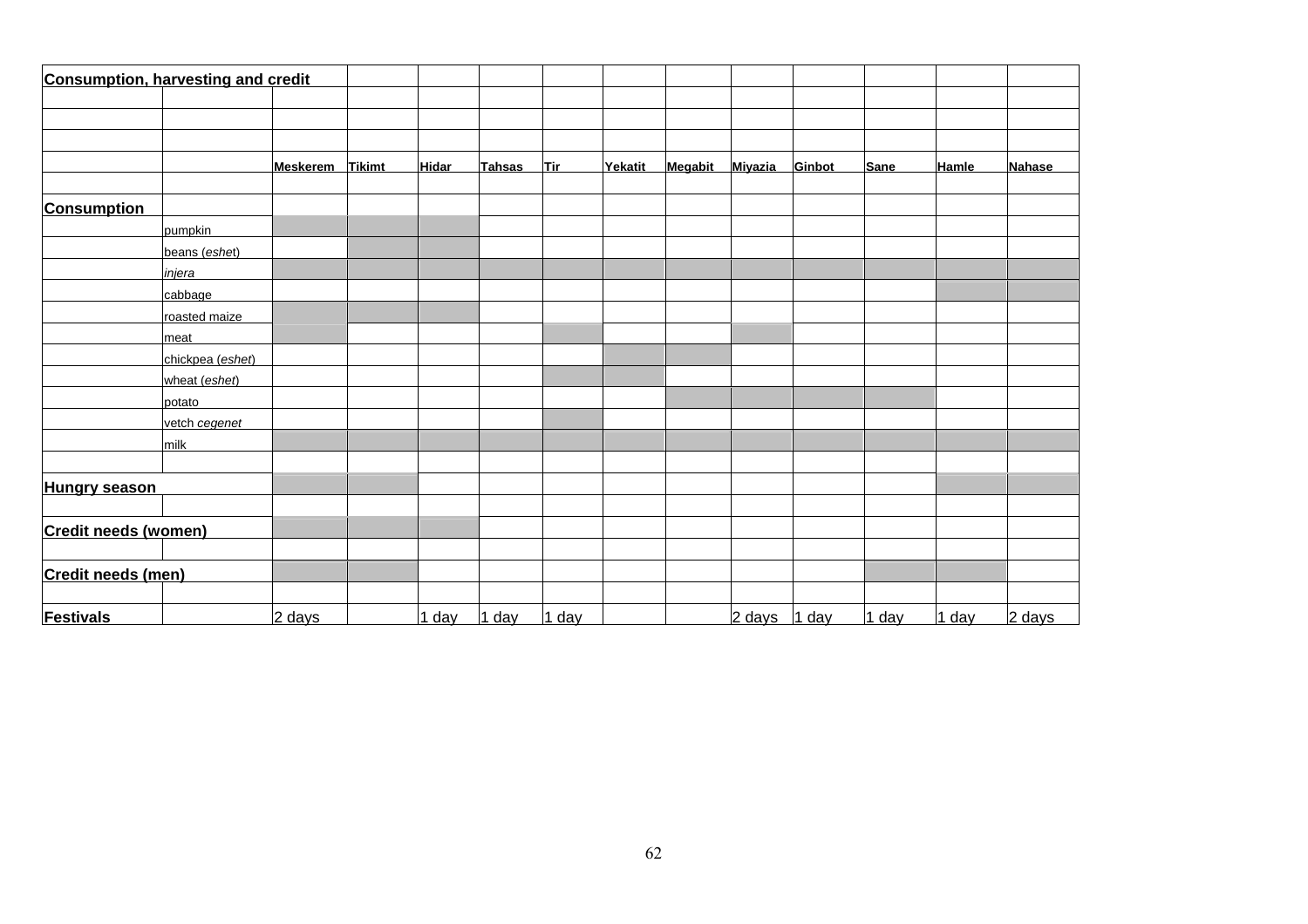| <b>Health Calendar</b>    |                 |               |                           |               |            |         |         |         |        |      |              |               |
|---------------------------|-----------------|---------------|---------------------------|---------------|------------|---------|---------|---------|--------|------|--------------|---------------|
|                           | <b>Meskerem</b> | <b>Tikimt</b> | Hidar                     | <b>Tahsas</b> | <b>Tir</b> | Yekatit | Megabit | Miyazia | Ginbot | Sane | <b>Hamle</b> | <b>Nahase</b> |
| Women                     |                 |               |                           |               |            |         |         |         |        |      |              |               |
| lung cancer               |                 |               |                           |               |            |         |         |         |        |      |              |               |
| Diarrhoea                 |                 |               |                           |               |            |         |         |         |        |      |              |               |
| Malaria                   |                 |               |                           |               |            |         |         |         |        |      |              |               |
| <b>Haemorrhoids</b>       |                 |               | related to child delivery |               |            |         |         |         |        |      |              |               |
| inability of giving birth |                 |               |                           |               |            |         |         |         |        |      |              |               |
| <b>Gastritis</b>          |                 |               |                           |               |            |         |         |         |        |      |              |               |
| Cough                     |                 |               |                           |               |            |         |         |         |        |      |              |               |
| <b>Infections</b>         |                 |               |                           |               |            |         |         |         |        |      |              |               |
|                           |                 |               |                           |               |            |         |         |         |        |      |              |               |
| <b>Men</b>                |                 |               |                           |               |            |         |         |         |        |      |              |               |
| Malaria                   |                 |               |                           |               |            |         |         |         |        |      |              |               |
| lung cancer               |                 |               |                           |               |            |         |         |         |        |      |              |               |
| Gastritis                 |                 |               |                           |               |            |         |         |         |        |      |              |               |
| Amoeba                    |                 |               |                           |               |            |         |         |         |        |      |              |               |
| Coughing                  |                 |               |                           |               |            |         |         |         |        |      |              |               |
| Cold                      |                 |               |                           |               |            |         |         |         |        |      |              |               |
| Diarrhoea                 |                 |               |                           |               |            |         |         |         |        |      |              |               |
| Infection                 |                 |               |                           |               |            |         |         |         |        |      |              |               |
| Trachoma                  |                 |               |                           |               |            |         |         |         |        |      |              |               |
| Haemorrhoids              |                 |               |                           |               |            |         |         |         |        |      |              |               |
|                           |                 |               |                           |               |            |         |         |         |        |      |              |               |
| Children                  |                 |               |                           |               |            |         |         |         |        |      |              |               |
| <b>Meningitis</b>         |                 |               |                           |               |            |         |         |         |        |      |              |               |
| <b>Tiktik</b>             |                 |               |                           |               |            |         |         |         |        |      |              |               |
| Measles                   |                 |               |                           |               |            |         |         |         |        |      |              |               |
| Diarrhoea                 |                 |               |                           |               |            |         |         |         |        |      |              |               |
| <u>ТВ</u>                 |                 |               |                           |               |            |         |         |         |        |      |              |               |
| Polio                     |                 |               |                           |               |            |         |         |         |        |      |              |               |
| Anaemia                   |                 |               |                           |               |            |         |         |         |        |      |              |               |
| Amoeba                    |                 |               |                           |               |            |         |         |         |        |      |              |               |
| Cough                     |                 |               |                           |               |            |         |         |         |        |      |              |               |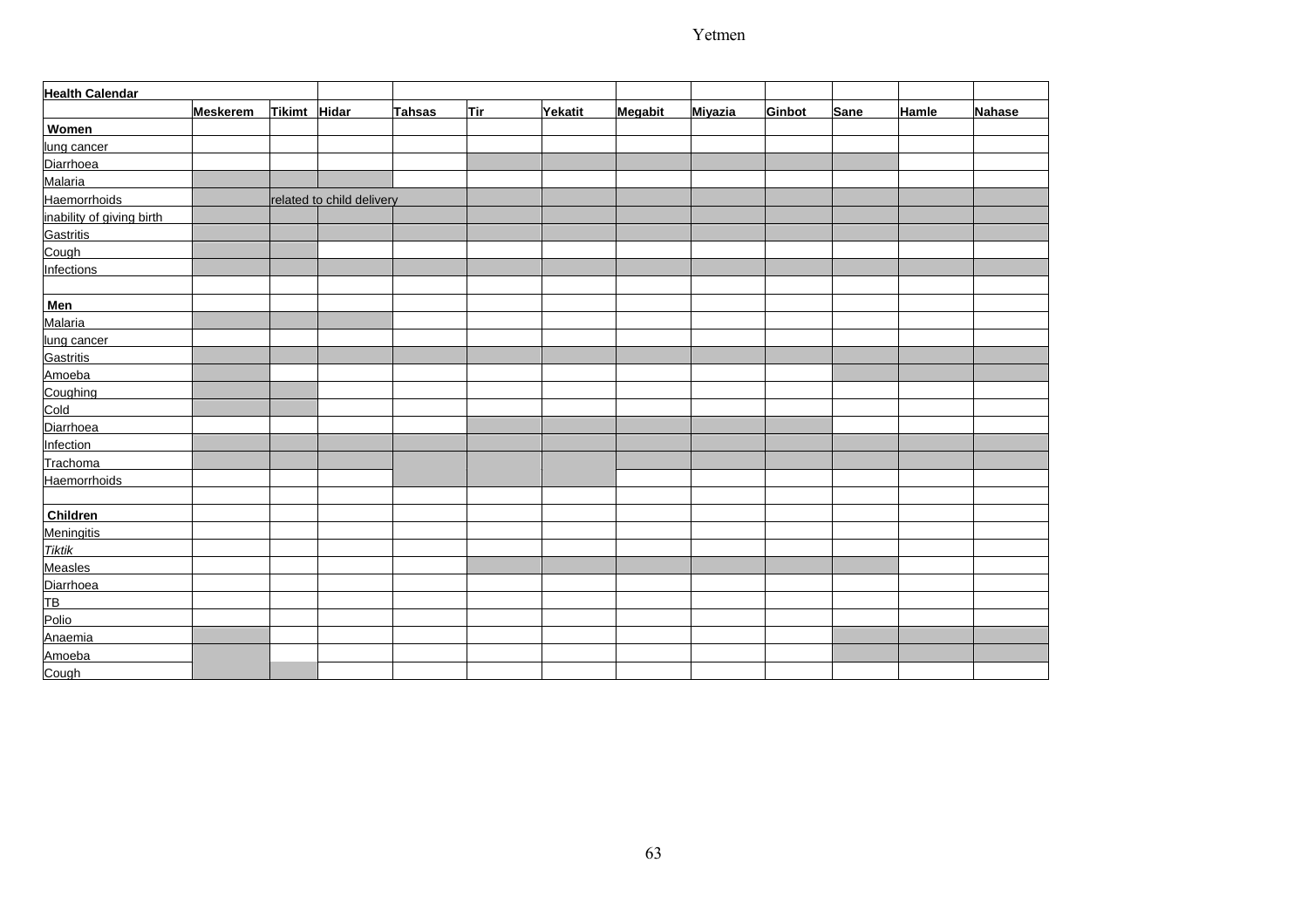| Rain Calendar        |                 |              |        |            |         |         |         |        |      |       |        |
|----------------------|-----------------|--------------|--------|------------|---------|---------|---------|--------|------|-------|--------|
|                      | Meskerem Tikimt | <b>Hidar</b> | Tahsas | <u>Tir</u> | Yekatit | Megabit | Miyazia | Ginbot | Sane | Hamle | Nahase |
| <b>High</b>          |                 |              |        |            |         |         |         |        |      |       |        |
|                      |                 |              |        |            |         |         |         |        |      |       |        |
|                      |                 |              |        |            |         |         |         |        |      |       |        |
|                      |                 |              |        |            |         |         |         |        |      |       |        |
|                      |                 |              |        |            |         |         |         |        |      |       |        |
|                      |                 |              |        |            |         |         |         |        |      |       |        |
|                      |                 |              |        |            |         |         |         |        |      |       |        |
|                      |                 |              |        |            |         |         |         |        |      |       |        |
|                      |                 |              |        |            |         |         |         |        |      |       |        |
| Average rainfall     |                 |              |        |            |         |         |         |        |      |       |        |
|                      |                 |              |        |            |         |         |         |        |      |       |        |
|                      |                 |              |        |            |         |         |         |        |      |       |        |
|                      |                 |              |        |            |         |         |         |        |      |       |        |
|                      |                 |              |        |            |         |         |         |        |      |       |        |
|                      |                 |              |        |            |         |         |         |        |      |       |        |
|                      |                 |              |        |            |         |         |         |        |      |       |        |
|                      |                 |              |        |            |         |         |         |        |      |       |        |
| Low                  |                 |              |        |            |         |         |         |        |      |       |        |
|                      |                 |              |        |            |         |         |         |        |      |       |        |
| <b>Pest Calendar</b> |                 |              |        |            |         |         |         |        |      |       |        |
| army worm            |                 |              |        |            |         |         |         |        |      |       |        |
| tef                  |                 |              |        |            |         |         |         |        |      |       |        |
| wheat                |                 |              |        |            |         |         |         |        |      |       |        |
| stockborer           |                 |              |        |            |         |         |         |        |      |       |        |
| maize and sorghum    |                 |              |        |            |         |         |         |        |      |       |        |
| weevil               |                 |              |        |            |         |         |         |        |      |       |        |
| maize and sorghum    |                 |              |        |            |         |         |         |        |      |       |        |
| chirinko             |                 |              |        |            |         |         |         |        |      |       |        |
| maize and sorghum    |                 |              |        |            |         |         |         |        |      |       |        |
| hudo                 |                 |              |        |            |         |         |         |        |      |       |        |
| potatoes and chat    |                 |              |        |            |         |         |         |        |      |       |        |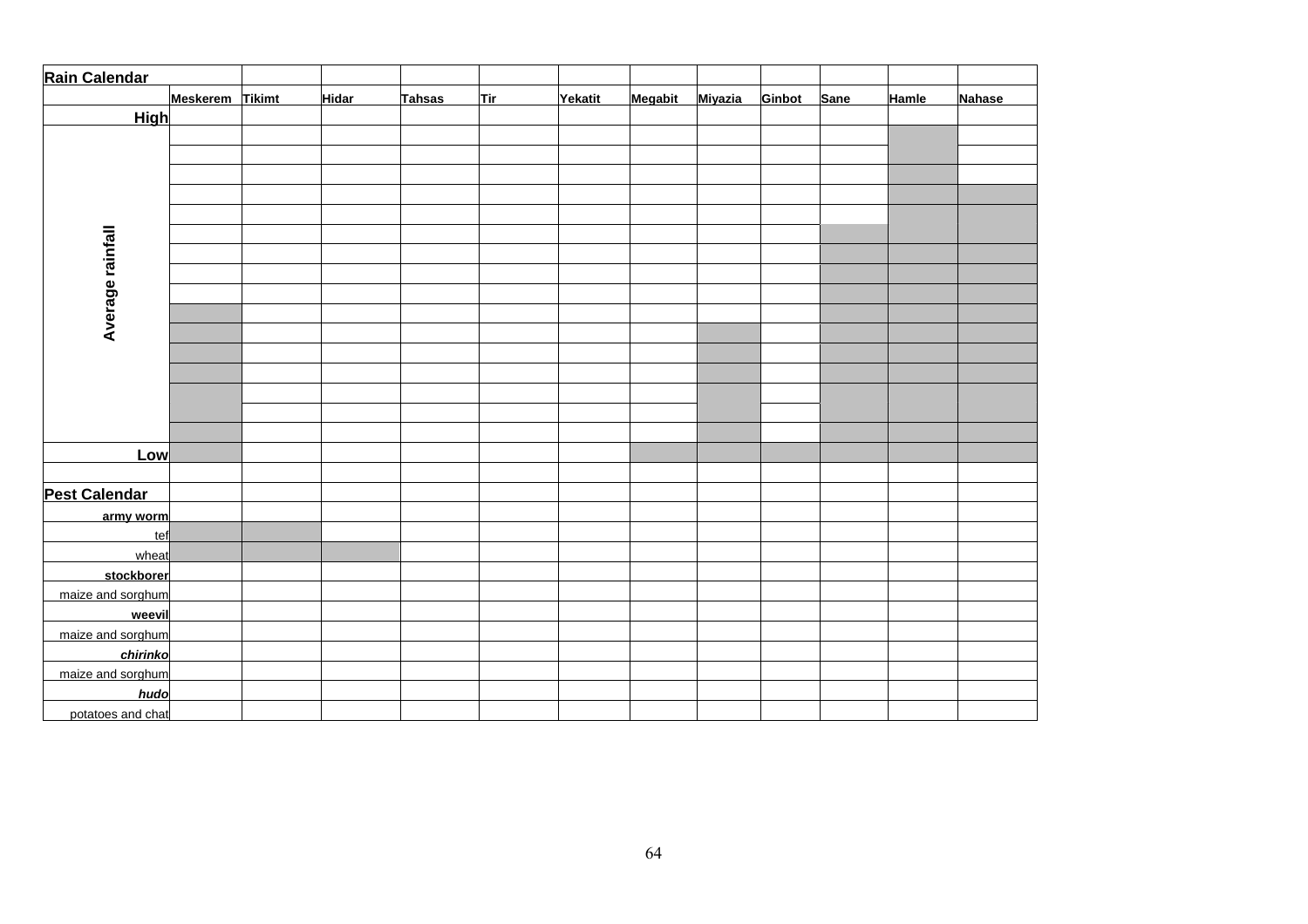| <b>Crops</b>          |                 |         |              |            |         |         |                  |                  |                |                |                       |               |
|-----------------------|-----------------|---------|--------------|------------|---------|---------|------------------|------------------|----------------|----------------|-----------------------|---------------|
|                       | Meskerem Tikimt |         | <b>Hidar</b> | Tahsas Tir |         | Yekatit | Megabit          | Miyazia          | Ginbot         | Sane           | Hamle                 | <b>Nahase</b> |
|                       |                 |         |              |            |         |         |                  |                  |                |                |                       |               |
| <b>Maize</b>          |                 |         |              |            |         |         |                  | sowing           | hoeing weeding |                |                       |               |
|                       |                 |         |              |            |         |         |                  |                  |                |                |                       |               |
| Tef (dabo)            | weeding         |         | harvest      |            |         |         | soil preparation |                  |                |                |                       |               |
| <b>Sorghum</b>        |                 |         |              |            |         |         |                  |                  |                |                |                       |               |
| Tef (white)           | weeding         |         |              | harvest    |         |         | soil preparation |                  |                |                | Sowing                | Sowin<br>la   |
|                       |                 |         |              |            |         |         |                  |                  |                |                |                       |               |
| <b>Wheat</b>          | sowing          |         | weeding      |            |         | harvest |                  | soil preparation |                |                |                       |               |
|                       |                 |         |              |            |         |         |                  |                  |                |                |                       |               |
| chick pea             | sowing          |         |              |            |         | harvest |                  |                  |                |                |                       |               |
|                       |                 |         |              |            |         |         |                  |                  |                |                |                       |               |
| <b>Vetch</b>          | sowing          |         | weeding      |            |         | harvest |                  |                  |                |                |                       |               |
|                       |                 |         |              |            |         |         |                  |                  |                |                |                       |               |
|                       |                 |         |              |            |         |         |                  |                  |                |                |                       |               |
| field peas            |                 |         |              |            |         |         |                  |                  |                |                |                       |               |
| <b>Nigerseed</b>      |                 |         |              |            | harvest |         |                  |                  |                |                |                       |               |
| <b>Fenugreek</b>      |                 |         |              |            |         |         |                  |                  |                |                |                       |               |
| <b>Lentils</b>        |                 |         |              |            |         |         |                  |                  |                |                |                       |               |
| <b>Potatoes</b>       |                 |         |              |            |         |         |                  |                  |                |                |                       |               |
| <b>Sweet potatoes</b> |                 |         |              |            |         |         |                  |                  |                |                |                       |               |
| garlic                |                 | harvest |              |            |         |         |                  |                  | planting       |                | <b>Weeding hoeing</b> |               |
| Gesho, beans          |                 |         | harvest      |            |         |         |                  |                  | Planting       |                |                       |               |
|                       |                 |         |              |            |         |         |                  |                  | Sowing         | hoeing weeding |                       |               |
| <b>Grass</b>          |                 |         |              |            |         |         |                  |                  |                |                |                       |               |
|                       |                 |         |              |            |         |         |                  |                  |                |                |                       |               |
| <b>Trees</b>          |                 |         |              |            |         |         |                  |                  |                |                |                       |               |
|                       |                 |         |              |            |         |         |                  |                  |                |                |                       |               |
| cow peas              |                 |         |              |            |         |         |                  |                  |                |                |                       |               |